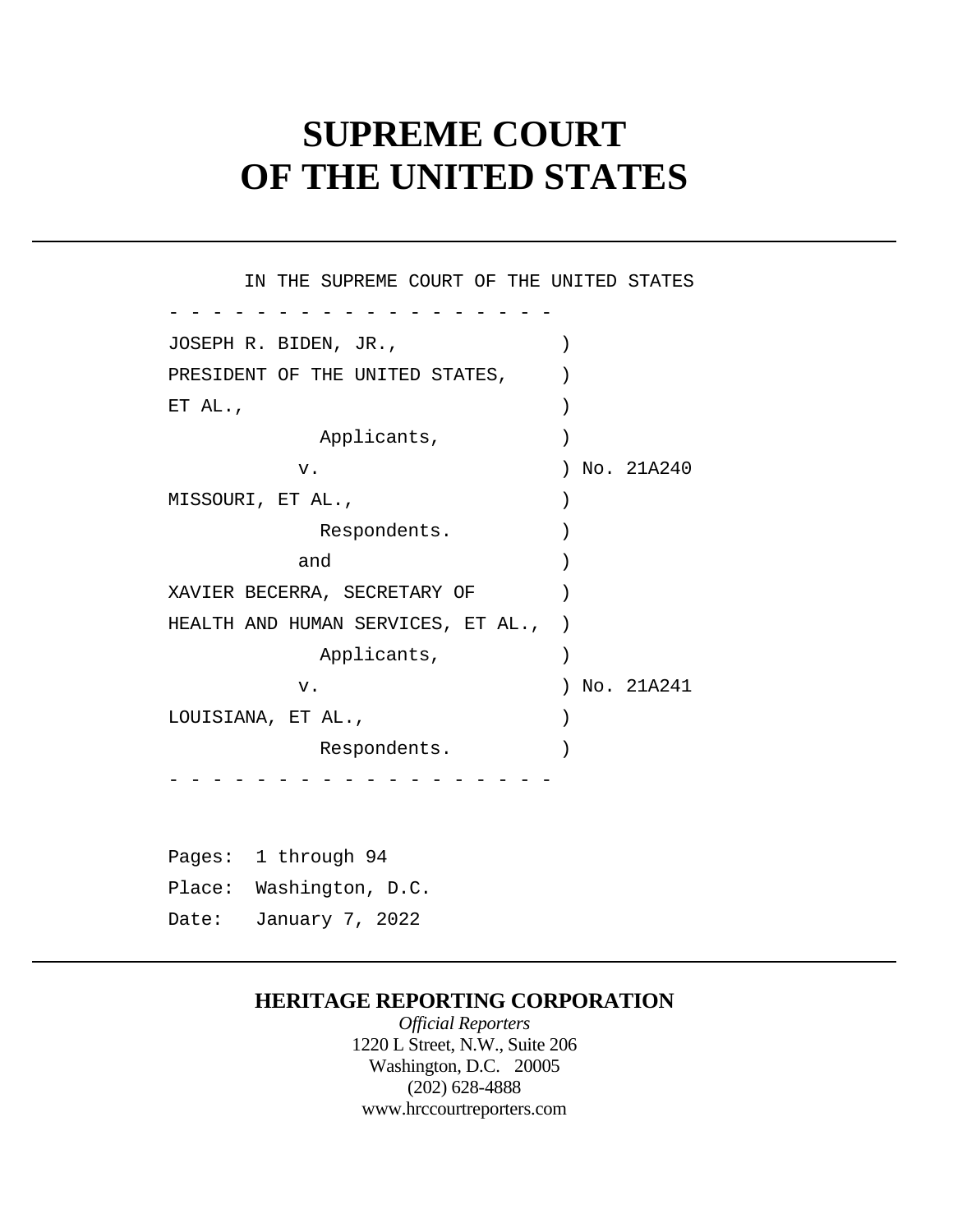1

1 2 3 4 5 6 7 8 9 10 11 12 13 14 15 16 17 18 19 20 21 22 23 24 25 - - - - - - - - - - - - - - - - - - - - - - - - - - - - - - - - - - - - IN THE SUPREME COURT OF THE UNITED STATES JOSEPH R. BIDEN, JR., (1988) PRESIDENT OF THE UNITED STATES,  $ETAL.$ , Applicants,  $)$  v. ) No. 21A240 MISSOURI, ET AL.,  $\qquad \qquad$ Respondents. and ) XAVIER BECERRA, SECRETARY OF  $)$ HEALTH AND HUMAN SERVICES, ET AL., ) Applicants, v. ) No. 21A241 LOUISIANA, ET AL.,  $\qquad \qquad \qquad$ Respondents. Washington, D.C. Friday, January 7, 2022 The above-entitled matter came on for oral argument before the Supreme Court of the United States at 12:12 p.m.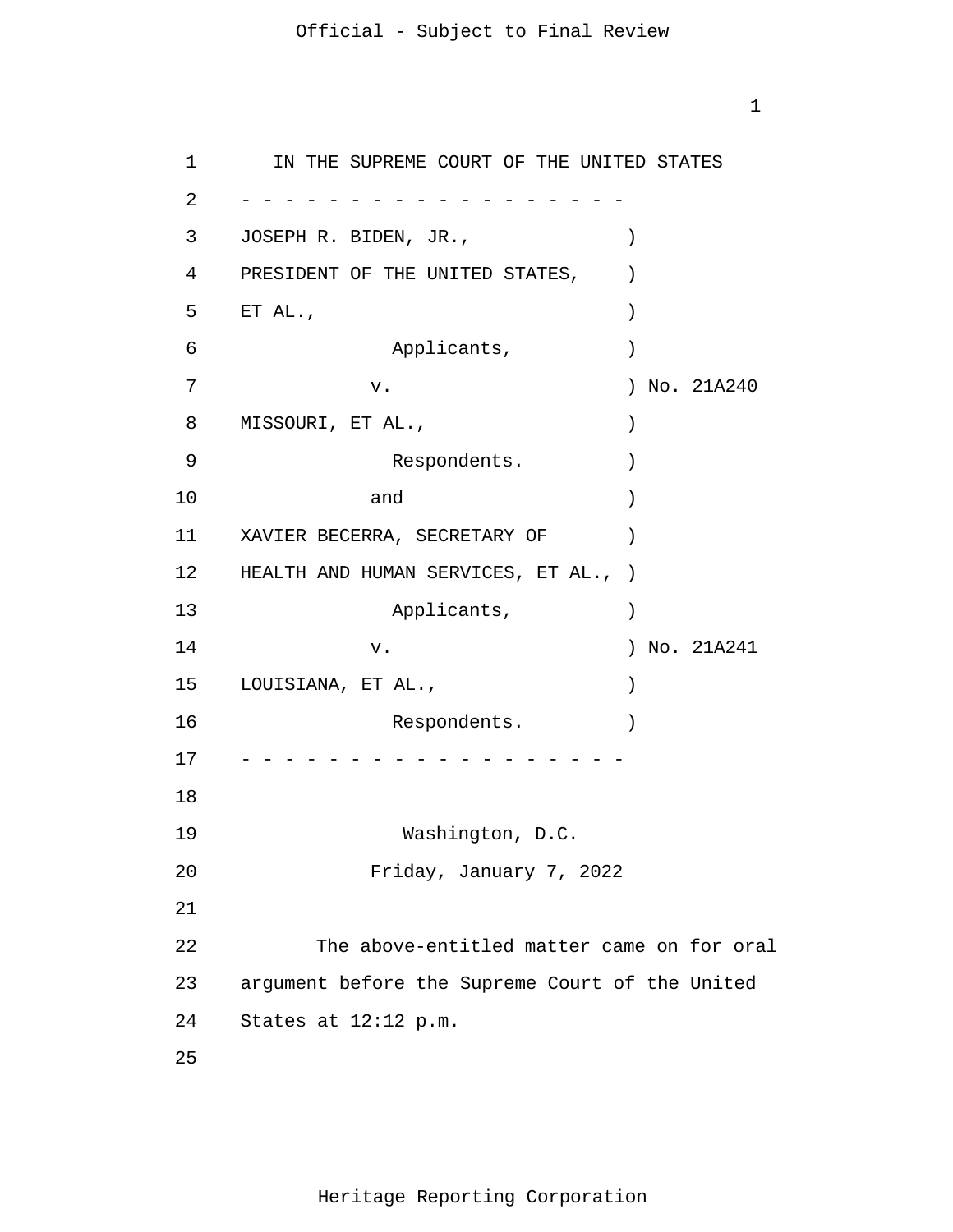## APPEARANCES:

| $\overline{2}$ | BRIAN H. FLETCHER, Principal Deputy Solicitor General, |
|----------------|--------------------------------------------------------|
| $\mathsf{3}$   | Department of Justice, Washington, D.C.; on behalf     |
| 4              | of the Applicants.                                     |
| 5              | JESUS A. OSETE, Deputy Attorney General, Jefferson     |
| 6              | City, Missouri; on behalf of the Respondents in        |
| 7              | No. 21A240.                                            |
| 8              | ELIZABETH MURRILL, Solicitor General, Baton Rouge,     |
| 9              | Louisiana; on behalf of the Respondents in             |
| 10             | No. 21A241.                                            |
| 11             |                                                        |
| 12             |                                                        |
| 13             |                                                        |
| 14             |                                                        |
| 15             |                                                        |
| 16             |                                                        |
| 17             |                                                        |
| 18             |                                                        |
| 19             |                                                        |
| 20             |                                                        |
| 21             |                                                        |
| 22             |                                                        |
| 23             |                                                        |
| 24             |                                                        |
| 25             |                                                        |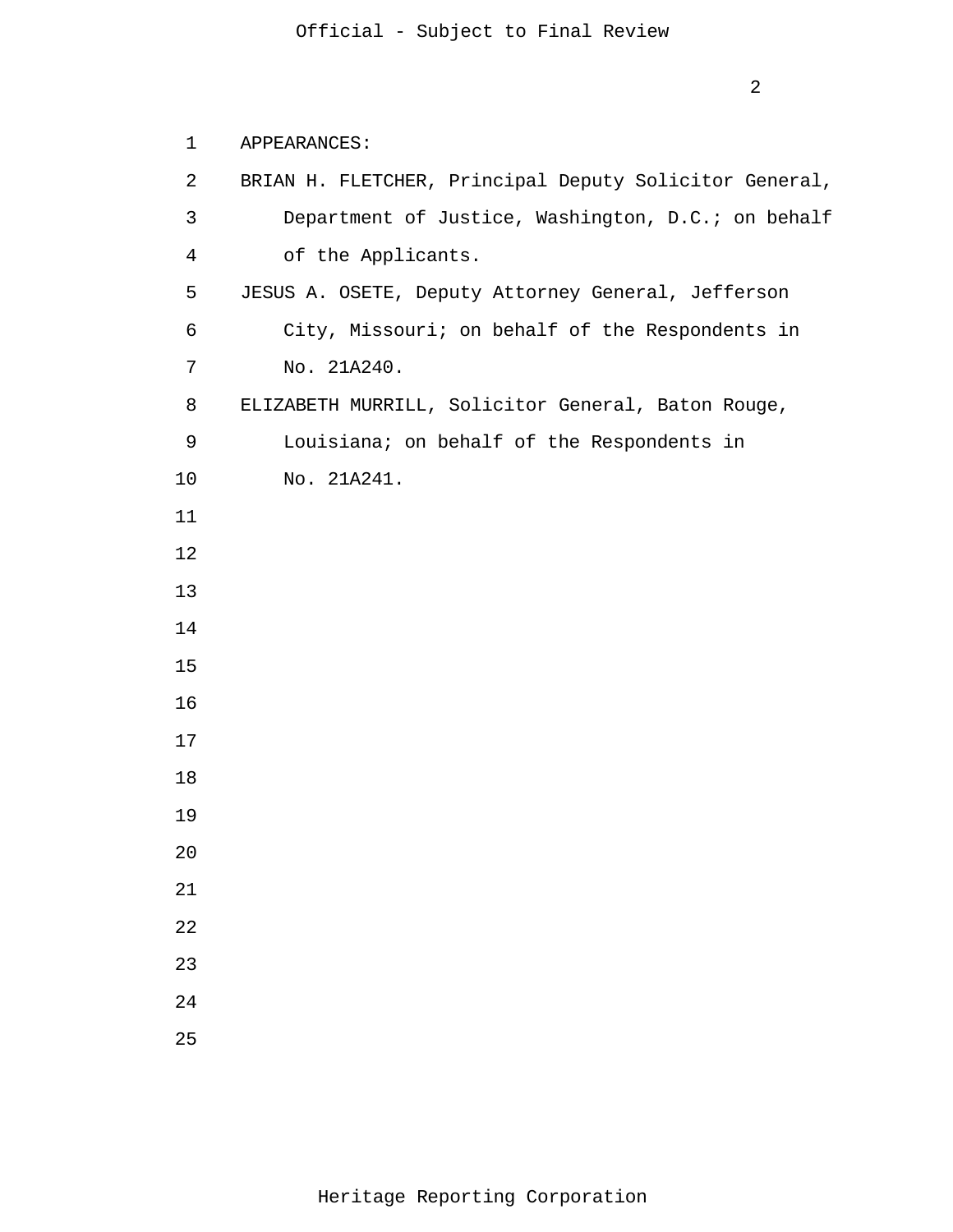| 1              | CONTENTS                                      |       |
|----------------|-----------------------------------------------|-------|
| $\overline{2}$ | ORAL ARGUMENT OF:                             | PAGE: |
| 3              | BRIAN H. FLETCHER, ESQ.                       |       |
| $\overline{4}$ | On behalf of the Applicants                   | 4     |
| 5              | ORAL ARGUMENT OF:                             |       |
| 6              | JESUS A. OSETE, ESQ.                          |       |
| 7              | On behalf of the Respondents in No. 21A240 45 |       |
| 8              | ORAL ARGUMENT OF:                             |       |
| 9              | ELIZABETH MURRILL, ESQ.                       |       |
| 10             | On behalf of the Respondents in No. 21A241 72 |       |
| 11             | REBUTTAL ARGUMENT OF:                         |       |
| 12             | BRIAN H. FLETCHER, ESQ.                       |       |
| 13             | On behalf of the Applicants                   | 88    |
| 14             |                                               |       |
| 15             |                                               |       |
| 16             |                                               |       |
| 17             |                                               |       |
| 18             |                                               |       |
| 19             |                                               |       |
| 20             |                                               |       |
| 21             |                                               |       |
| 22             |                                               |       |
| 23             |                                               |       |
| 24             |                                               |       |
| 25             |                                               |       |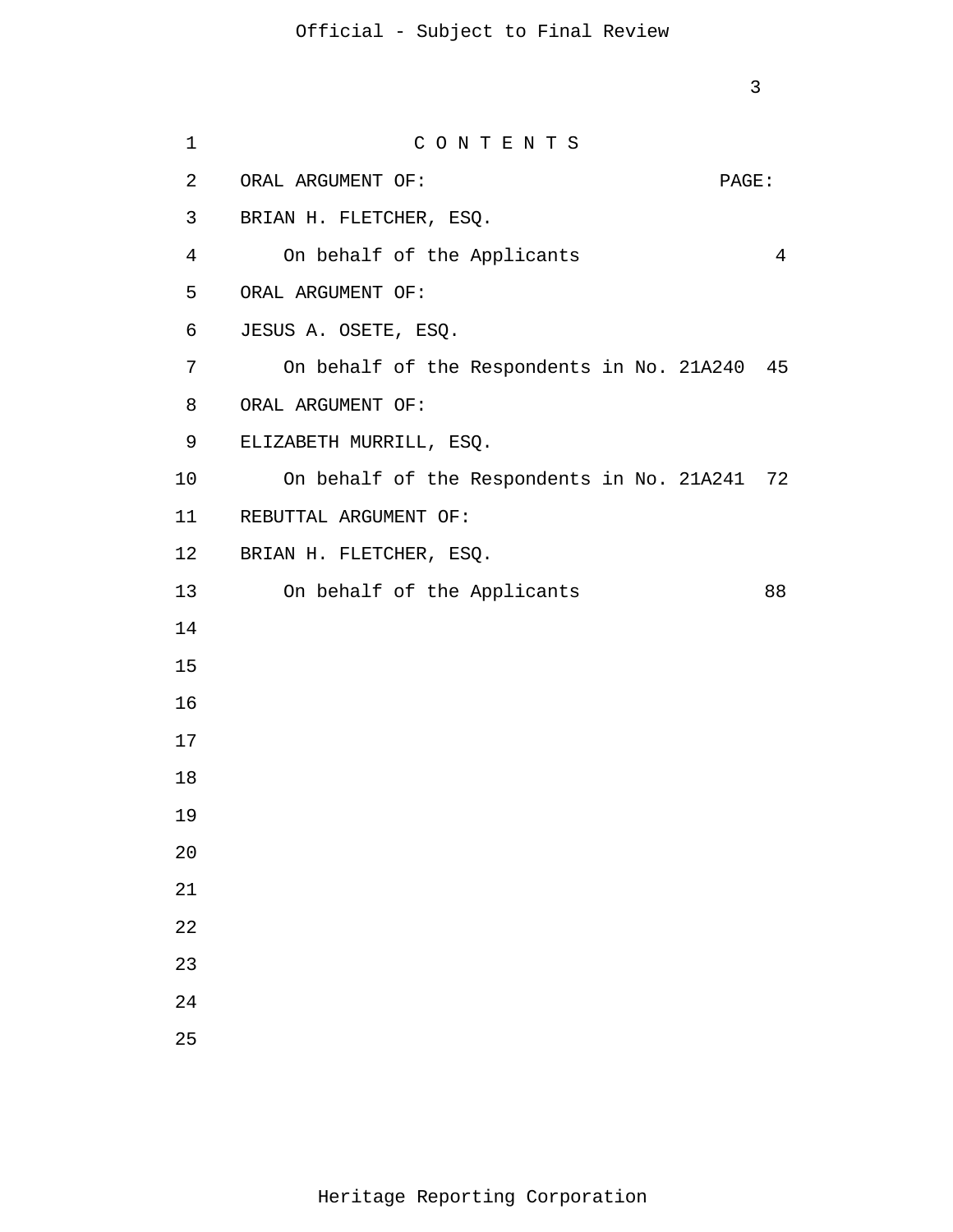1 2 3 4 5 6 7 8 9 10 11 12 13 14 15 16 17 18 19 20 21 22 23 24 25 P R O C E E D I N G S (12:12 p.m.) CHIEF JUSTICE ROBERTS: We'll hear argument next in 21A240, Biden, President of the United States, versus Missouri, and the consolidated case. Mr. Fletcher. ORAL ARGUMENT OF BRIAN H. FLETCHER ON BEHALF OF THE APPLICANTS MR. FLETCHER: Thank you, Mr. Chief Justice, and may it please the Court: Hospitals, nursing homes, and other Medicare and Medicaid providers serve patients who are especially vulnerable to COVID-19 in settings that are especially conducive to the spread of the virus. The Secretary required those providers to make sure that their staff are vaccinated, subject to medical and religious exemptions, because he found that vaccination is the best way to prevent workers from infecting their patients with a potentially deadly disease. He also found that any delay in implementing that requirement would cause preventable deaths and severe illnesses.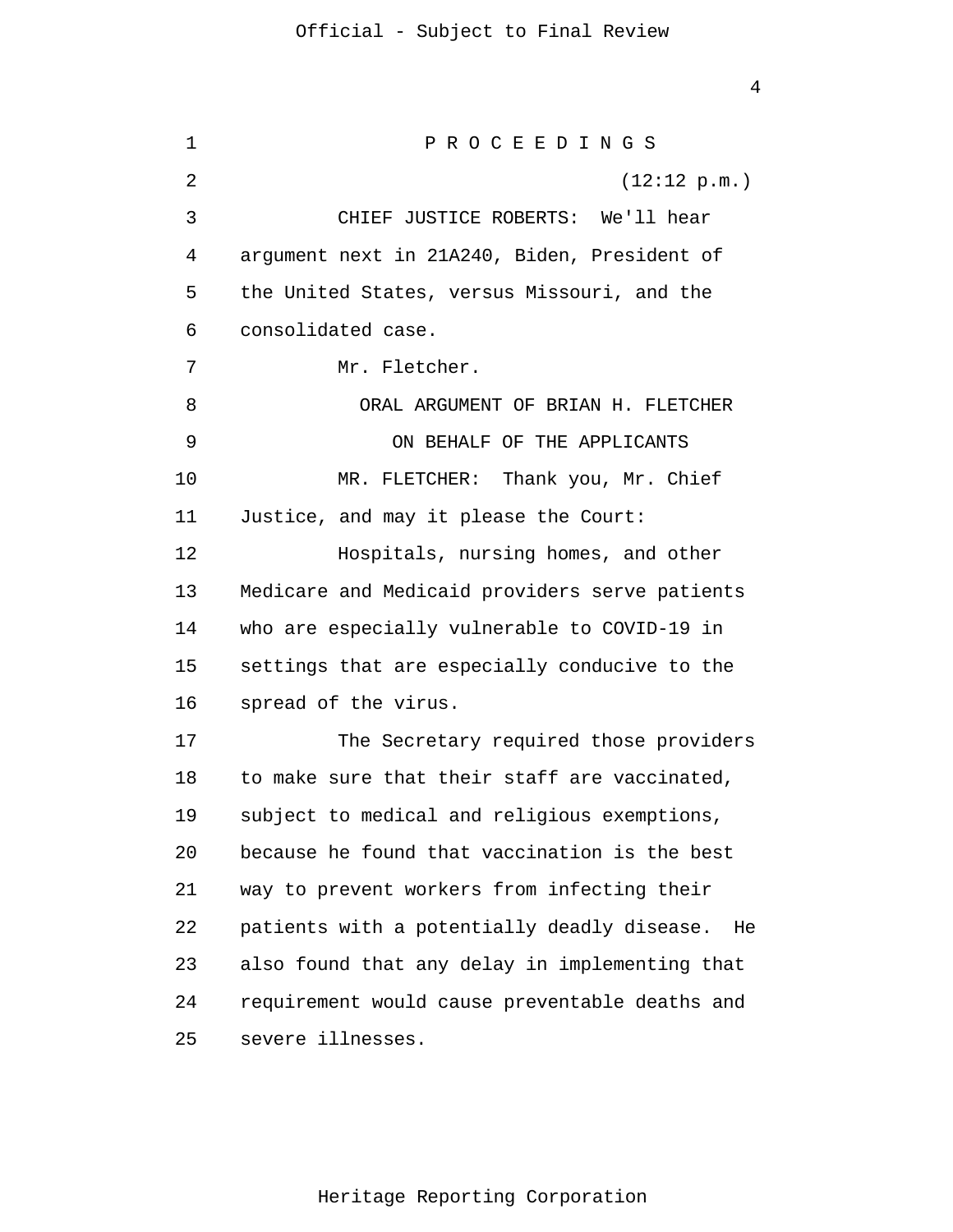1 2 3 4 5 6 7 8 9 10 11 12 13 14 15 16 17 18 19 20 21 22 23 24 25 The preliminary injunctions in these cases are delaying that urgently needed protection for Medicaid and Medicare patients in half the country. This Court should stay those injunctions for two reasons. First, requiring medical staff vaccination during a pandemic falls squarely within the Secretary's statutory authority to protect the health and safety of Medicare and Medicaid patients. Vaccination requirements are a traditional and common way to curb the spread of infectious disease. Many healthcare workers are already required to be vaccinated against diseases like hepatitis, measles, and the flu. And the medical community overwhelmingly supports COVID-19 vaccination requirements, which have been adopted by providers around the country. Those requirements are, in short, the paradigmatic example of a health and safety measure. Second, the Secretary's decision was thoroughly explained and supported by the record. The states do not seriously deny that requiring vaccination will save lives. Instead, they predict that it will cause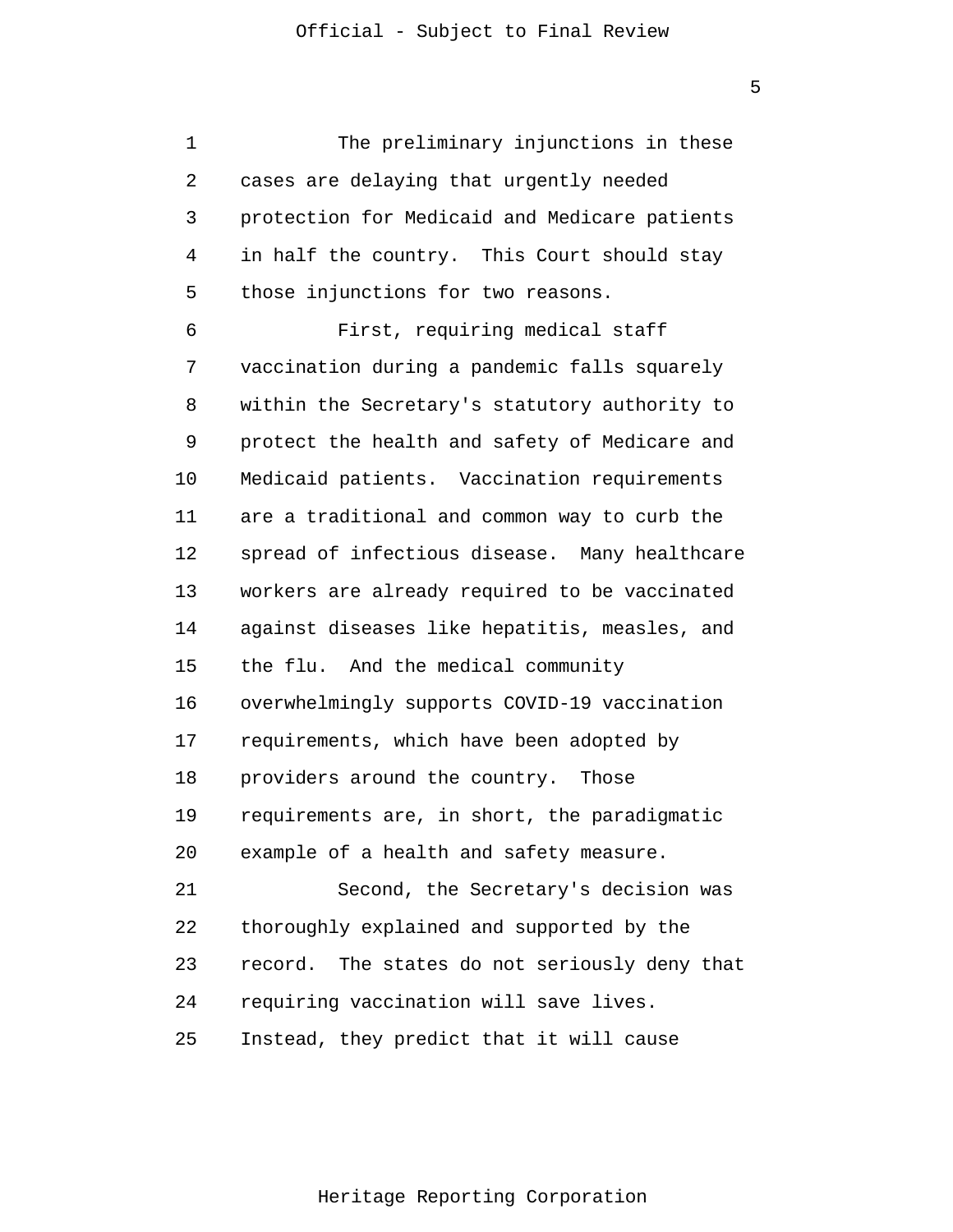1 2 staffing shortages, especially in some rural areas.

3 4 5 6 7 8 9 10 11 12 13 14 15 16 17 18 19 20 21 22 23 24 25 But the Secretary carefully considered that concern. He explained that experience from around the country shows that most workers actually will choose to be vaccinated rather than to leave their jobs in response to vaccination requirements. And he concluded that the risk of some temporary staffing shortages is outweighed by the urgent need to protect all Medicare and Medicaid patients during a deadly pandemic. Congress assigned those quintessential predictive and policy judgments to the Secretary, and the states have identified no basis to disturb his conclusions. I welcome the Court's questions. JUSTICE THOMAS: Counsel, are you relying on 1302(a)? MR. FLETCHER: The -- the Secretary invoked -- that's the Secretary's general rulemaking authority under the Social Security Act, and he invoked that general rulemaking authority as he typically does when he makes rules under the Act.

Heritage Reporting Corporation

6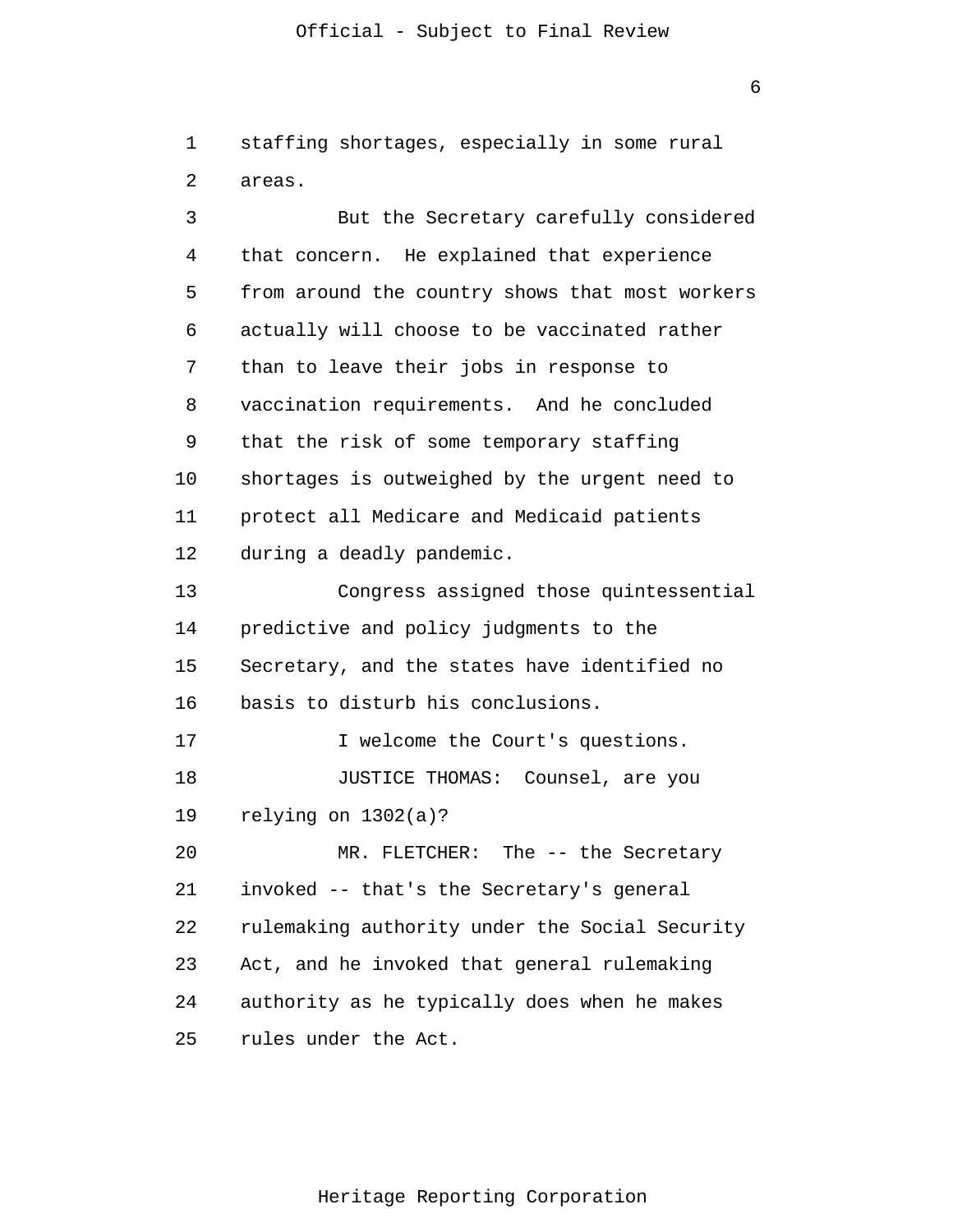1 2 3 4 5 6 7 8 9 10 11 12 13 14 15 16 17 18 19 20 21 22 23 24 25 But we're not relying primarily or - on that. We're instead relying on specific authorities as to each category of covered providers that allow the Secretary to set standards that set the requirements for their participation in Medicare and Medicaid. JUSTICE THOMAS: I don't understand what you just said. MR. FLETCHER: I'm sorry. The answer is yes, but not only on 1302. We also have specific statutes that speak to each of the covered providers here. JUSTICE THOMAS: So, if I look at the language in 1302, which says that you -- that the Secretary shall make and publish such rules and regulations as may be necessary to the efficient administration of the functions with which each is charged under this chapter, you say there is more than that authorizing the Secretary? MR. FLETCHER: Correct. Yes. JUSTICE THOMAS: What is that more? MR. FLETCHER: So the more is set forth -- it's different as to each category of providers. So take hospitals. There, the

Heritage Reporting Corporation

7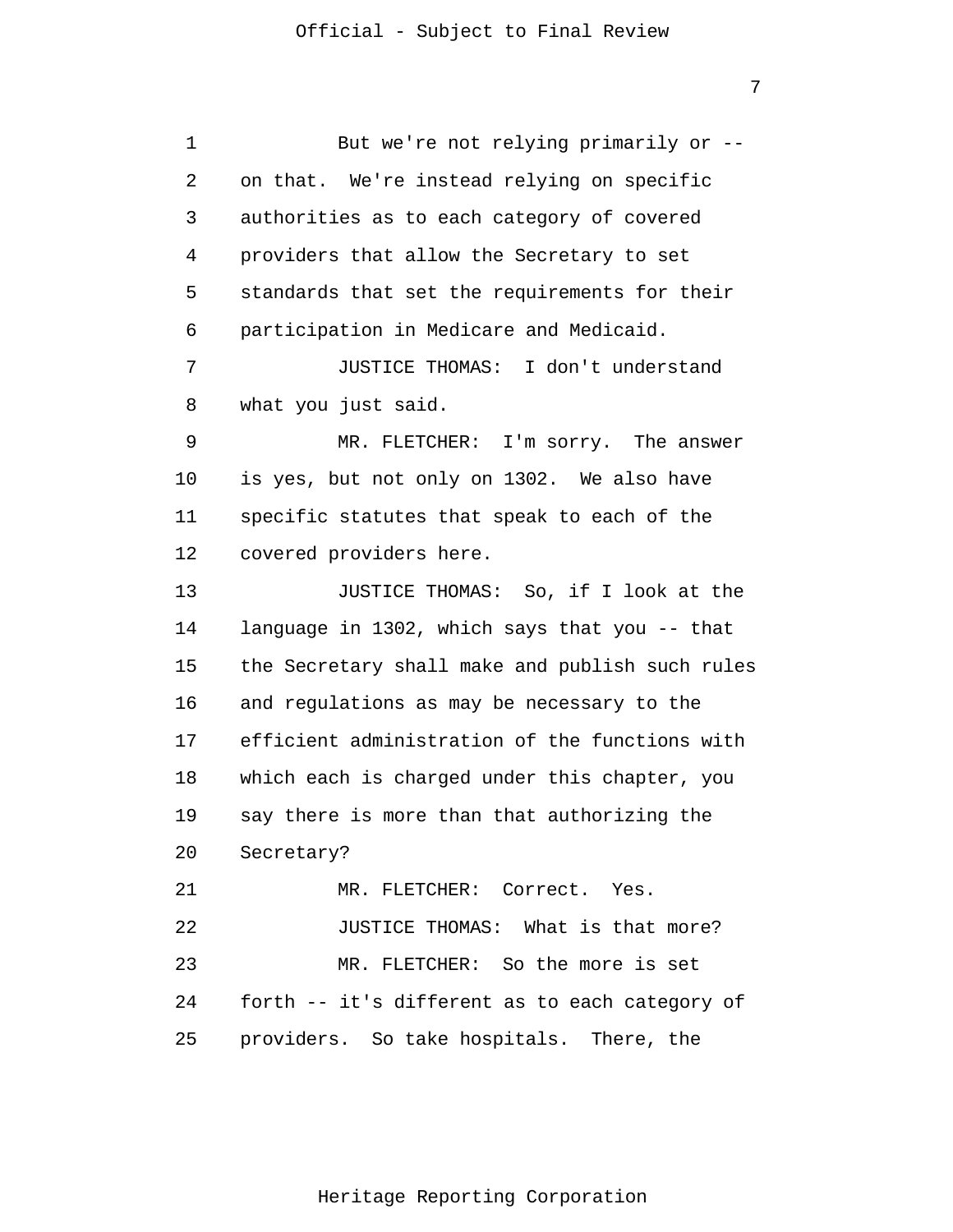1 2 3 4 5 additional authority is in section 1395x(e)(9), which authorizes the Secretary to set such requirements as he finds necessary in the interest of the health and safety of patients in Medicare and Medicaid.

6 7 8 9 10 11 12 13 14 15 16 17 18 The Secretary cited other similar requirements that authorize him to set conditions of participation for each of the categories of providers, for nursing homes, for ambulatory surgical centers. All of those categories of providers are subject to similar requirements that say the Secretary gets to determine the requirements for their participation in Medicare and Medicaid. The Secretary has long relied on those specific statutory authorities to set forth detailed conditions of participation that are in the Code of Federal Regulations.

19 20 21 22 23 24 And what he did here was say, I'm going to add an additional condition of participation pursuant to those specific authorities for each category of provider requiring vaccination against COVID-19. JUSTICE THOMAS: Has that been used in

25 the past -- the argument or the authority that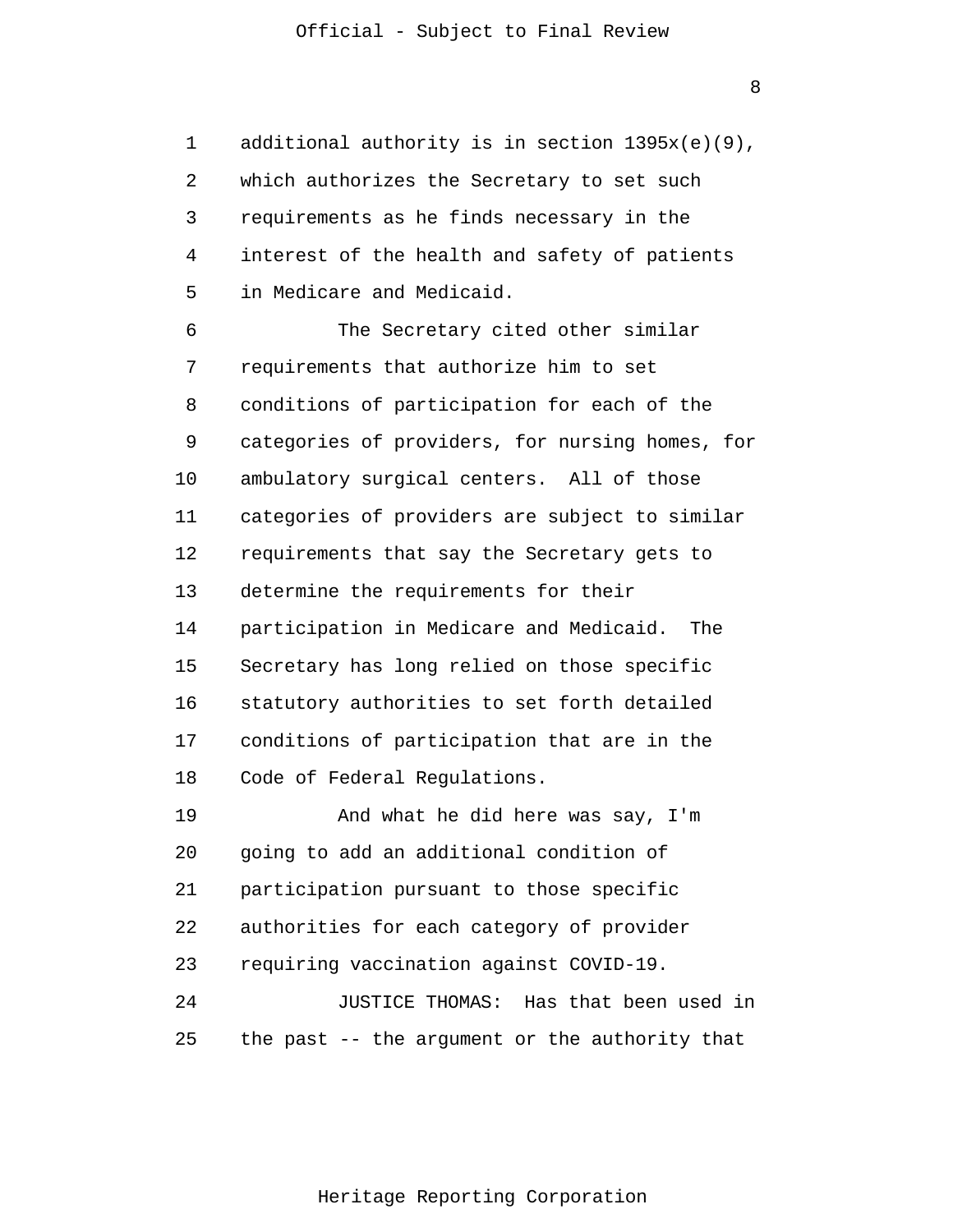you just set out, has that been used to require

9

2 3 4 5 6 7 8 vaccinations in the past? MR. FLETCHER: It has not, no. But the Secretary explained why not. He explained that this is a unique pandemic where we have unique access to effective vaccines. So he explained that, in other settings, healthcare workers are typically vaccinated against

1

9 10 11 communicable diseases because they got them during childhood when all of us did or because state authorities have required vaccinations.

12 13 14 15 16 17 But this is a uniquely deadly pandemic that because it is so new, those requirements haven't caught up and ensured the level of staff vaccination that you see in the context of other diseases. And that's why he found it necessary to step in with this requirement.

18 19 20 21 22 23 24 JUSTICE THOMAS: One last -- just a question. Don't you think it's a bit curious that you're placing significant reliance on a provision that speaks about necessary to the efficient administration to administer a vaccine that has -- could have significant health consequences?

25 MR. FLETCHER: Justice Thomas, I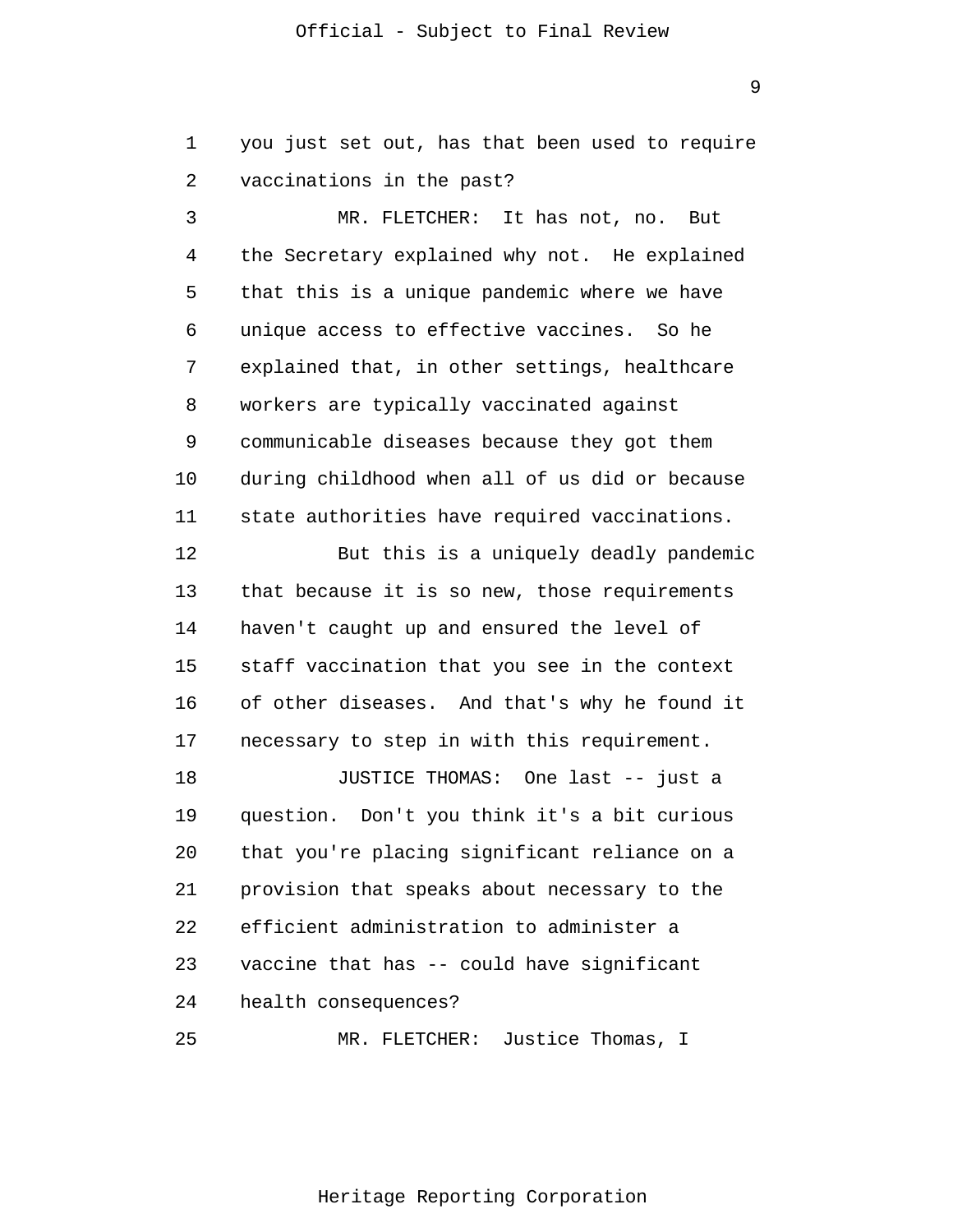10

| 1  | don't. So, first of all, I just want to be      |
|----|-------------------------------------------------|
| 2  | clear, again, I'm not claiming that that        |
| 3  | general authority alone would authorize the     |
| 4  | vaccination requirement. We're resting on the   |
| 5  | conditions specific to each category of         |
| 6  | provider, the vast majority of which, the ones  |
| 7  | covering 97 percent of the workers affected by  |
| 8  | this rule, specifically reference conditions    |
| 9  | aimed at health and safety.                     |
| 10 | JUSTICE THOMAS: Thank you.                      |
| 11 | MR. FLETCHER: I think, when you look            |
| 12 | at it in that context, it's clear that this is  |
| 13 | a paradigmatic health and safety requirement.   |
| 14 | CHIEF JUSTICE ROBERTS: Counsel, in              |
| 15 | which case is the relationship between the      |
| 16 | agency closer to the COVID-19 danger, in the    |
| 17 | CMS case that you're arguing before us now or   |
| 18 | in the OSHA case that your boss just finished   |
| 19 | arguing?                                        |
| 20 | MR. FLETCHER: I think they're both --           |
| 21 | they're different cases. I think it's hard to   |
| 22 | say which one is closer. The OSHA case, the     |
| 23 | OSH Act gives the Secretary of Labor            |
| 24 | responsibility for workplace safety, and you    |
| 25 | just heard why the COVID-19 pandemic is a grave |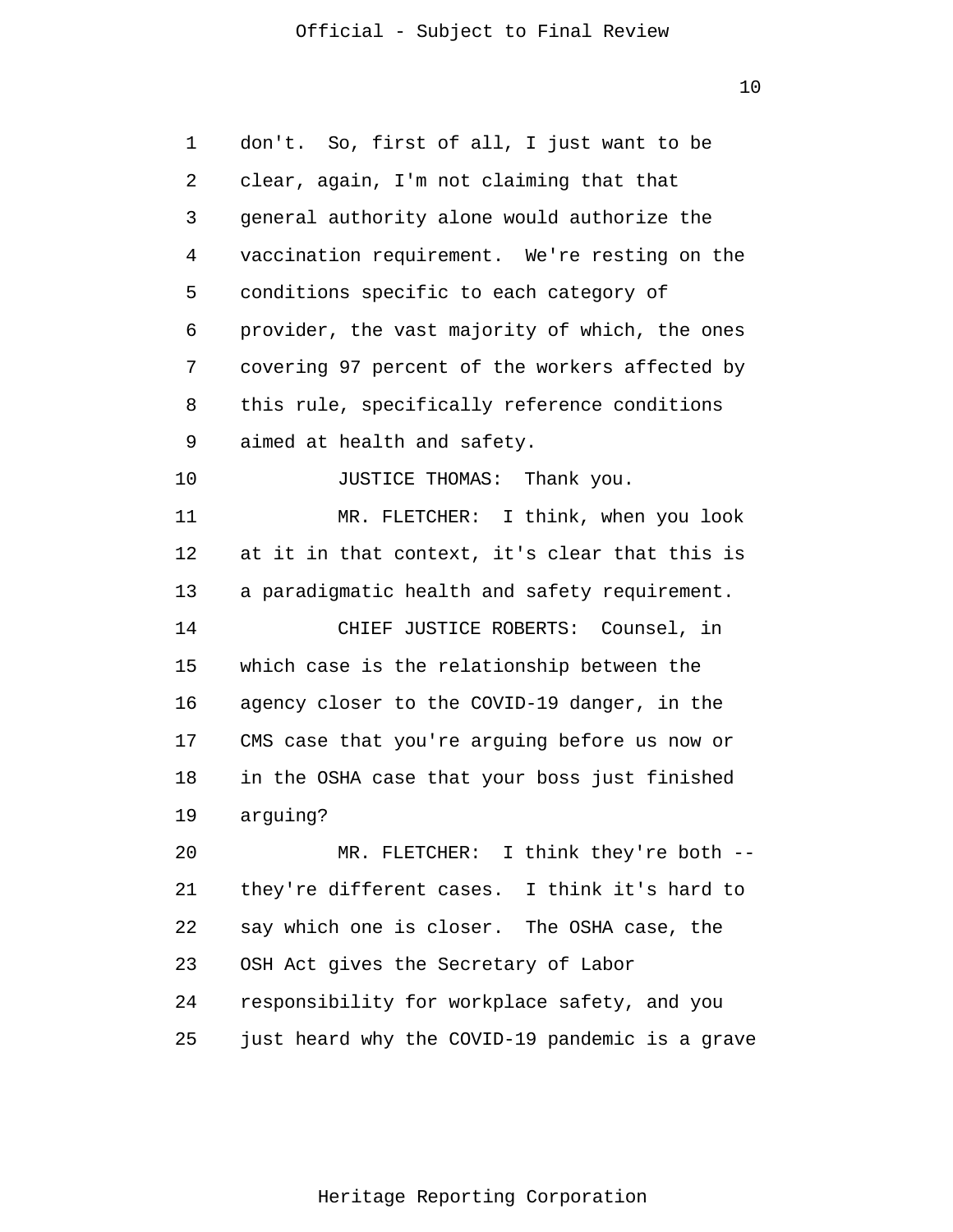1 threat in the workplace.

| 2  | CMS has authority to protect the                 |
|----|--------------------------------------------------|
| 3  | health and safety of patients in Medicare and    |
| 4  | Medicaid and explained at length why the         |
| 5  | COVID-19 pandemic is an acute danger to          |
| 6  | patients in that setting. So $I - - I - I$ think |
| 7  | they're both very close directly to this.        |
| 8  | CHIEF JUSTICE ROBERTS: Well, maybe               |
| 9  | I'll expand it. Which is a more acute danger,    |
| 10 | OSHA, CMS, or the federal contractor vaccine     |
| 11 | mandate?                                         |
| 12 | MR. FLETCHER: Well, I think all of               |
| 13 | I think this gets to the question you<br>them.   |
| 14 | asked my boss earlier, which is, you know, the   |
| 15 | government is doing a lot of things in response  |
| 16 | to the pandemic, and I don't think that's a      |
| 17 | surprise. This is an unprecedented pandemic      |
| 18 | that touches virtually every aspect of American  |
| 19 | life, and so it does affect the authorities of   |
| 20 | lots of different federal agencies.              |
| 21 | CHIEF JUSTICE ROBERTS: Do you think              |
| 22 | the -- the -- that the government has picked     |
| 23 | the three most pressing areas to address and     |
| 24 | that they're doing it in order, or why -- why    |
| 25 | OSHA, why CMS, why federal contractors?<br>Why   |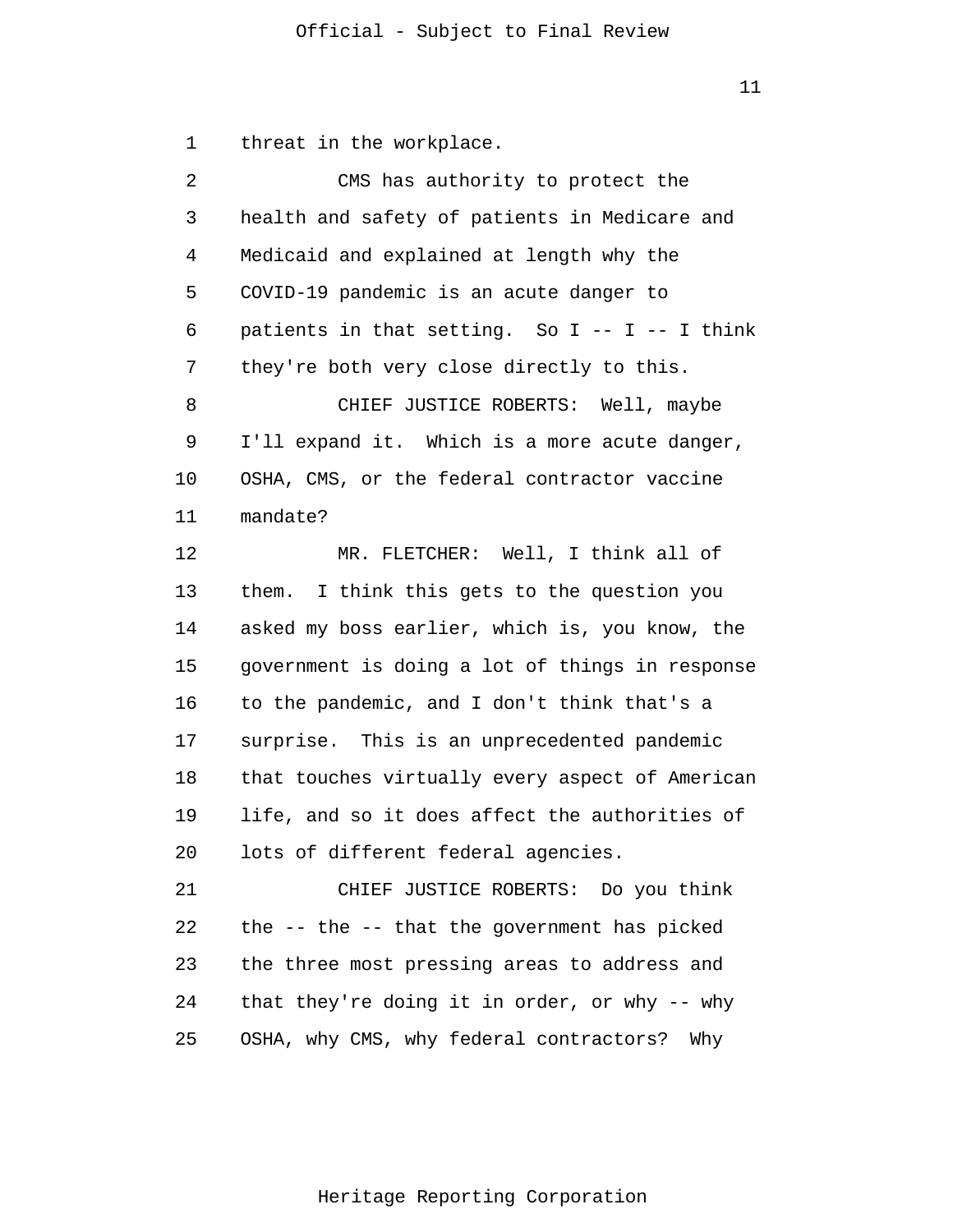12

1 2 3 4 5 6 7 8 9 10 11 12 13 14 15 16 17 18 19 20 21 22 23 24 25 not any host of other areas -- MR. FLETCHER: Well --CHIEF JUSTICE ROBERTS: -- that are also -- you know, where COVID-19 is also a serious problem? MR. FLETCHER: Well, because the federal government is, as some of the questions earlier had suggested, a government with limited powers. The federal agencies have the authorities that Congress has given them. Congress has made OSHA responsible for workplace safety. Congress has made CMS responsible for Medicaid and Medicare patient safety, and those agencies have determined and explained their conclusions why those authorities are called upon here by the sort of unique threat that the COVID-19 pandemic poses in both contexts. CHIEF JUSTICE ROBERTS: I thought you might have said, and it may have been uncomfortable, but I thought you might have said we're dealing here in this case with healthcare, with Medicare and Medicaid. And what could be closer to addressing the COVID-19 problem to health than healthcare?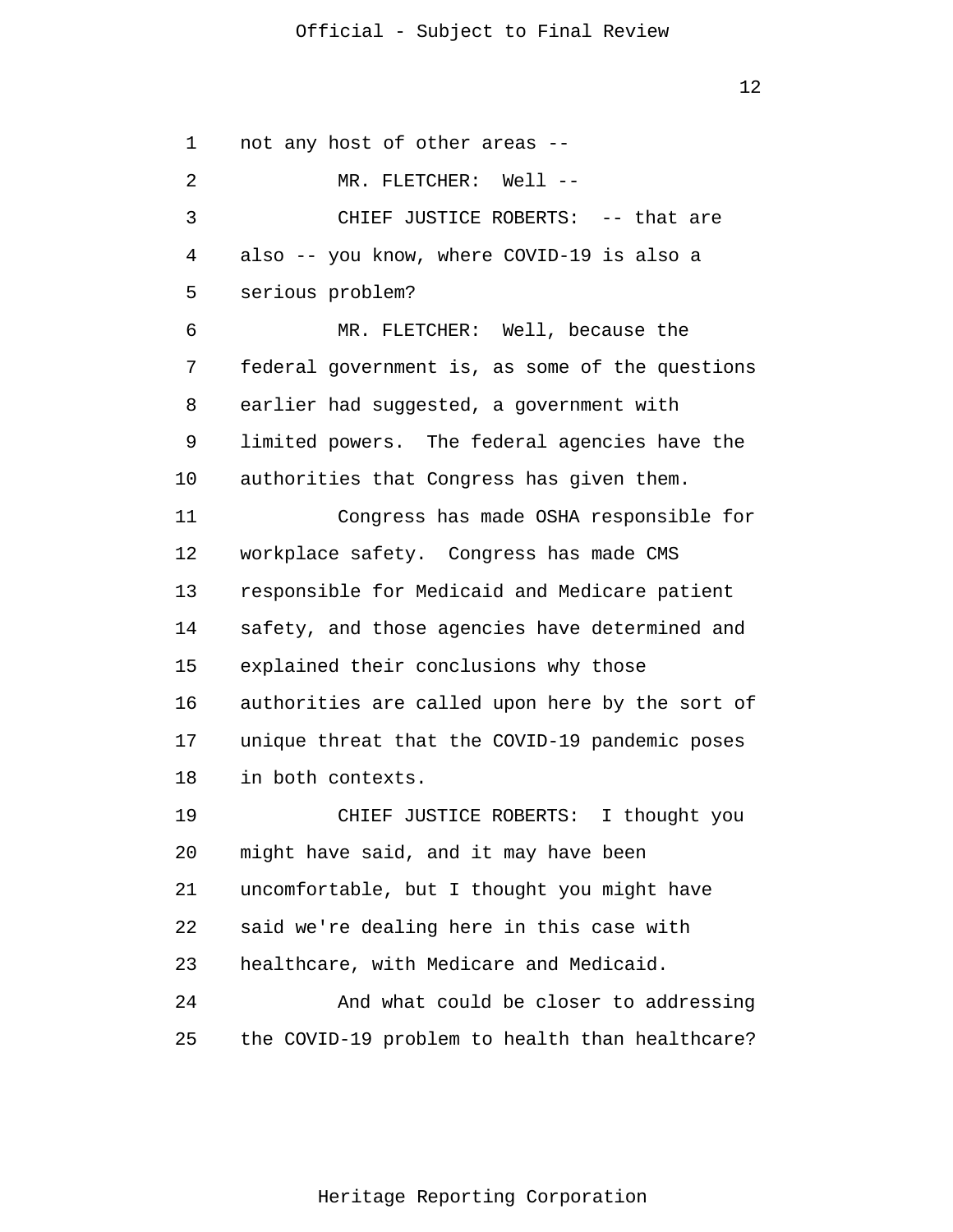1 2 3 4 5 6 7 I mean, people already get sick when they go to the hospital. But, if they -- they go and face COVID-19 concerns, well, that's -- that's much worse. On the other hand, OSHA, it's work - it's workplace, yes, COVID is a problem in the workplace, and in some situations, it may be a more serious problem.

8 9 10 11 12 But it seems to me that if any of the three that I've been talking about anyway present a close connection, it would surely between a -- be between a health threat like COVID-19 and the government's healthcare.

13 14 15 16 17 18 19 20 MR. FLETCHER: Mr. Chief Justice, I certainly don't want to disagree with that at all. I think there is an acute threat that COVID-19 poses in healthcare settings. We've seen that throughout the pandemic, especially in nursing homes and other congregate care settings, which are within the scope of this rule.

21 22 23 24 25 I absolutely agree that Americans shouldn't be forced to choose between getting medical care and exposing themselves unnecessarily to a virus. And as we explained, healthcare workers have long been expected to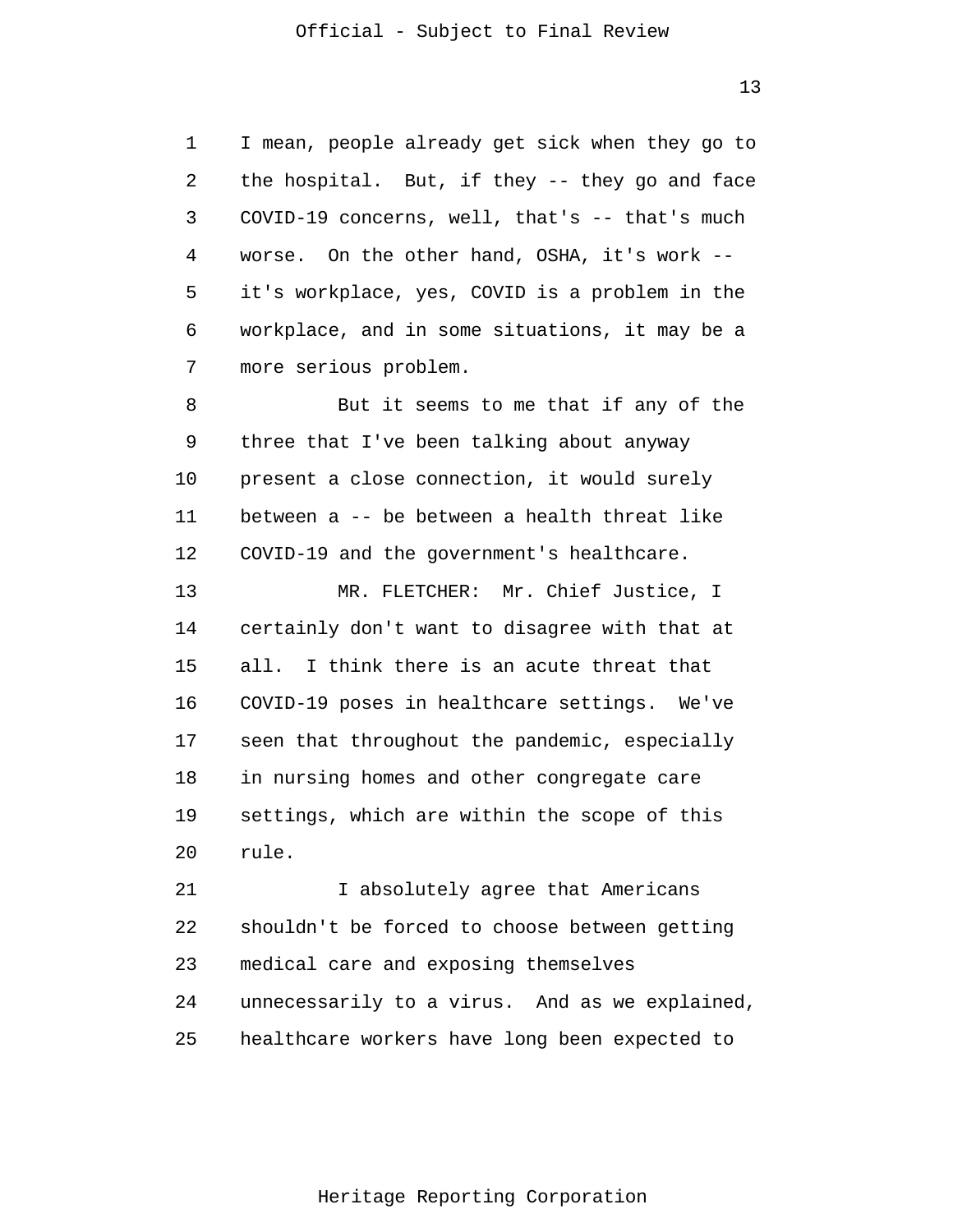1 2 3 take extra precautions, including vaccinations, in order to prevent them from infecting their patients.

4 5 6 7 8 9 So I don't disagree with any of that, but in making all of those points, I don't want to undersell also everything you heard about in the first case about the grave danger that the pandemic poses for workers as well in a way that implicates OSHA's authority too.

10 11 12 13 JUSTICE SOTOMAYOR: Counsel, there is another significant difference that you haven't talked about. This is a Spending Clause case and not a general powers case.

14 15 16 17 18 19 20 21 22 23 24 25 And I always thought that when you're talking about the Spending Clause, that the government has more power to define where it wants to spend its money, correct? MR. FLETCHER: Absolutely. JUSTICE SOTOMAYOR: And to that extent, one of the major arguments raised by the other side here that I want you to address is the -- what they describe as the enormous cost that this will affect on hospitals and the fact that it's affecting so many healthcare providers, et cetera.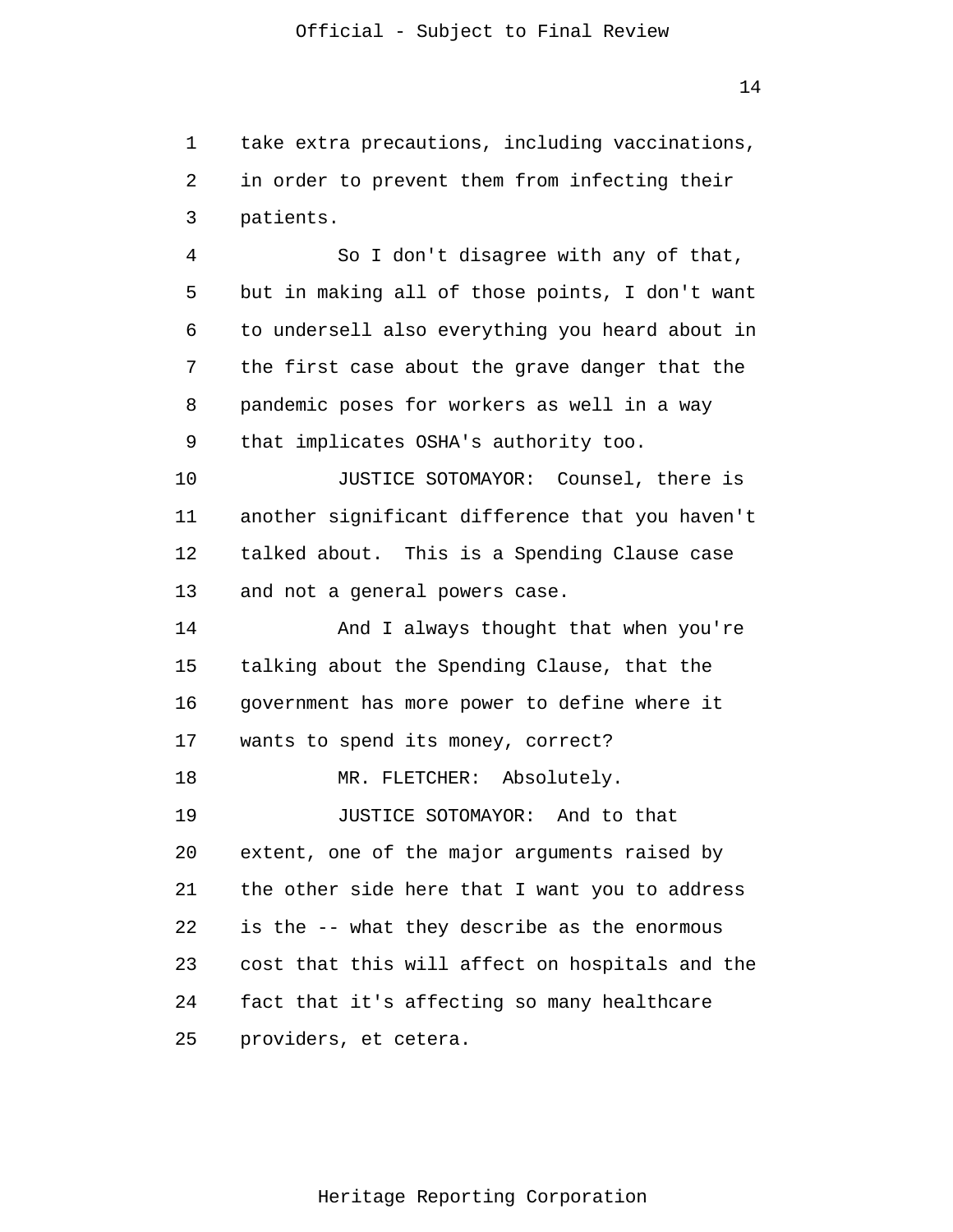1 2 3 Could you please tell me whether this is unprecedented in terms of what CMS generally does?

4 5 6 7 8 9 MR. FLETCHER: I can. And, first, if I could, I'd like to put it in context with the cost. I think the Secretary's cost estimate was on the order of \$1.3 billion, much of which will be borne by the federal government, which covers the cost of vaccinations.

10 11 12 13 14 15 He put that in context by emphasizing that healthcare spending in this country is \$4 trillion and that the costs in this case amount to about \$125 per employee. So I don't think the costs of this rule when viewed in context are particularly great.

16 17 18 19 20 21 22 23 24 And I think the -- it is not at all unprecedented for the Secretary to exercise the same authorities that I was discussing with Justice Thomas here: the authorities to set conditions of participation for hospitals and other providers in Medicare and Medicaid, to impose very detailed, very prescriptive requirements that would have very high compliance costs.

25 This is not a place where it's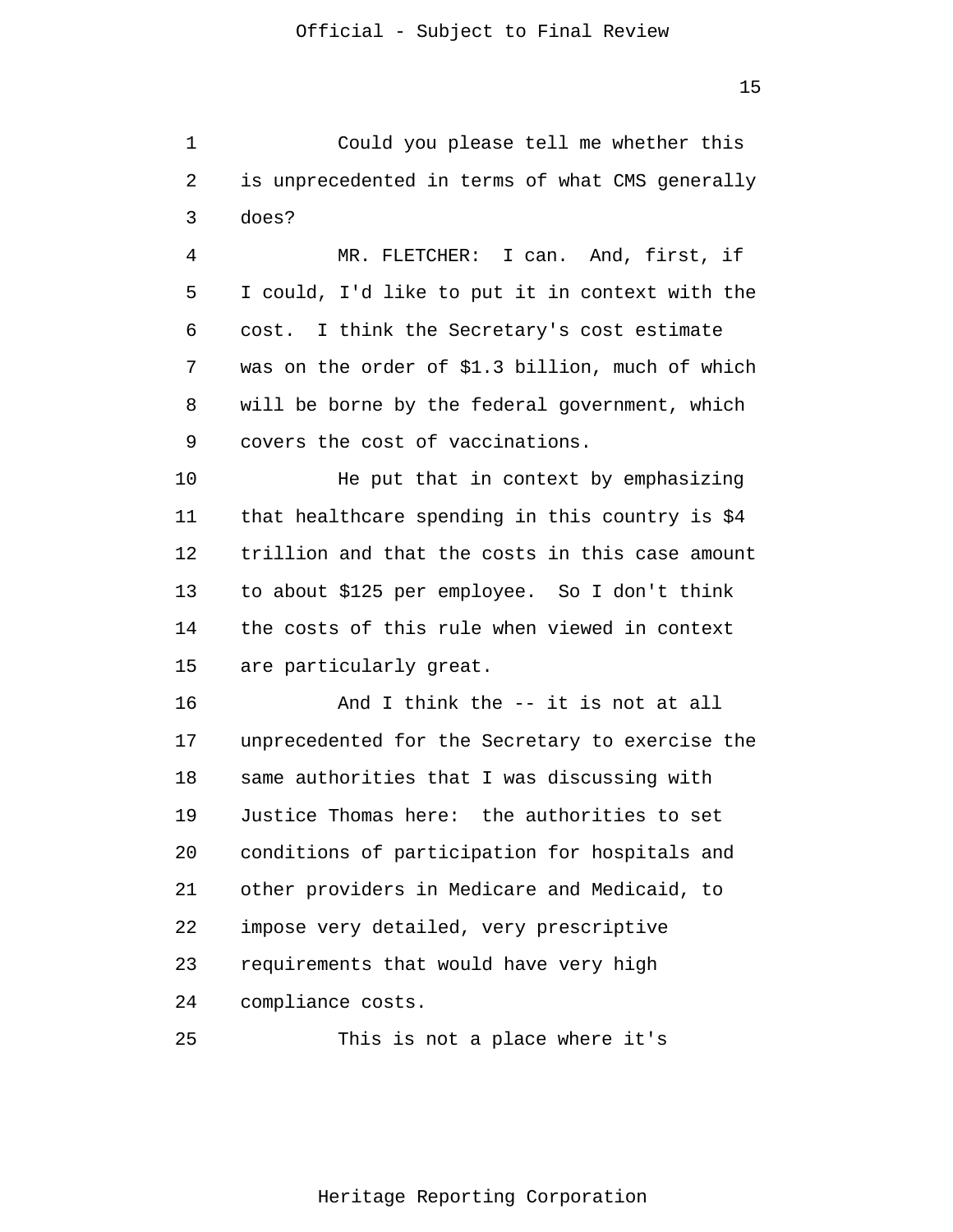1 2 3 unfamiliar to have the Secretary involved in the details of the management of healthcare organizations.

4 5 6 7 8 JUSTICE ALITO: Did the states have clear notice that by accepting Medicaid funds they would be subject to vaccination requirements for staff at their state-run facilities?

9 10 11 12 13 14 MR. FLETCHER: So the facilities - and this applies to all facilities in Medicaid and Medicare, not to the states as the administrators of -- of their own Medicaid programs, but I acknowledge states do have state-run facilities.

15 16 17 18 19 20 21 22 23 24 All of them are notice that they're subject to the health and safety requirements that the Secretary may adopt from time to time. Obviously, they didn't have specific notice of the vaccination requirement because it didn't exist until the pandemic came about, but the way that the program operates is that all providers are on notice that they have to comply with the Secretary's regulations which could change.

25 JUSTICE ALITO: So, if they read the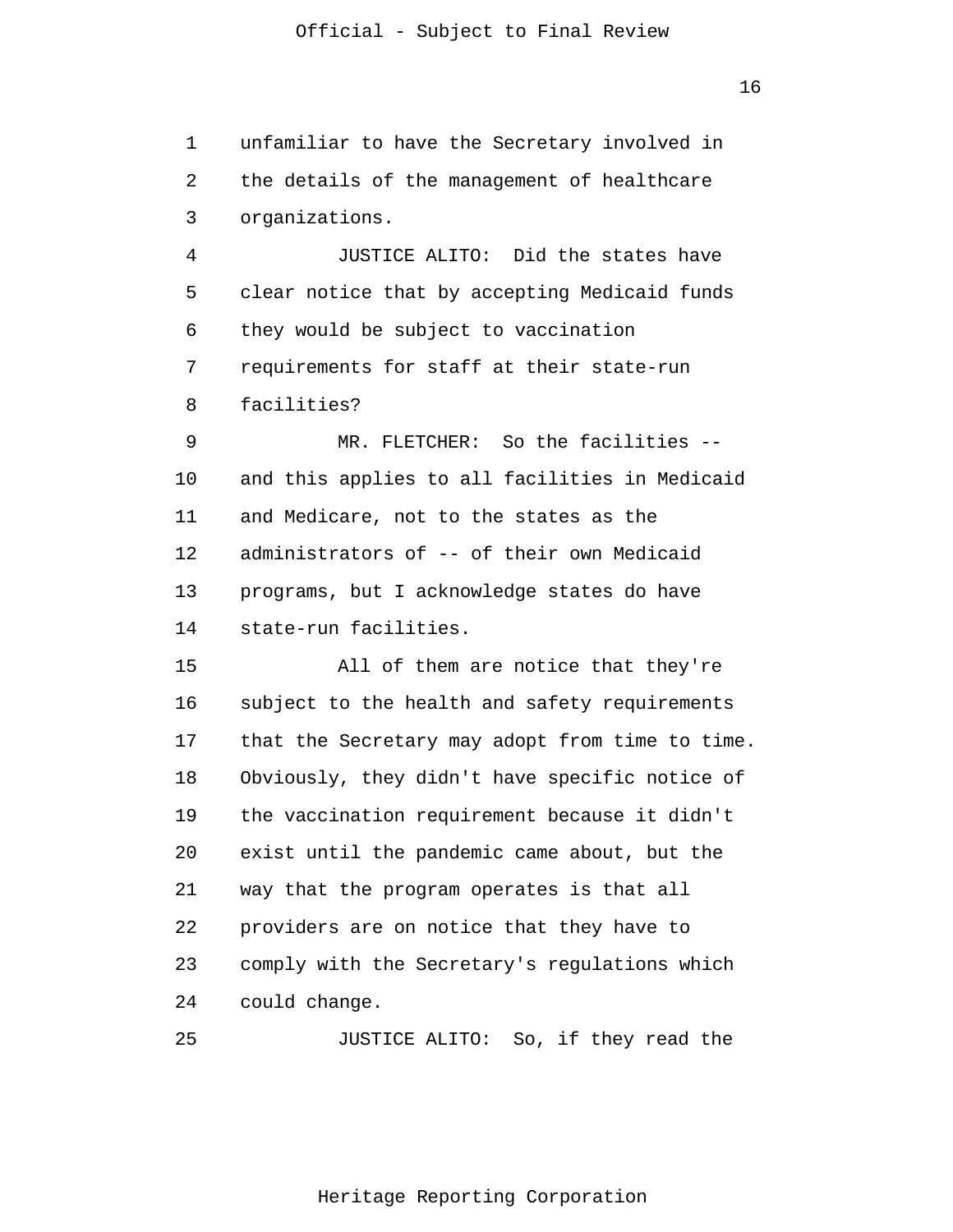1 2 3 4 5 6 7 8 9 10 11 12 13 14 15 16 17 18 19 20 21 22 23 24 25 statutes that you are now relying on primarily, that would provide them clear notice that they might be subject to something like this vaccination requirement? MR. FLETCHER: It would sub -- put them on clear notice that they are subject to such requirements as the Secretary finds necessary in the interest of patient health and safety, which have long included infection control. In the past, that's been general. It's been requiring infection control plans that meet national guidelines, fire preparedness, emergency safety, things of that nature. So they've long been on notice that they are subject to requirements by the Secretary in the interest of patient health and safety, and I think this is a sort of heartland case of a measure to protect patient health and safety in the midst of a pandemic. JUSTICE ALITO: I -- I don't have before me the particular statutory provision that you spoke of earlier, but is it the case that some -- some of many, if not all, of these additional statutory provisions on which you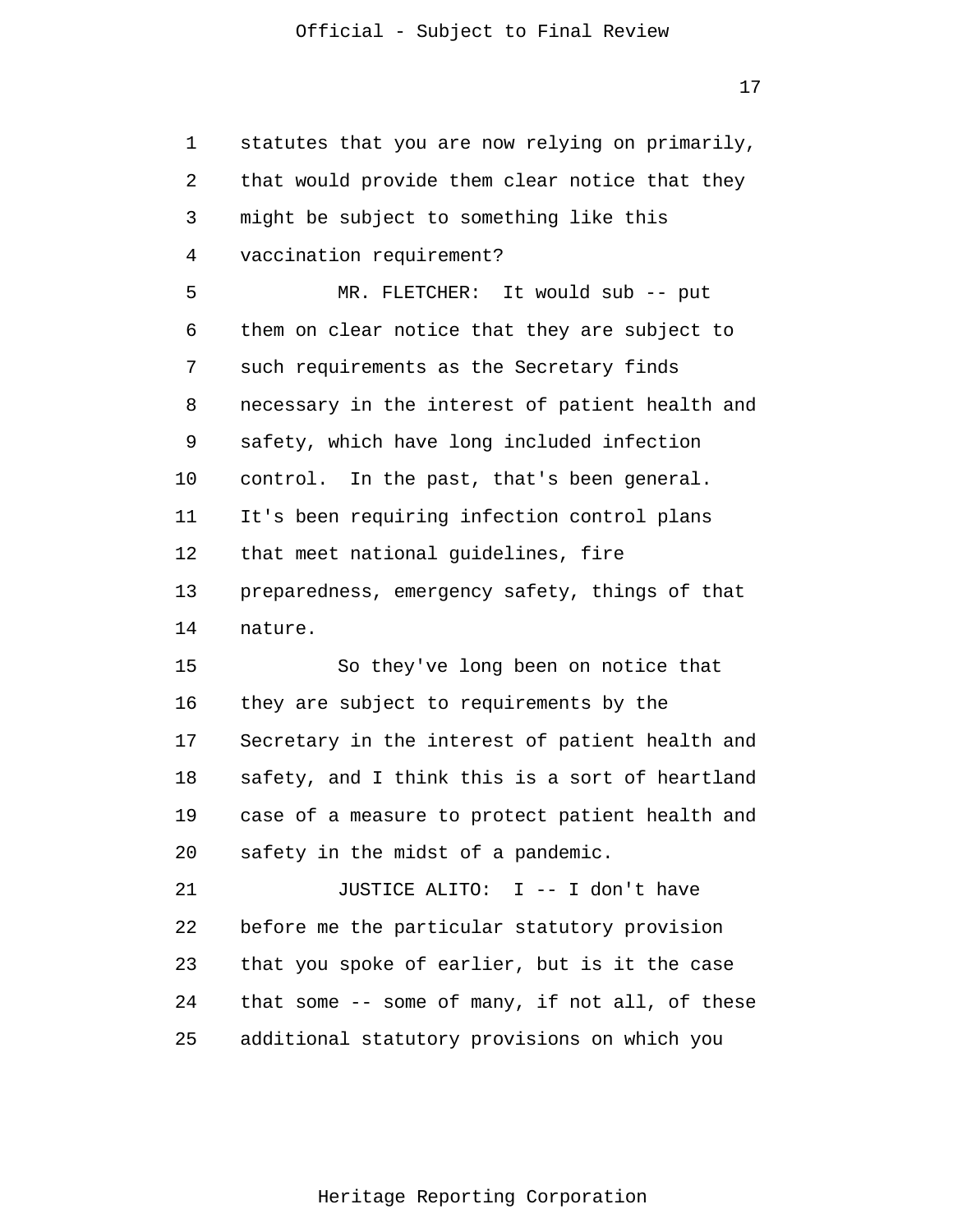18

1 2 3 4 5 6 7 8 9 10 11 12 13 14 15 16 17 18 19 20 21 22 23 24 25 are now placing your principal reliance are definitional provisions rather than provisions that expressly authorize the Secretary to promulgate regulations? Is that correct or incorrect? MR. FLETCHER: They are both. So they are definitions. The provision I quoted earlier, 1395x(e), is the definition of a hospital -- JUSTICE ALITO: Right. MR. FLETCHER: -- for purposes of the statute. JUSTICE ALITO: Right. MR. FLETCHER: But, in that definition, it says a hospital, and what that -- it means to be a hospital is to eligible for Medicare reimbursement. What it means to be a hospital is to meet the following specified requirements, including such other requirements as the Secretary finds necessary. So -- JUSTICE ALITO: Right. But it isn't -- it doesn't say the Secretary is authorized to promulgate any regulations that protect the health and welfare of people in a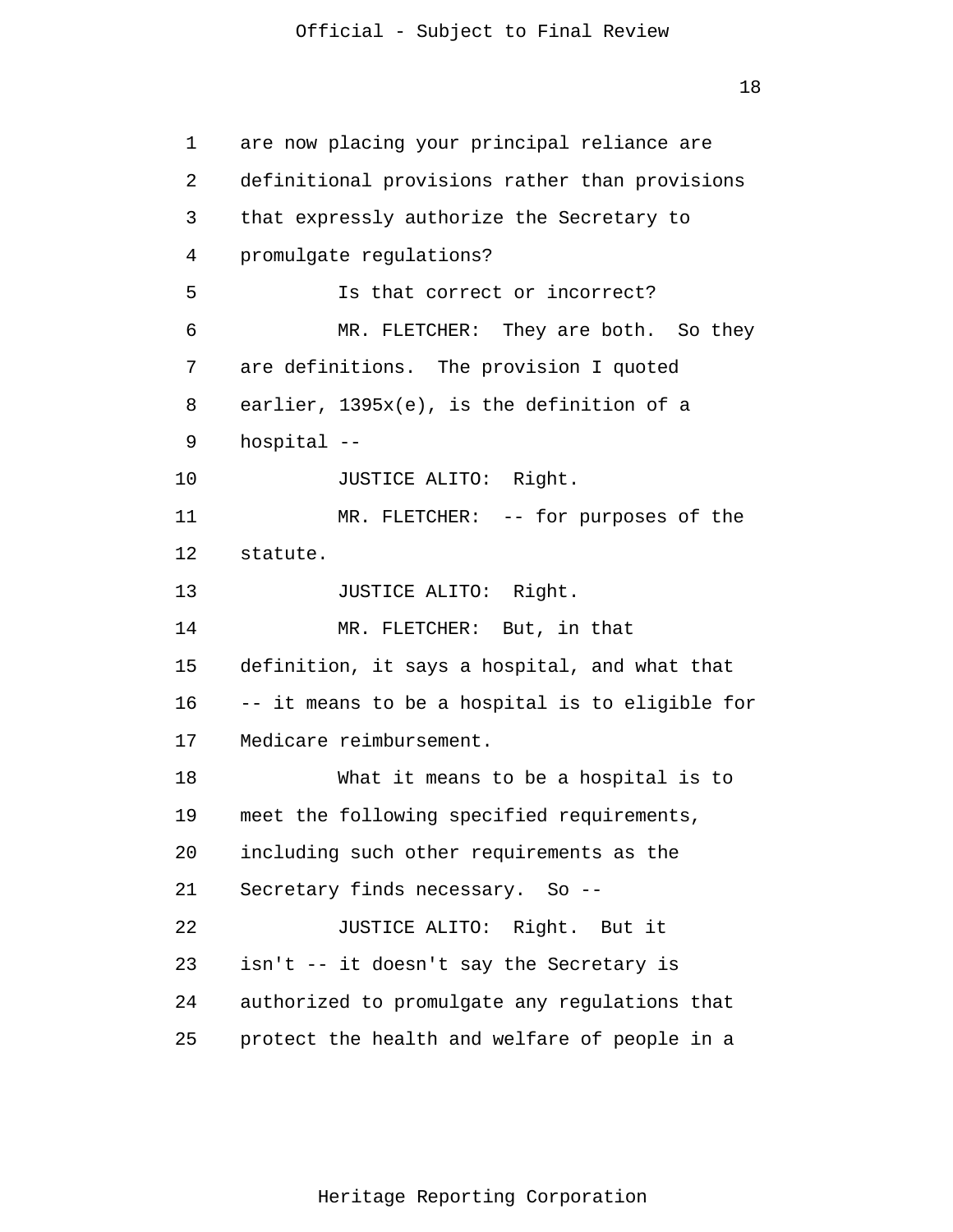1 2 3 4 5 6 hospital or in any of these other facilities. It says that the definition of a hospital and the definitions of these other facilities, by definition, they -- they are facilities that are required to comply with regulations.

7 8 9 MR. FLETCHER: As the Secretary finds necessary in the interest of patient health and safety, yes.

10 11 12 13 14 15 JUSTICE ALITO: Is there any limit to that power? What could the Secretary -- what, if anything, could the Secretary not do if the Secretary finds that something is necessary to protect the health and safety of people in those facilities?

16 17 18 19 20 21 MR. FLETCHER: Well, I think the Secretary -- the major limit is the one in the text of the statute itself. The Secretary has to find that it's a requirement that's in the interest of patient health and safety, as the Secretary did here.

22 23 24 25 I think the other constraints on that authority are the types of health and safety measures that you see in healthcare providers. So the way you know that this provision is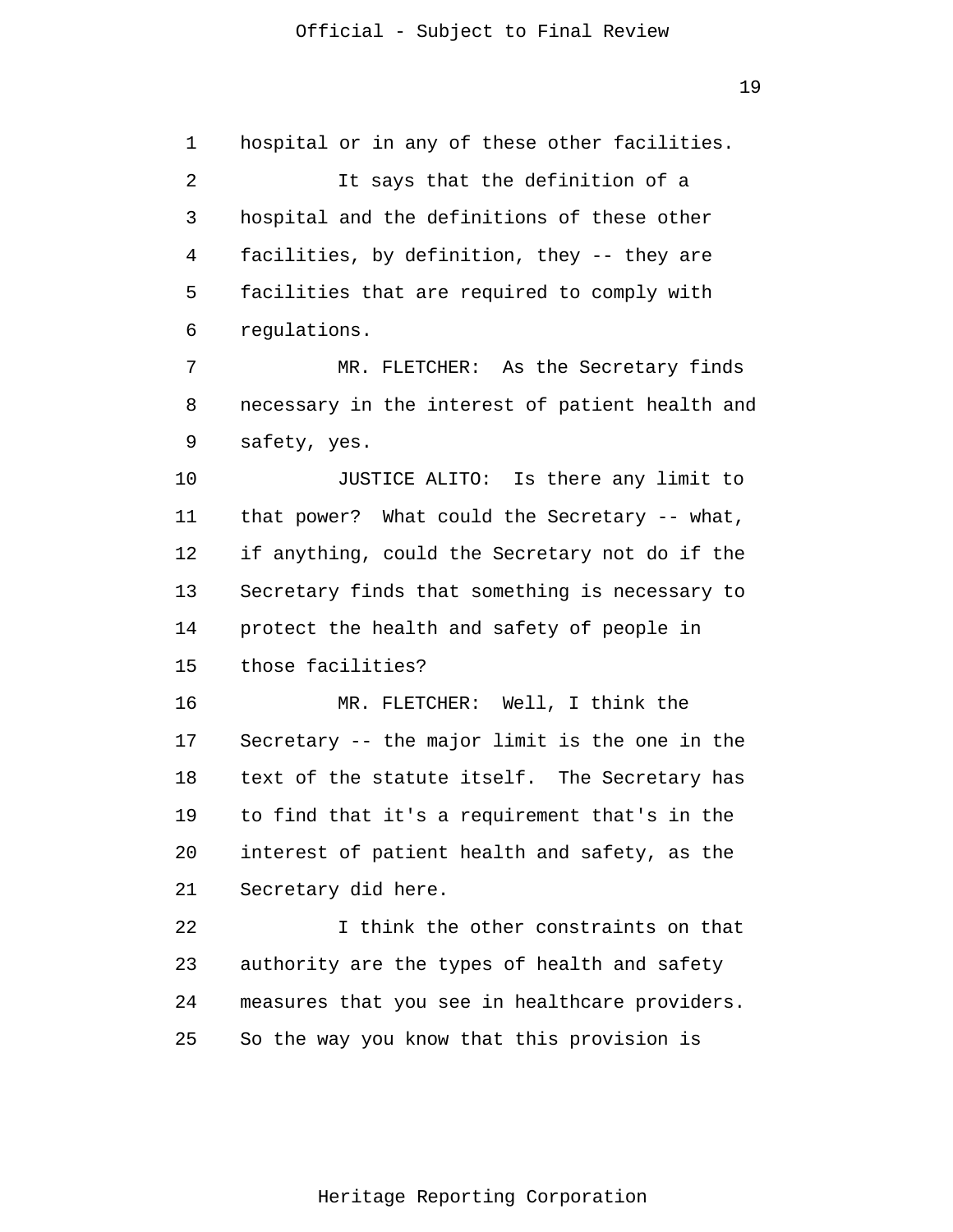20

1 2 3 4 5 6 7 8 9 10 11 12 13 14 15 16 17 18 19 20 21 22 23 24 25 within the Secretary's authority is that you see providers adopting it on their own. You see medical societies, like the American Hospital Association, the AMA, the American Nurses Association, recommending this policy. You see some states adopting this policy. I think all of those things are powerful confirmations that this is a routine, common, effective measure for protecting patient health and safety. JUSTICE ALITO: One of the arguments on the other side is that you were required by statute to consult with the states before you did this. What is your response to that? MR. FLETCHER: There is a provision of the statute that says that when the Secretary sets conditions of participation for some of the providers at issue here, in carrying out that function, he shall consult with the states. The statute doesn't say that that consultation has to happen before a rulemaking. And the way that the Secretary has long understood that to function is to require consultation in conjunction with the notice-and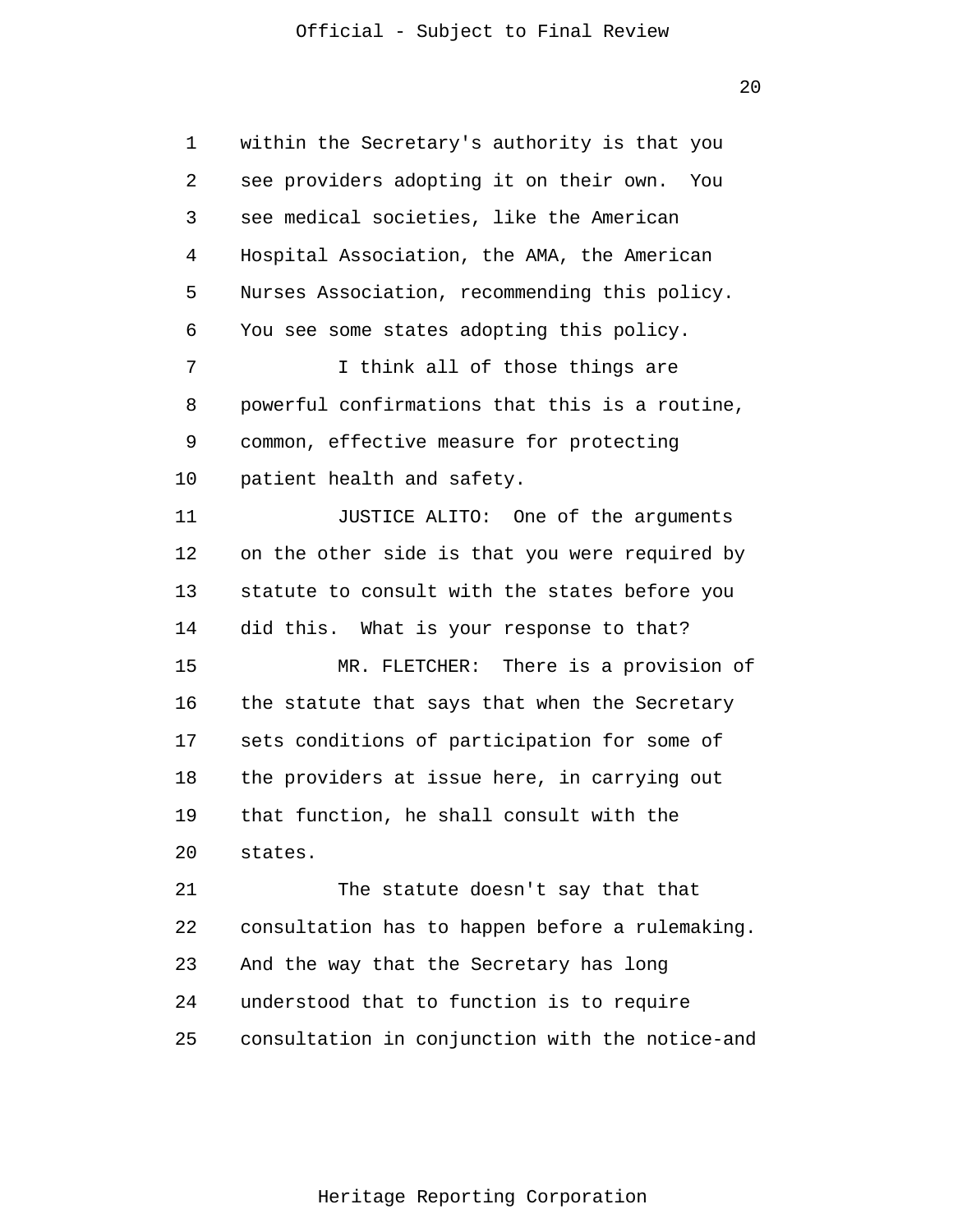1 comment process.

| 2  | JUSTICE ALITO: I mean, isn't that --            |
|----|-------------------------------------------------|
| 3  | isn't that an odd understanding of -- of the    |
| 4  | consultation requirement? We're -- we're going  |
| 5  | to tell you to do something, and then, after    |
| 6  | we've told you to do it, we're going to consult |
| 7  | with you about what we've already said you have |
| 8  | to do?                                          |
| 9  | MR. FLETCHER: I don't think so,                 |
| 10 | Justice Alito, in the context of the provisions |
| 11 | of the statute that also contemplate, as the    |
| 12 | APA does, that in some circumstances the        |
| 13 | Secretary will have good cause to act without   |
| 14 | notice and comment.                             |
| 15 | So, in the ordinary case, there's               |
| 16 | going to be notice and public comment, which    |
| 17 | has the benefits that Justice Barrett referred  |
| 18 | to earlier. When that happens, you should also  |
| 19 | be sure you consult with the states and with    |
| 20 | accrediting boards. But, when there's good      |
| 21 | cause to skip that, the agency has long         |
| 22 | interpreted that to mean that it can defer      |
| 23 | consultation with the states to the parallel    |
| 24 | public comment process.                         |

25 JUSTICE ALITO: But is there -- is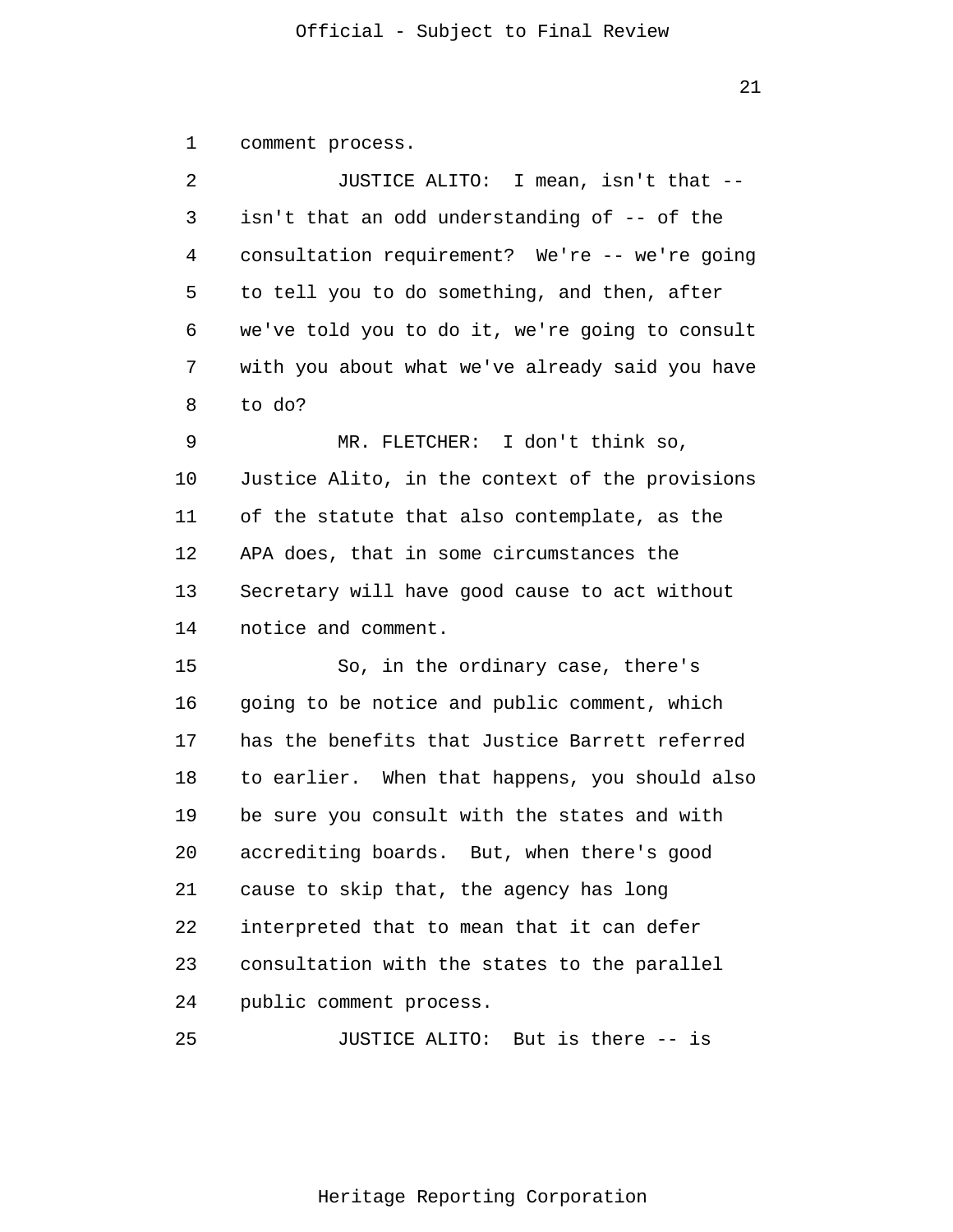22

| 1  | there a good cause exception in the provision  |
|----|------------------------------------------------|
| 2  | that requires consultation?                    |
| 3  | MR. FLETCHER: There isn't, but                 |
| 4  | there's no temporal requirement at all. So     |
| 5  | it's actually the other side that's asking you |
| 6  | to read into that a requirement that it happen |
| 7  | before rulemaking and to make that requirement |
| 8  | apply even when the good cause exception is    |
| 9  | satisfied. And we don't think there's any      |
| 10 | basis to do that, certainly not in the         |
| 11 | Secretary's past practice.                     |
| 12 | This has long been the way that the            |
| 13 | Secretary has interpreted this provision in    |
| 14 | conjunction with the good cause exception --   |
| 15 | JUSTICE BARRETT: Mister --                     |
| 16 | MR. FLETCHER: -- to notice and                 |
| 17 | comment.                                       |
| 18 | JUSTICE BARRETT: -- Mr. Fletcher, can          |
| 19 | I follow up on the questions that Justice      |
| 20 | Thomas and Justice Alito have been asking you  |
| 21 | about the facility-specific statutes?          |
| 22 | MR. FLETCHER: Yes.                             |
| 23 | JUSTICE BARRETT: I think it was wise           |
| 24 | to shift your focus to those because of their  |
| 25 | references to health and safety, but I find it |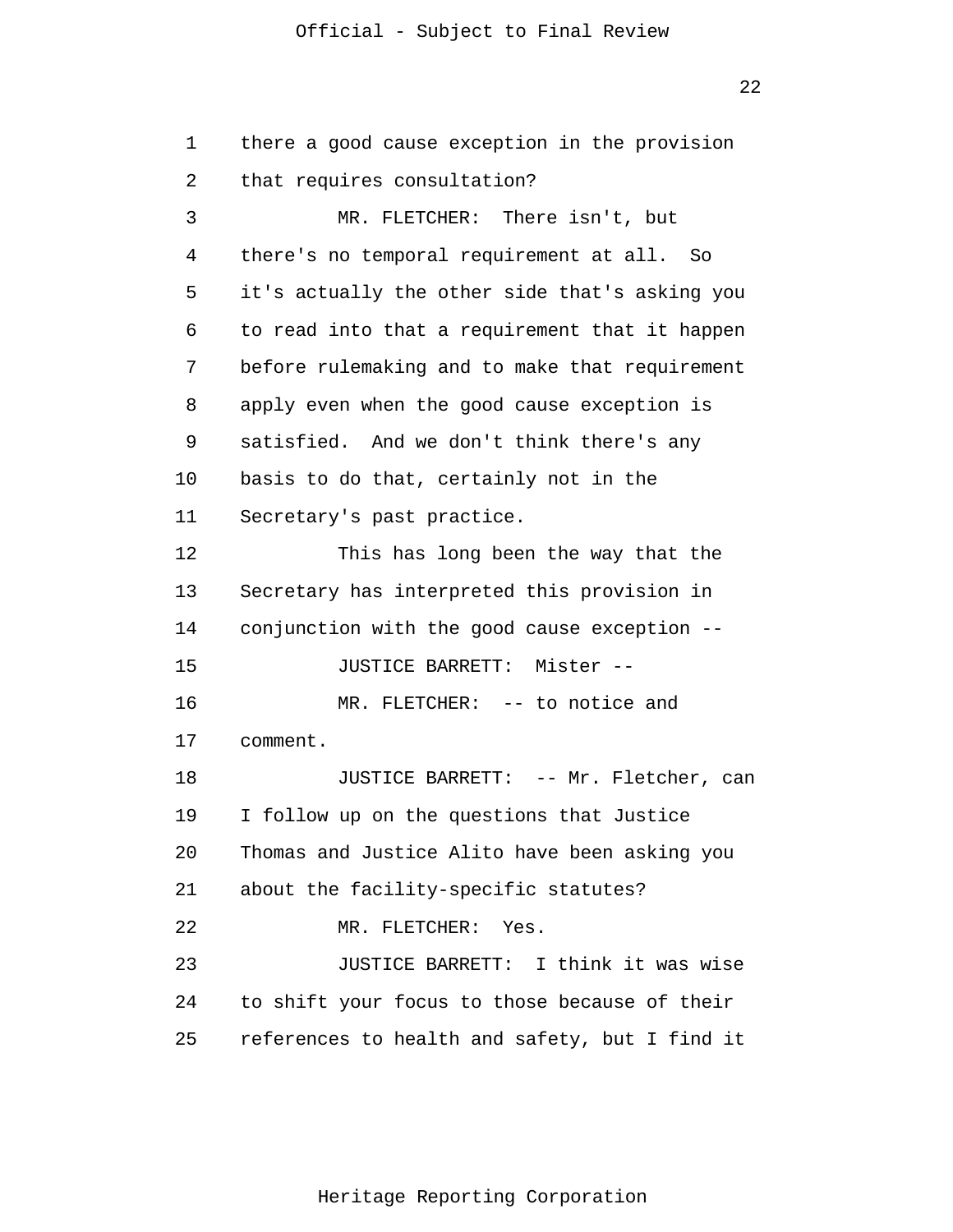1 2 3 4 5 6 7 8 9 10 11 12 13 14 15 16 17 18 19 20 21 22 23 24 25 difficult because the language of each of those statutes is different, and not all of them reference health or safety. MR. FLETCHER: That's right. JUSTICE BARRETT: So, for example, I think the one on long-term care facilities is your best because that's the one that also refers to or requires skilled nursing facilities to establish and maintain an infection control program. That one, I think, gives you a stronger case than the ones that don't mention health and safety at all, or, for example, for ambulatory surgical centers, you know, the provision on which you rely describes the benefits provided to an individual, and then it lists the kind of services that would be covered, right, and then, parenthetically, it says "performed at an ambulatory surgical center (that meets health and safety and other standards specified by the Secretary)," it seems to me a heavier lift to say that that kind of aside in a parenthetical is a grant of authority to CMS to impose this kind of vaccination requirement on those who work at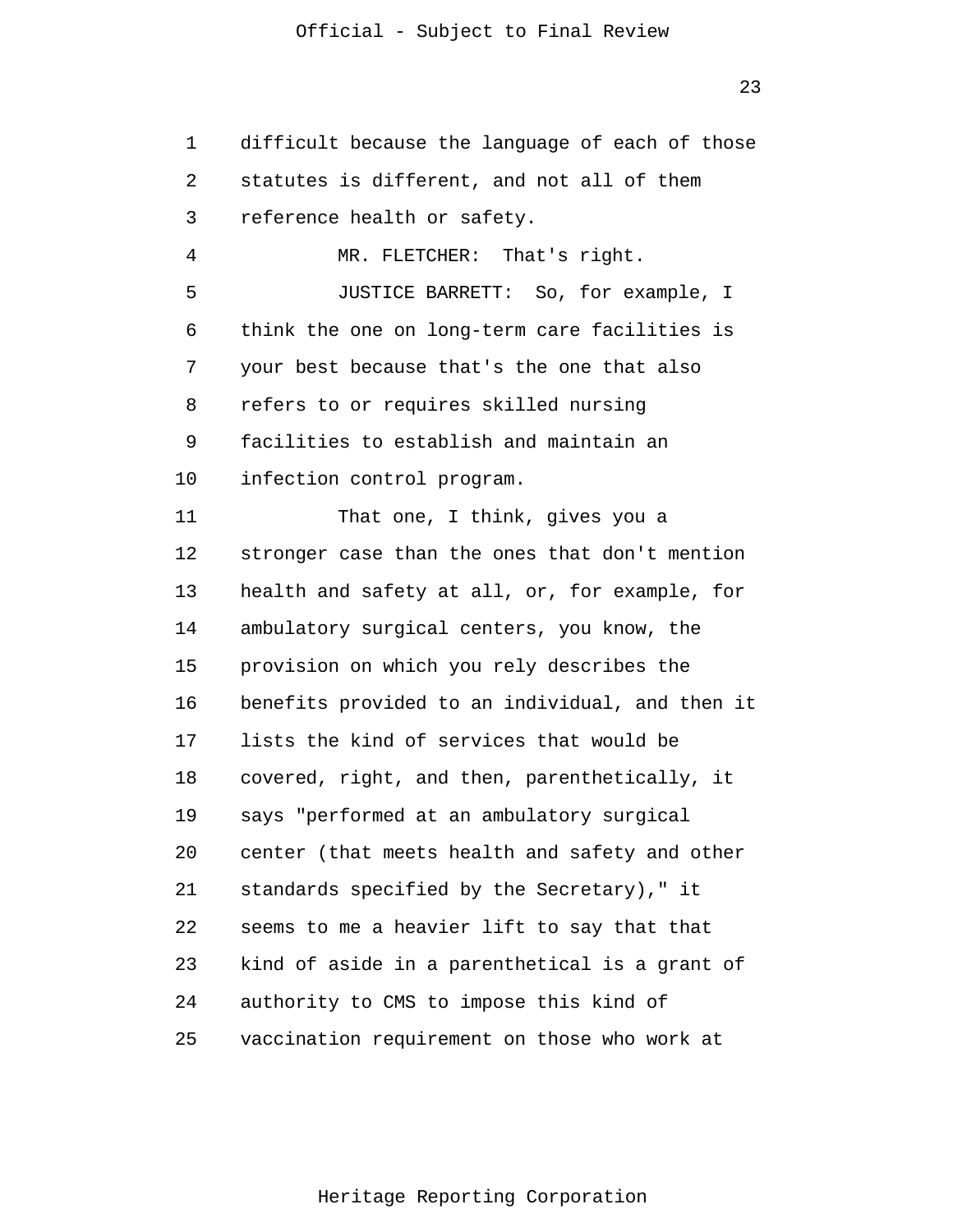1 the ambulatory surgical centers.

| 2  | So I guess my question is this: One,            |
|----|-------------------------------------------------|
| 3  | you know, the government here is seeking the    |
| 4  | stay of the injunction and has the burden of    |
| 5  | showing likelihood of success on the merits,    |
| 6  | and -- and I understand because of space limits |
| 7  | and the number of statutes on which you're now  |
| 8  | relying, it would be hard to make the specific  |
| 9  | case for each of these provisions, but what if  |
| 10 | I think some of the provisions might support    |
| 11 | you and others don't?                           |
| 12 | This was an omnibus rule, and even              |
| 13 | though the Secretary, in a chart, identified    |
| 14 | all these, you know, specific provisions, we    |
| 15 | don't really have before us the structural and  |
| 16 | textual arguments directed at each of these     |
| 17 | provisions. So what if I think some do and      |
| 18 | some don't? In an omnibus rule, what am I       |
| 19 | supposed to do?                                 |
| 20 | MR. FLETCHER: Well, so we agree                 |
| 21 | entirely that the focus ought to be on the      |
| 22 | statutory text, and one of our complaints with  |
|    |                                                 |

24 25 that they blew past all of those distinctions and didn't focus on the text at all. So we

the district court decisions in these cases is

23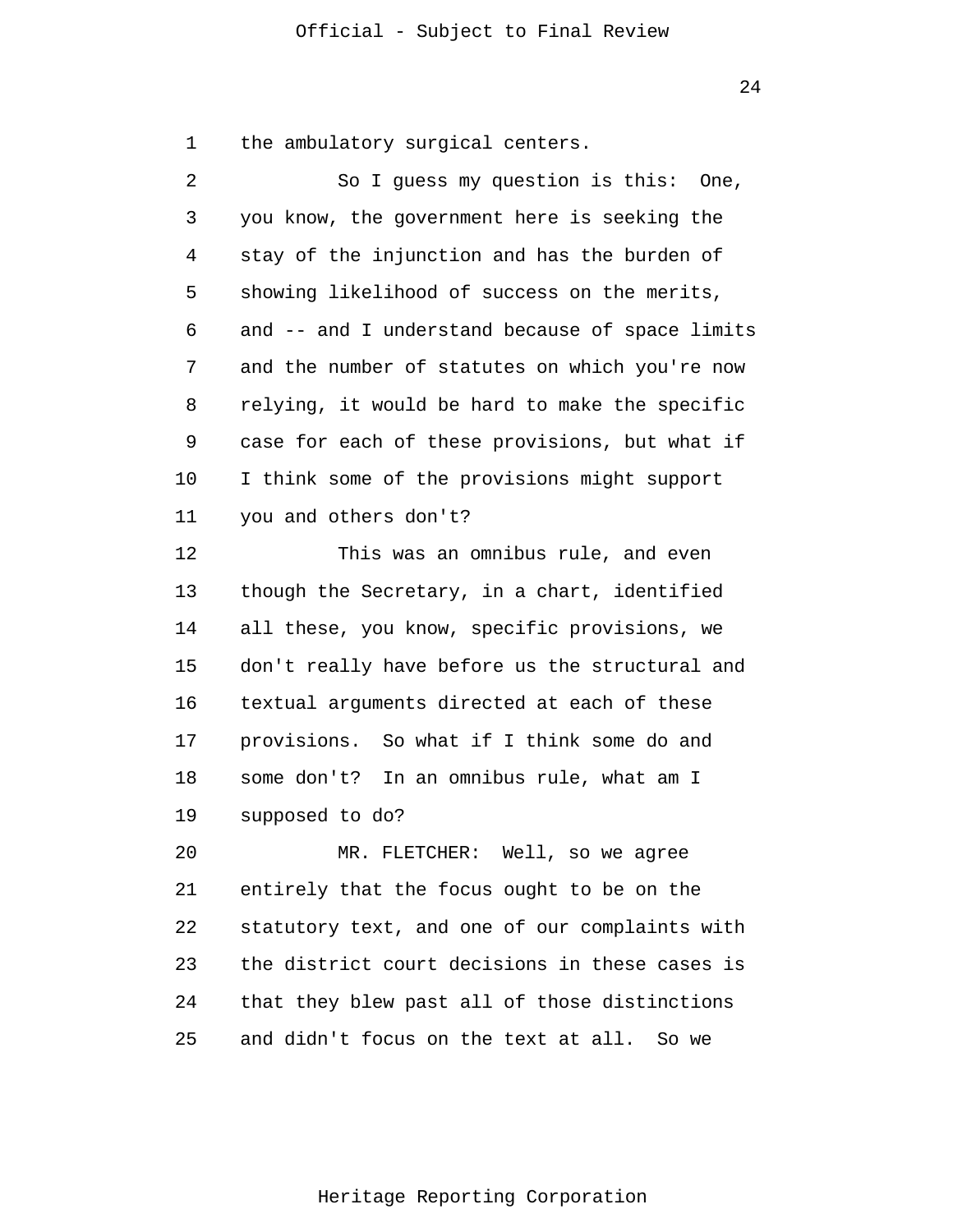25

1 2 3 4 5 6 7 8 9 10 11 12 13 absolutely agree the text of these provisions should be the Court's focus. In terms of how to think about them, I understand it's unwieldy. There are 15 different provisions. I would group them into two categories. There are 11 or so that we cite at pages 5 to 6 of our reply brief that include that health -- that specific health and safety language, in different formulations, but all of them specifically referring to requirements in the interest of patient health and safety. And as we've explained, we think that

14 15 16 17 this is the paradigmatic health and safety regulation, and that's reinforced by the consensus of the medical community, by other regulators, by practices of providers.

18 19 20 21 22 23 Now there are a few statutes that we cite at page 9 of our reply brief that don't include that specific language. Those statutes are the ones applicable to providers that employ about 3 percent of all of the workers covered by the rule.

24 25 Now our view is that those -- all of those statutes still give the Secretary the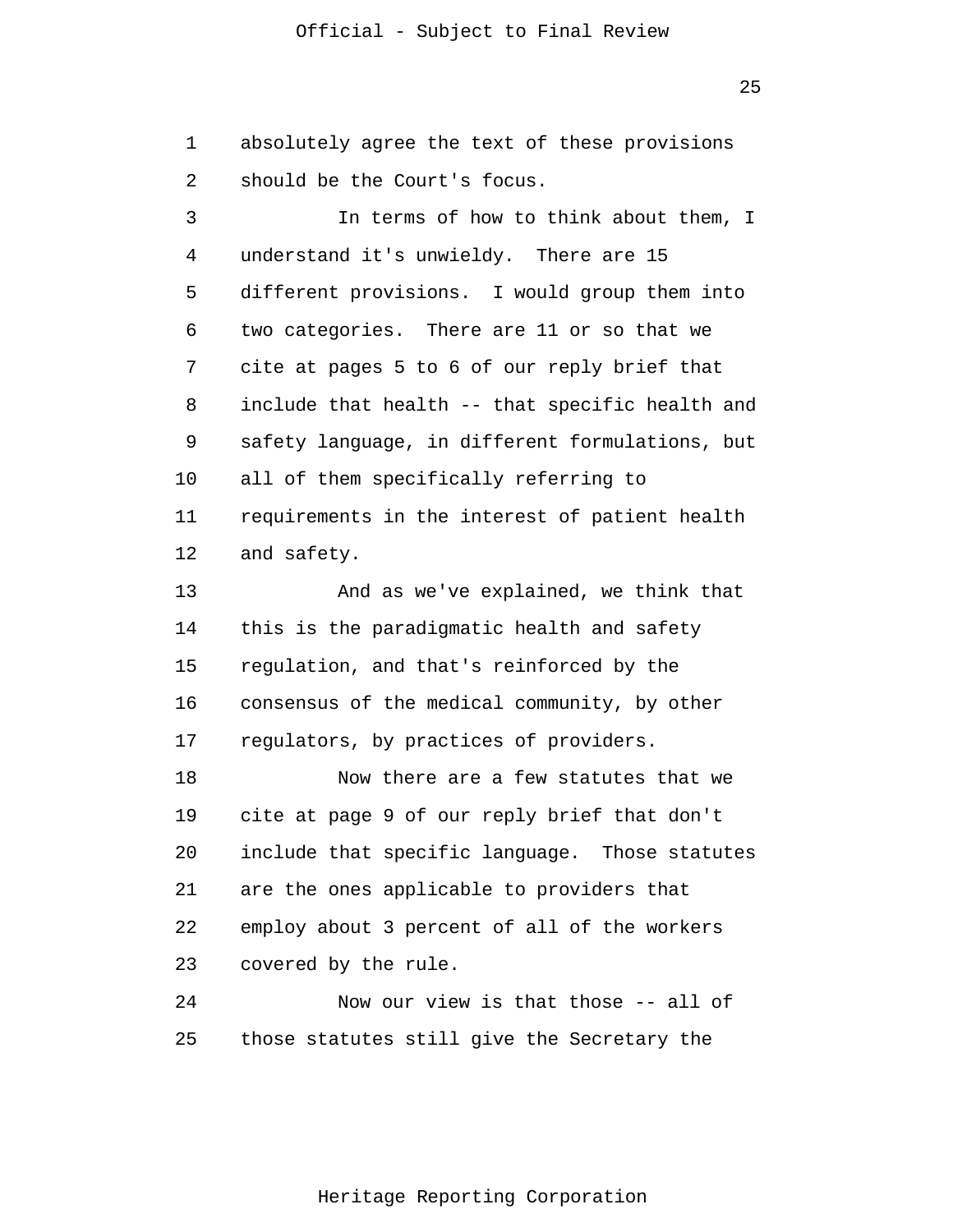26

| 1              | authority to set standards or requirements for  |
|----------------|-------------------------------------------------|
| $\overline{2}$ | participating providers. And if you look at     |
| 3              | those provisions, what you find is that         |
| 4              | Congress was a little bit less detailed.<br>In  |
| 5              | the hospital provision, the $1395x(e)(9)$ , the |
| 6              | preceding eight sections all detail relatively  |
| 7              | nuanced, very specific requirements for         |
| 8              | hospitals. And then the (e)(9) adds "and such   |
| 9              | other requirements as may be necessary to       |
| 10             | patient health and safety."                     |
| 11             | JUSTICE BARRETT: But what if I                  |
| 12             | disagree? So I understand that your position    |
| 13             | is that all of these granted the Secretary      |
| 14             | authority, but what if I disagree? What if I    |
| 15             | say, for example -- you suggested in a footnote |
| 16             | in your reply brief that because such a small   |
| 17             | percentage of employees are covered by the      |
| 18             | statutes that don't reference health and        |
| 19             | safety, that we should just allow the           |
| 20             | injunction to remain in place only as to those. |
| 21             | And let's say that I disagree with you          |
| 22             | that every single one of the statutes that      |
| 23             | references health and safety could be           |
| 24             | interpreted as a grant of rulemaking authority  |
| 25             | for the reason I suggested with ambulatory      |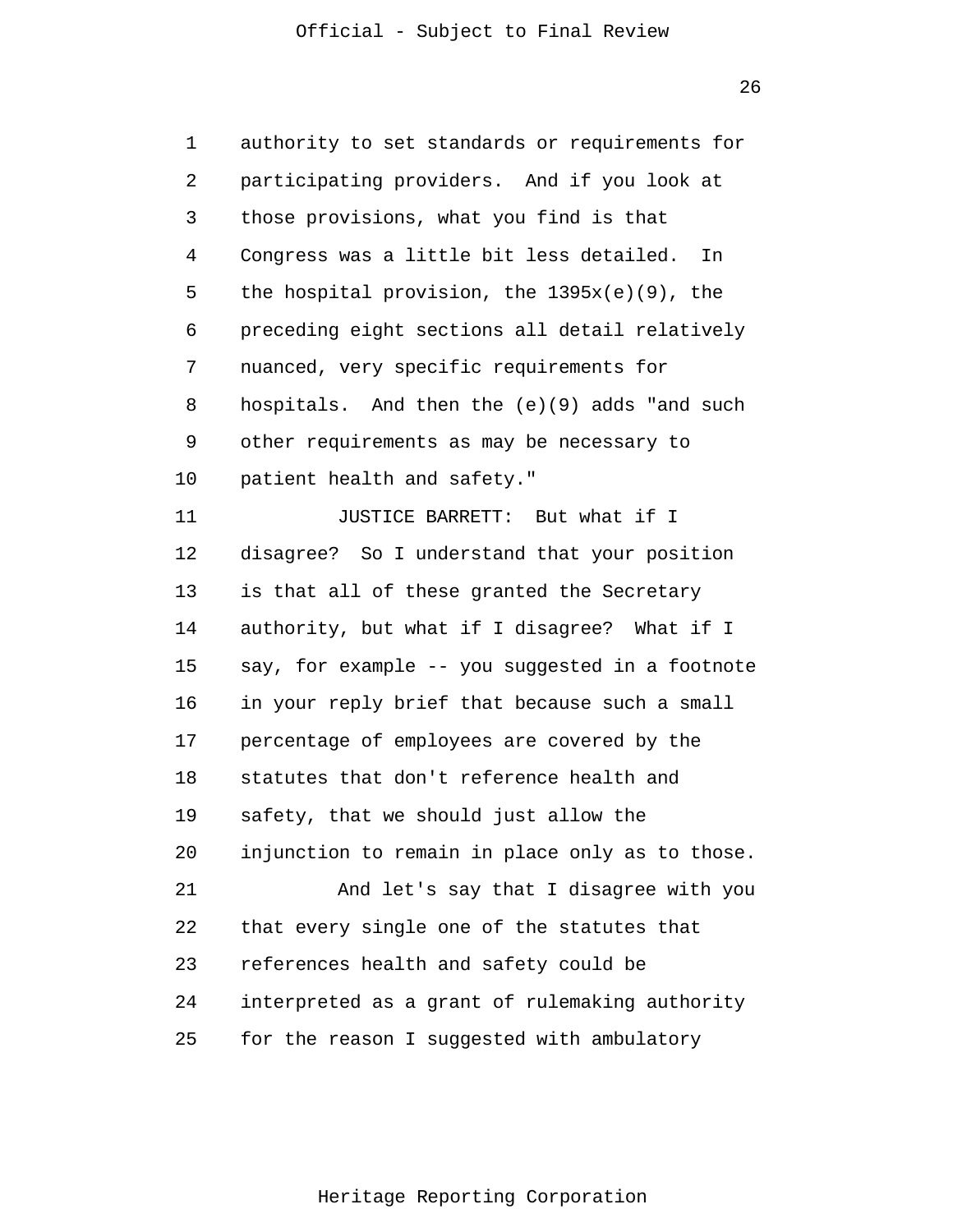1 2 3 4 5 6 7 8 9 10 11 12 13 14 15 16 17 18 19 20 21 22 23 24 surgical centers. The rule is an omnibus rule. You know, it wasn't adopted on a facility-by-facility basis. So, if I assume the premise that I disagree with you that every single statute grants this authority, why shouldn't then we just leave the Fifth Circuit's injunction in place? MR. FLETCHER: Well, because I think, to the extent you're looking at likelihood of success -- that's the factor that this would be relevant to -- I think that does depend, as you say, on the authorities as to each category of providers, and the Secretary included -- in some sense, it's an omnibus regulation, he did it all at once, but he included specific severability language that we cite in that footnote -- it's at page 61608 -- and said if any of these provisions are no good, then the rest ought to stand. And so I think, if you disagree with us on either the provisions that lack health and safety language or if you disagree with us on the ones that have it, although I want to

Heritage Reporting Corporation

talk about both of those things to hopefully

25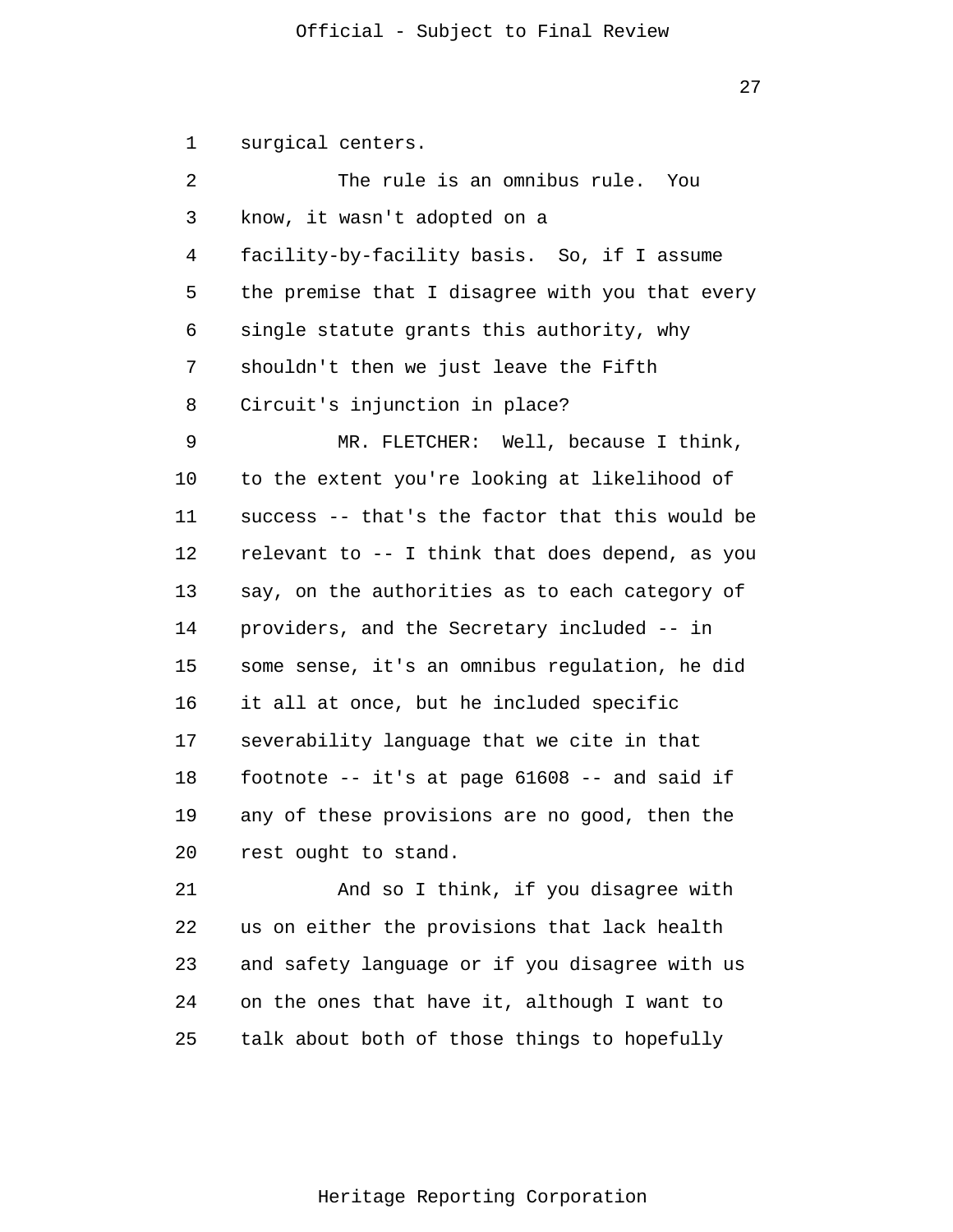| 1  | persuade you otherwise, I think the result      |
|----|-------------------------------------------------|
| 2  | would be we don't have a likelihood of success  |
| 3  | at obtaining -- prevailing on those provisions. |
| 4  | But that wouldn't justify allowing the          |
| 5  | injunctions to remain in place as to all of the |
| 6  | other provisions, you know, especially those    |
| 7  | that cover the vast majority of workers. So I   |
| 8  | -- I think that's the -- the approach we'd      |
| 9  | suggest if that's where you find yourself.      |
| 10 | JUSTICE SOTOMAYOR: Mr. Fletcher, I --           |
| 11 | I -- I'm not -- I do understand that we could   |
| 12 | go provision by provision, but I thought in     |
| 13 | reading your brief that the general authority   |
| 14 | to pass regulations to -- with respect to the   |
| 15 | Secretary's functions, that all that you were   |
| 16 | saying is that generalized authority is well    |
| 17 | documented by the fact that in the vast         |
| 18 | majority of these at least 11, if not 12, of    |
| 19 | these specific rules, they referenced health    |
| 20 | and safety directly.                            |
| 21 | Isn't that your point?                          |
| 22 | MR. FLETCHER: That's our point. And,            |
| 23 | in addition, that even as to the ones that      |
| 24 | don't reference health and safety, so the       |
| 25 | end-stage renal disease providers or the        |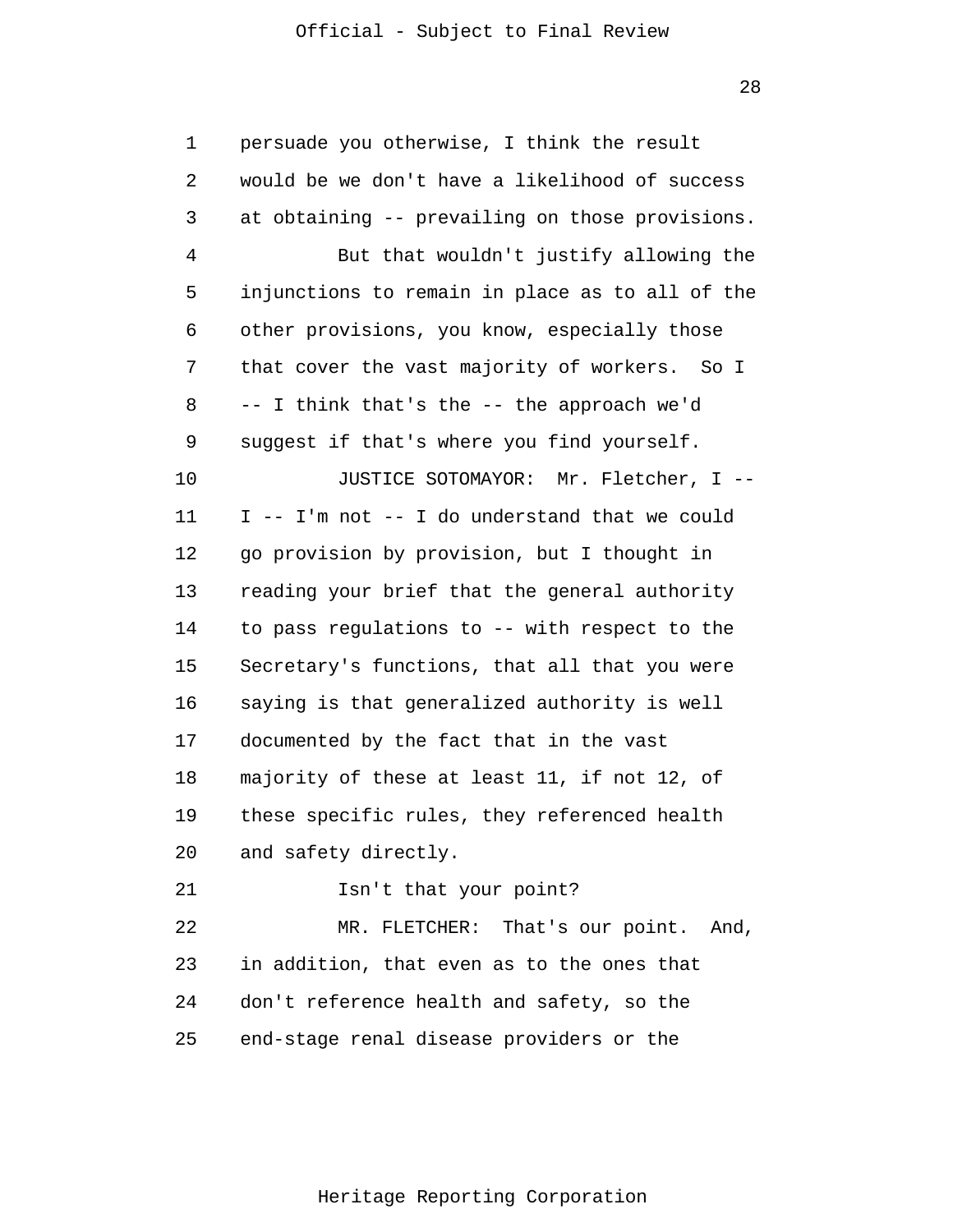29

1 2 3 4 5 6 7 8 9 10 11 12 13 14 15 16 17 18 19 20 21 22 23 24 25 psychiatric residential treatment facilities, those categories, Justice Barrett and -- and Justice Sotomayor, they still give the Secretary even broader authority to set conditions for participation. And our view is that when the Secretary is authorized to set conditions for participation in Medicare and Medicaid, that has to include the authority to set patient health and safety requirements. And, in fact, that's the way the Secretary has long interpreted them. If you look at the regulations that are being amended by the provisions addressing those categories of providers, there are existing bodies of patient health and safety measures, in many cases addressing infection control already, in other cases addressing other matters directed at patient health and safety. So the Secretary has long interpreted those more general grants of authority to include the authority to impose patient health and safety conditions, and we think that's the right way to read them in the context of the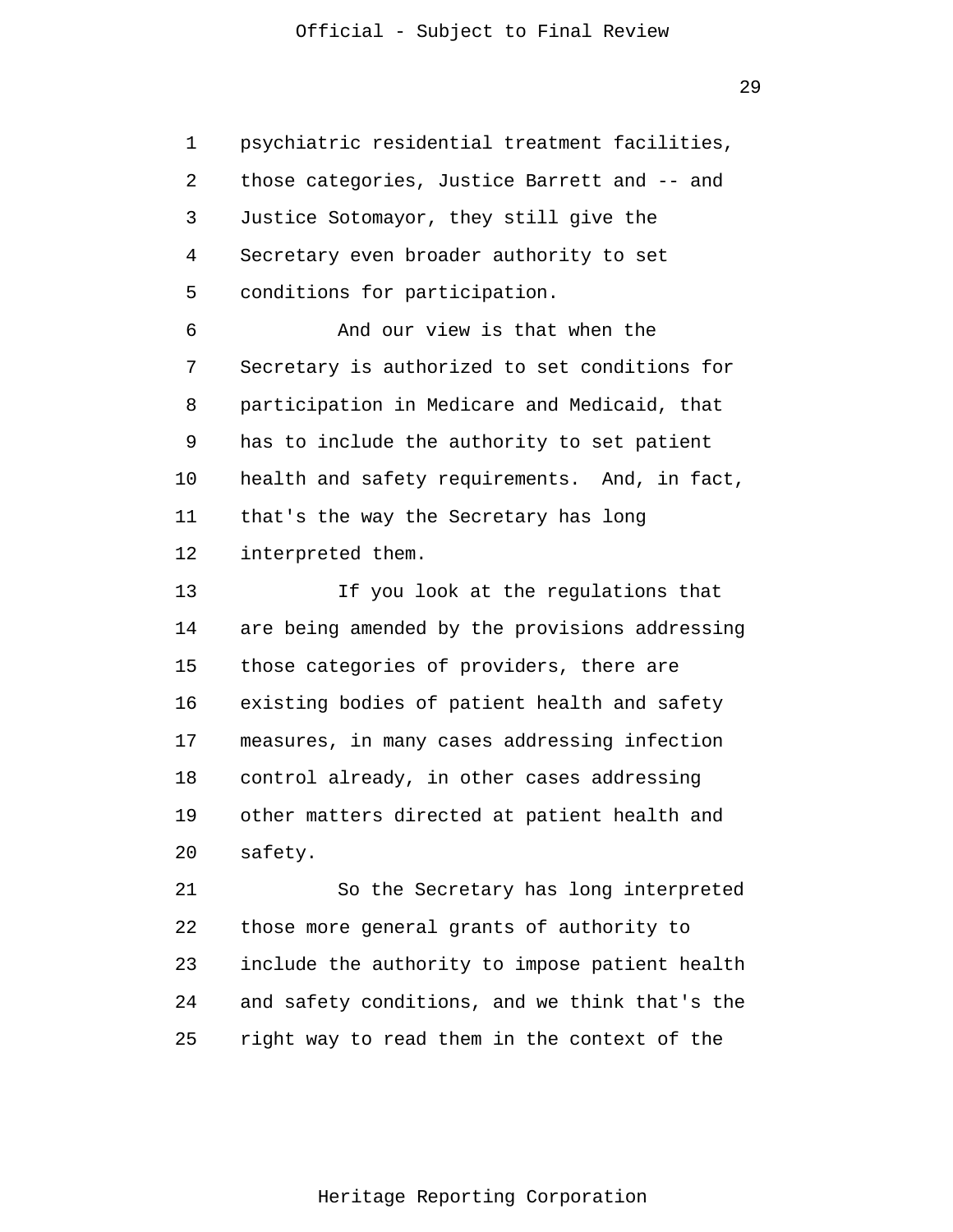| 1  | statute.                                       |
|----|------------------------------------------------|
| 2  | JUSTICE SOTOMAYOR: I dare say that I           |
| 3  | looked at some of the regulations at issue     |
| 4  | here, not the ones you passed with respect to  |
| 5  | COVID but other regulations. Is it fair to say |
| 6  | that the vast majority of the regulations      |
| 7  | across all facilities relate to health and     |
| 8  | safety?                                        |
| 9  | I think that's fair,<br>MR. FLETCHER:          |
| 10 | yes. That's certainly consistent with my       |
| 11 | reading of the regulations applicable to the   |
| 12 | facility providers at issue here.              |
| 13 | JUSTICE SOTOMAYOR: It does seem that           |
| 14 | since it's a program to serve ill people,      |
| 15 | people with conditions like renal failure,     |
| 16 | psychiatric conditions, other conditions, that |
| 17 | that would be the primary focus of contracting |
| 18 | with places that are safe for those people,    |
| 19 | correct?                                       |
| 20 | MR. FLETCHER: Absolutely. And that's           |
| 21 | the way the Secretary has always understood    |
| 22 | those more general authorities.                |
| 23 | JUSTICE SOTOMAYOR: Thank you.                  |
| 24 | MR. FLETCHER: If I -- I could say              |
| 25 | just a word about the other argument that the  |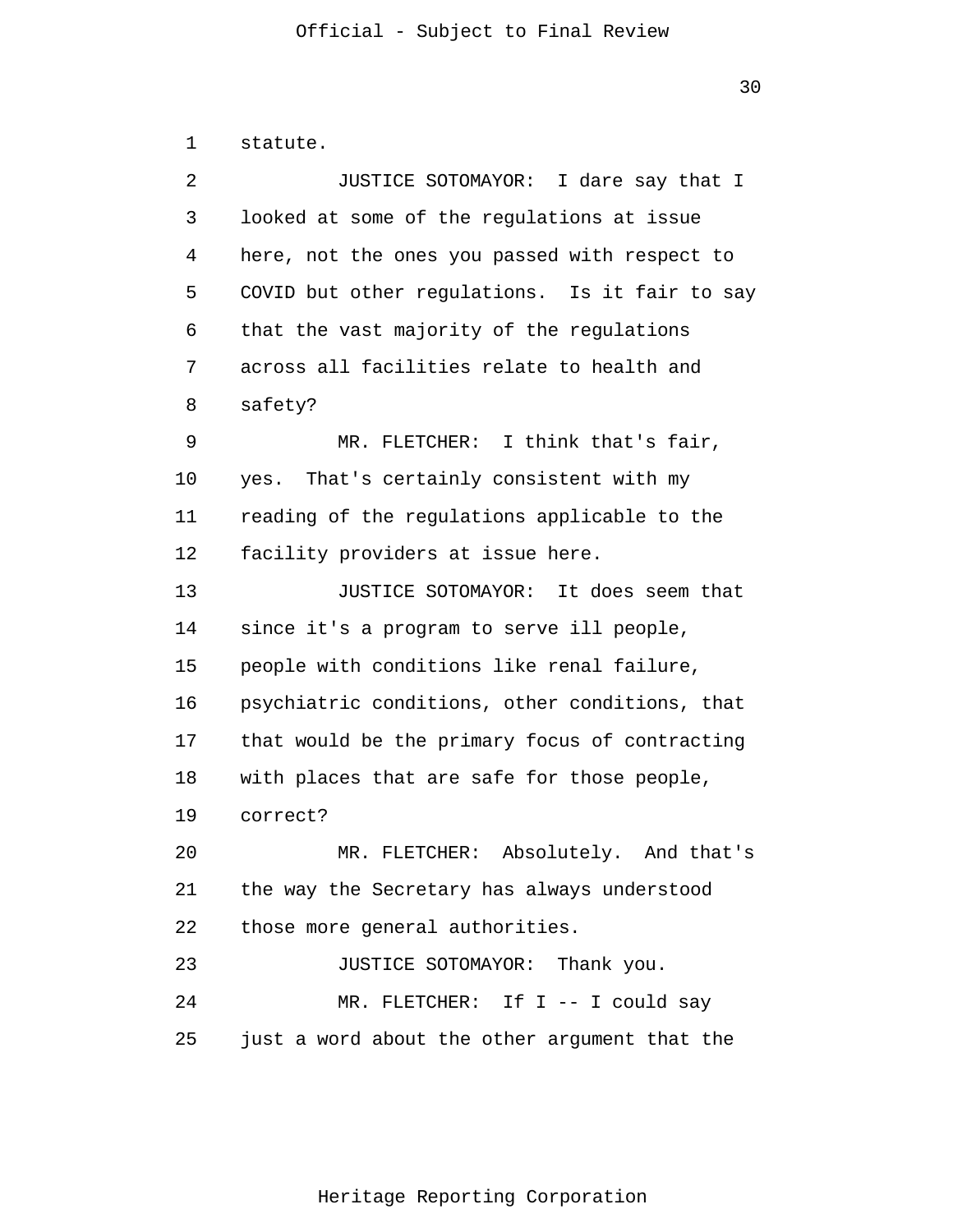31

1 2 3 4 5 6 7 other side has pressed heavily in this case, and that's the concern about staffing shortages, that is a concern that the Secretary acknowledged and considered in the regulation, and he explained nonetheless that he was adopting a vaccination requirement for several reasons.

8 9 10 11 12 13 14 15 16 17 18 19 20 21 22 First, he explained that experience from around the country has shown that even workers who express hesitancy or even strong objections to becoming vaccinated don't actually end up leaving their jobs in those large numbers when vaccination requirements are imposed, when their employers can help facilitate vaccination, can counsel them, that across the economy, including in the healthcare sector, including in rural areas, including healthcare systems in North Carolina and Indiana, the Secretary found that vaccination requirements achieved very high levels of compliance. He sought comment on the issue. He

23 24 25 welcomed input from stakeholders about the particular challenges faced by rural hospitals, but he also explained that any temporary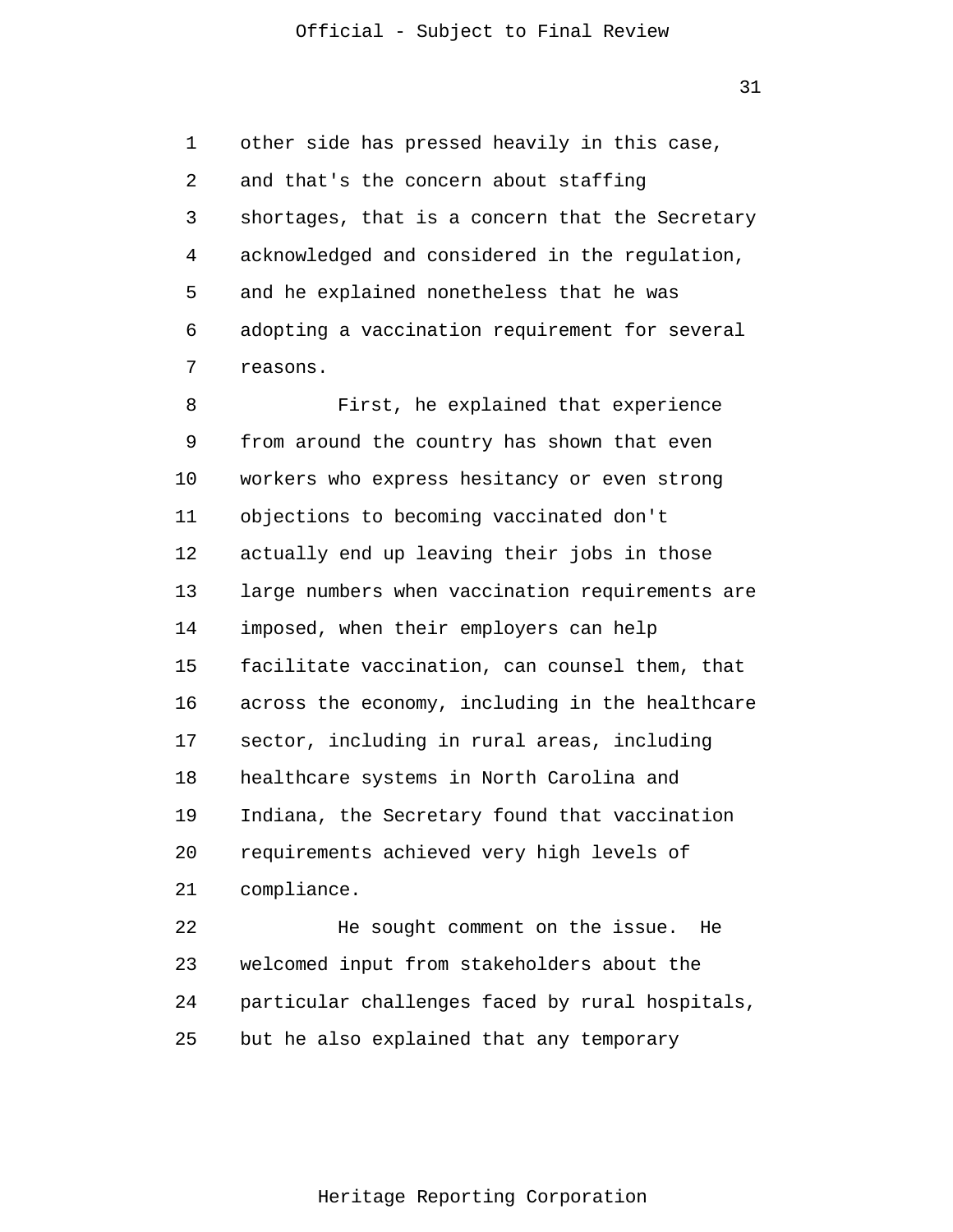32

| 1  | staffing shortages are likely to be relatively |
|----|------------------------------------------------|
| 2  | minor in the context of this industry, which   |
| 3  | already faces enormous staff turnover every    |
| 4  | year. He said the rate of staff turnover in    |
| 5  | the healthcare industry generally is about     |
| 6  | 25 percent in normal conditions and that in    |
| 7  | those circumstances, any marginal additional   |
| 8  | turnover attributable to the vaccination       |
| 9  | requirement does not outweigh the need to      |
| 10 | impose this health and safety measure that,    |
| 11 | again, is supported by the medical community   |
| 12 | and has already been adopted by providers      |
| 13 | around the country.                            |
| 14 | CHIEF JUSTICE ROBERTS: Thank you,              |
| 15 | counsel.                                       |
| 16 | Justice Thomas?                                |
| 17 | Justice Breyer, anything further?              |
| 18 | Justice Alito?                                 |
| 19 | Justice Kagan?                                 |
| 20 | JUSTICE KAGAN: Mr. Fletcher, the               |
| 21 | states talk quite a bit about the time that it |
| 22 | took the administration to get out the good    |
| 23 | cause rule and suggest that, in that amount of |
| 24 | time, it could have done a full                |
| 25 | notice-and-comment proceeding.                 |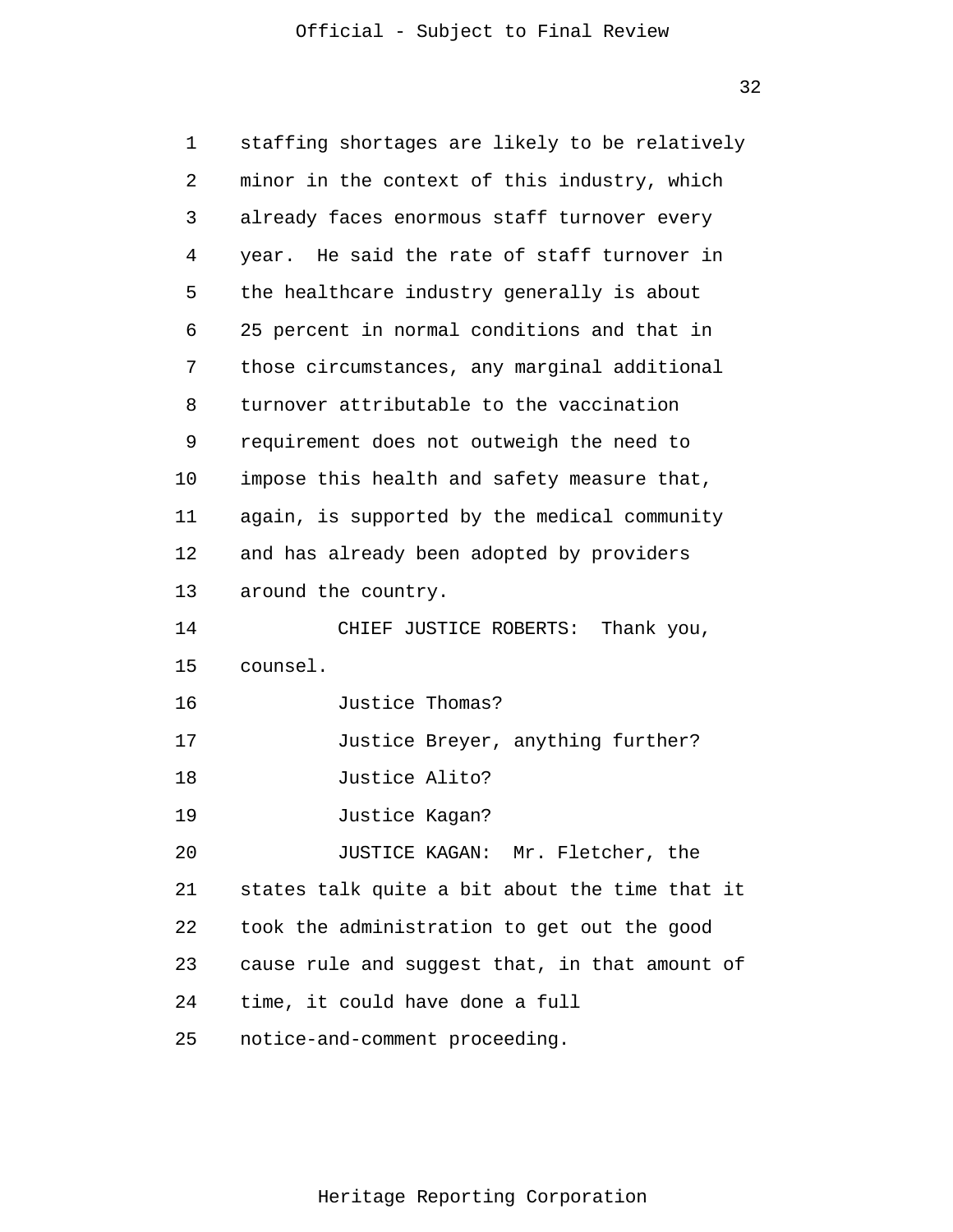1 2 3 4 5 6 7 8 9 10 11 12 13 14 15 16 17 18 19 20 21 22 23 24 25 I guess I would like you to comment on that. Is that true? MR. FLETCHER: It's not for a number of reasons. I think the clearest is the provision governing notice-and-comment regulations that applies when good cause isn't found for the Secretary. 1395hh says that the Secretary has to allow a 60-day comment period. So that right there is more than two months. You know, in addition to that, the Secretary has to write the rule, which involves not just developing the regulation and fitting it into the existing conditions of participation for 15 different categories of providers but also writing the sort of detailed cost benefit analysis and Paperwork Reduction Act analysis that are required by statutes and executive orders and that occupy dozens of pages at the back end of the rule. So I think the suggestion that in two months the agency could have completed notice-and-comment rulemaking is inconsistent with both the applicable legal requirements and just experience with regulatory process more generally.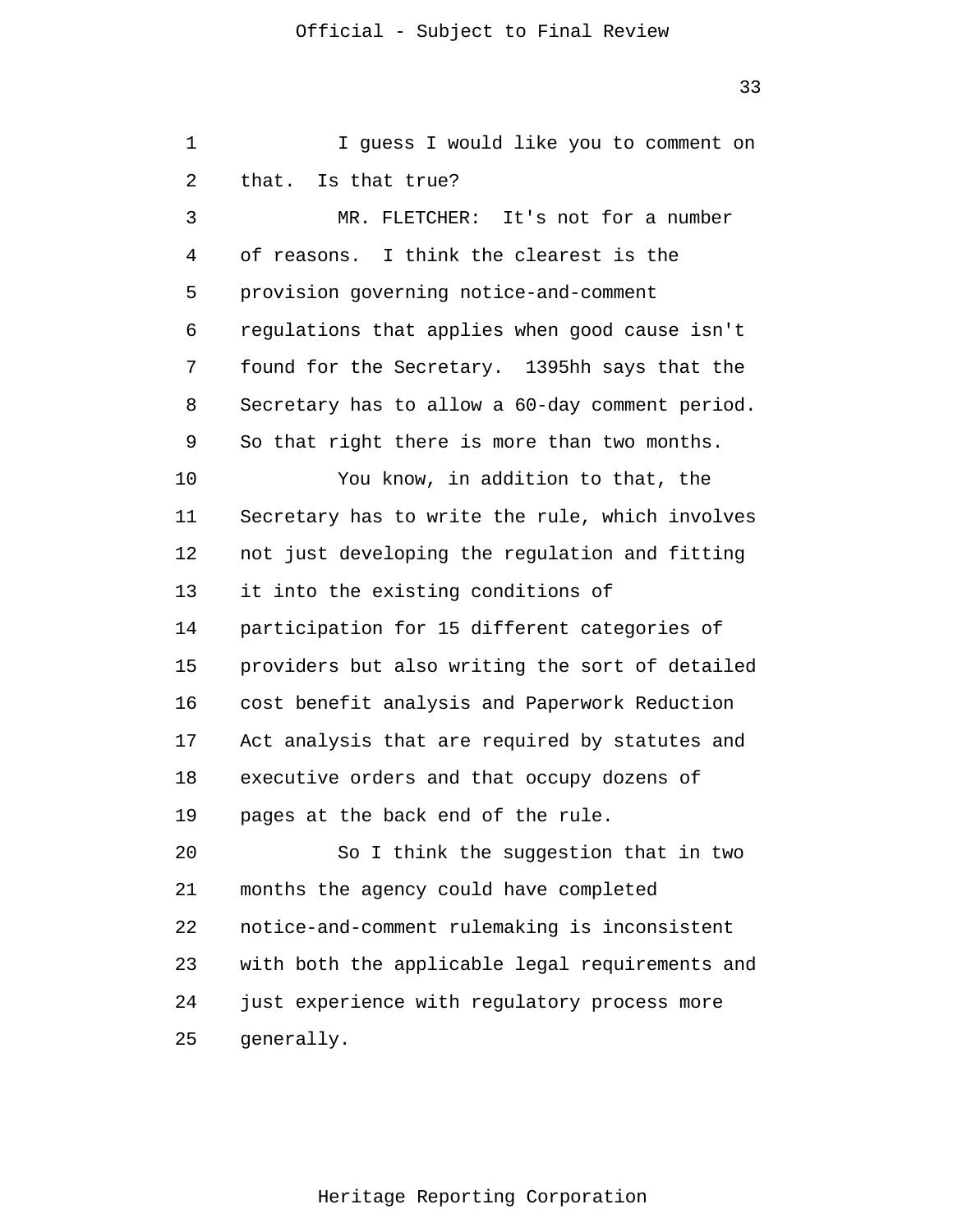1 2 3 4 5 6 7 8 9 10 11 12 13 14 15 16 17 18 19 20 21 22 23 24 25 JUSTICE KAGAN: Yeah. I guess, sort of for an ordinary person, an ordinary person might say, well, if it's really important, why don't you just work faster? MR. FLETCHER: I -- I understand that. I mean, that doesn't get you around the 60-day time limit. And what I can tell you is that the Secretary did work extremely fast, produced a 73-page rule in two months, and explained why the rule was necessary, satisfied all of the legal requirements. And I think -- you know, I don't want to fault my friends on the other side, but I think, if the Secretary had rushed something out with a less thorough explanation, I think we'd be hearing legal challenges that he hadn't adequately explained things or considered things or calculated out the cost benefits. I think agencies that are trying to make policies that will stick have to make sure that they engage in the kind of robust analysis and document that analysis in the way that the Secretary did here. CHIEF JUSTICE ROBERTS: Justice Sotomayor? Anything further?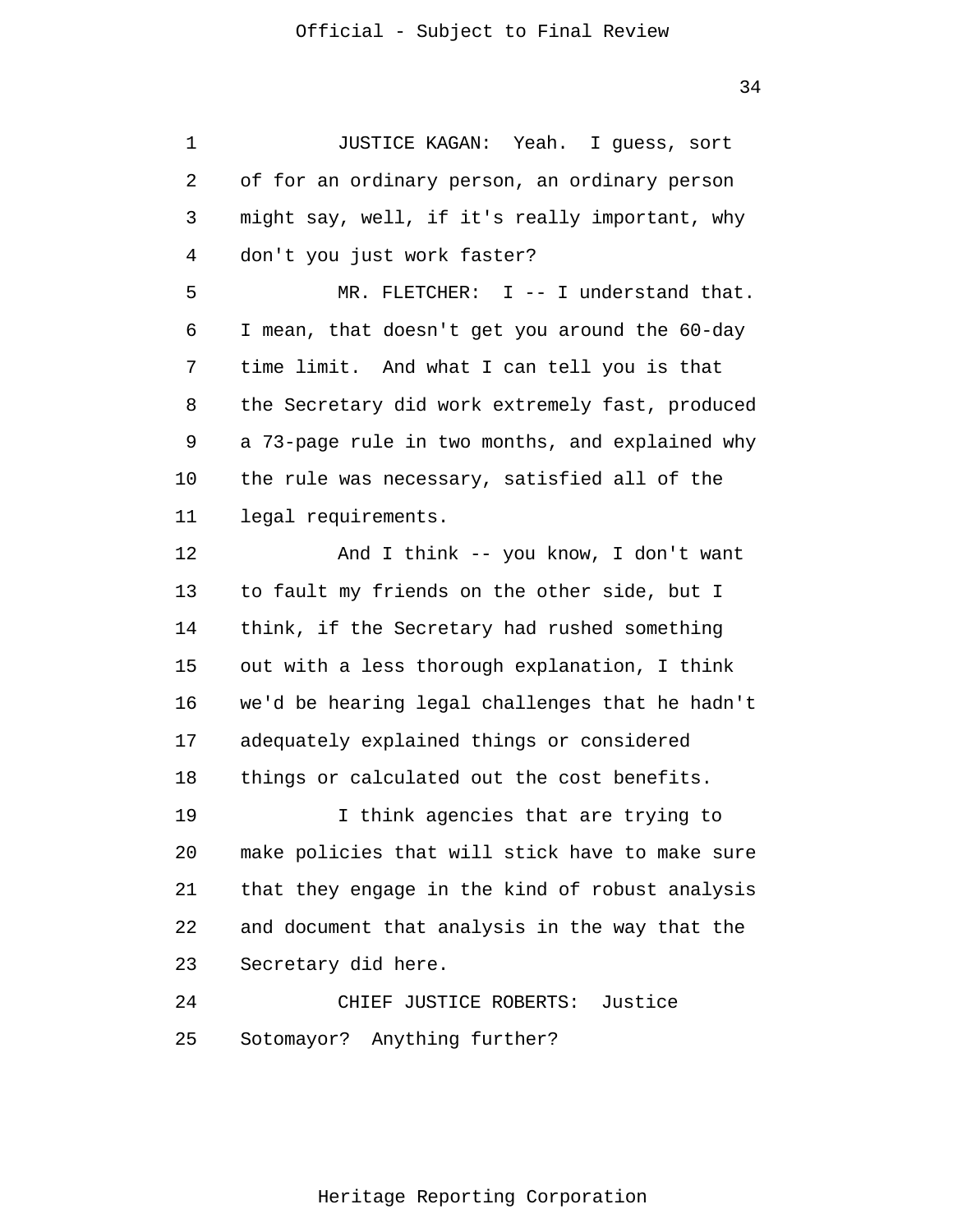1 2 3 4 5 6 7 8 9 10 11 12 13 14 15 16 17 18 19 20 21 22 23 24 25 Back to you, Justice Gorsuch. JUSTICE GORSUCH: This statute, unlike the -- the OSHA statute, actually contains an express limitation on the Secretary's authority that we haven't yet discussed and that I know you're familiar with. Among other things, it says, you know, the Secretary shall not control the tenure of -- of employees at covered healthcare facilities or their compensation or their selection. And -- and this regulation, arguably, the other side will say -- I'm sure we're going to hear it, so I didn't want you to not have a chance -- is going to say this effectively controls the employment of individuals at these healthcare facilities in a way that Congress specifically prohibited. As I understand your response, it is we're just providing money or not providing money, and by withholding money, we're not controlling who you hire. And I might understand that in some circumstances, but in a statute where everything is about spending, it's a Spending Clause statute, I would have thought that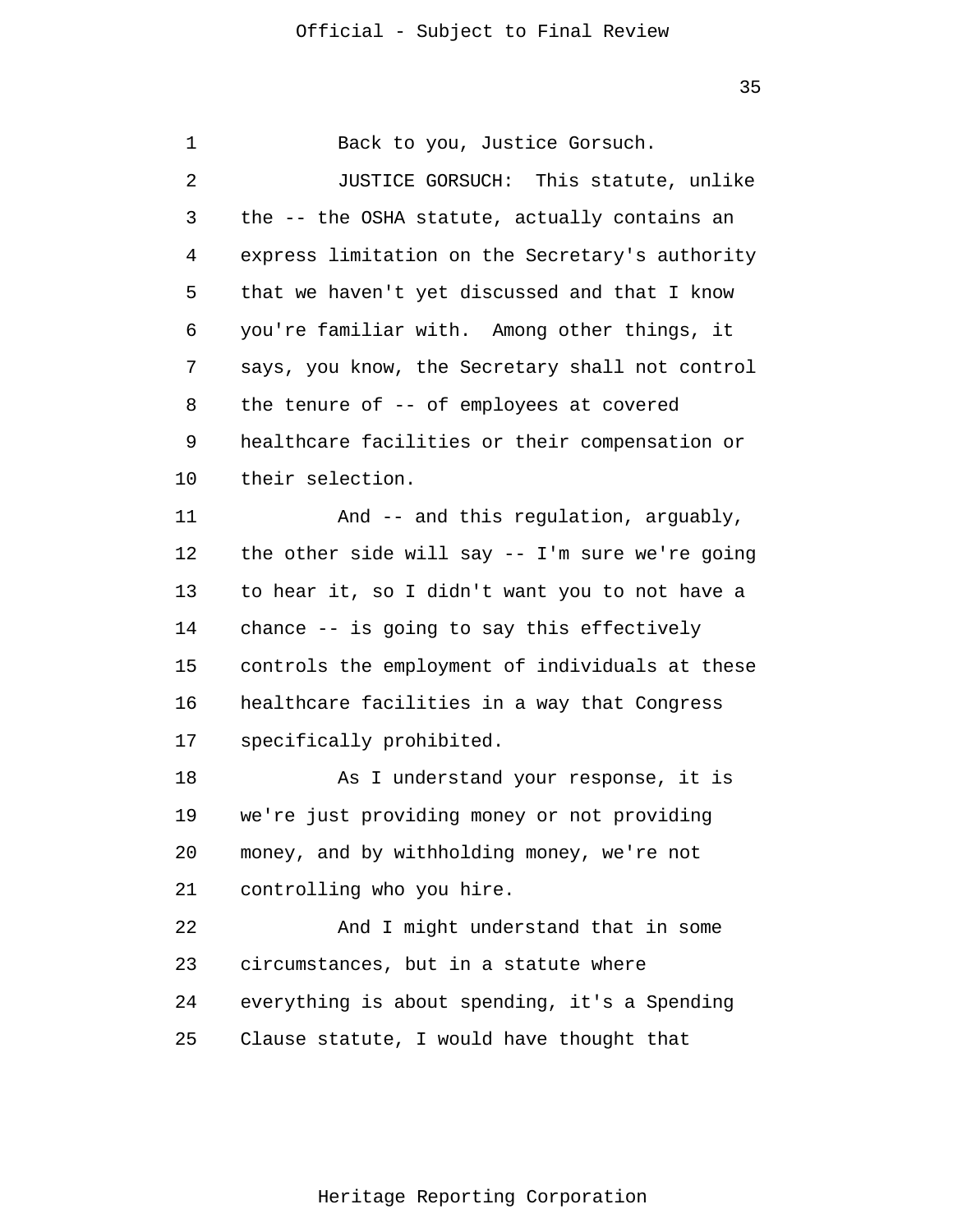1 2 3 4 5 6 7 8 9 10 11 12 13 14 15 16 17 18 19 20 21 22 23 24 25 Congress would have understood and we should interpret this language in that light, that you cannot use the money as a weapon to control these things. And, in fact, of course, as you know, the Court has some anti-commandeering law. That's doctrinal speak for you can't always use money without -- and claim you're not controlling what's going on. And I wonder whether we should take particular cognizance of that here given that these statutes sometimes constitute, we're told, 10 percent of all the funding that state governments receive. This regulation affects, we're told, 10 million healthcare workers and will cost over a billion dollars for employers to comply with. So what's your reaction to that? Why isn't this a regulation that effectively controls the employment and tenure of -- of - of healthcare workers at hospitals, an issue Congress said the agency didn't have the authority, that should be left to states to regulate? MR. FLETCHER: So, Justice Gorsuch,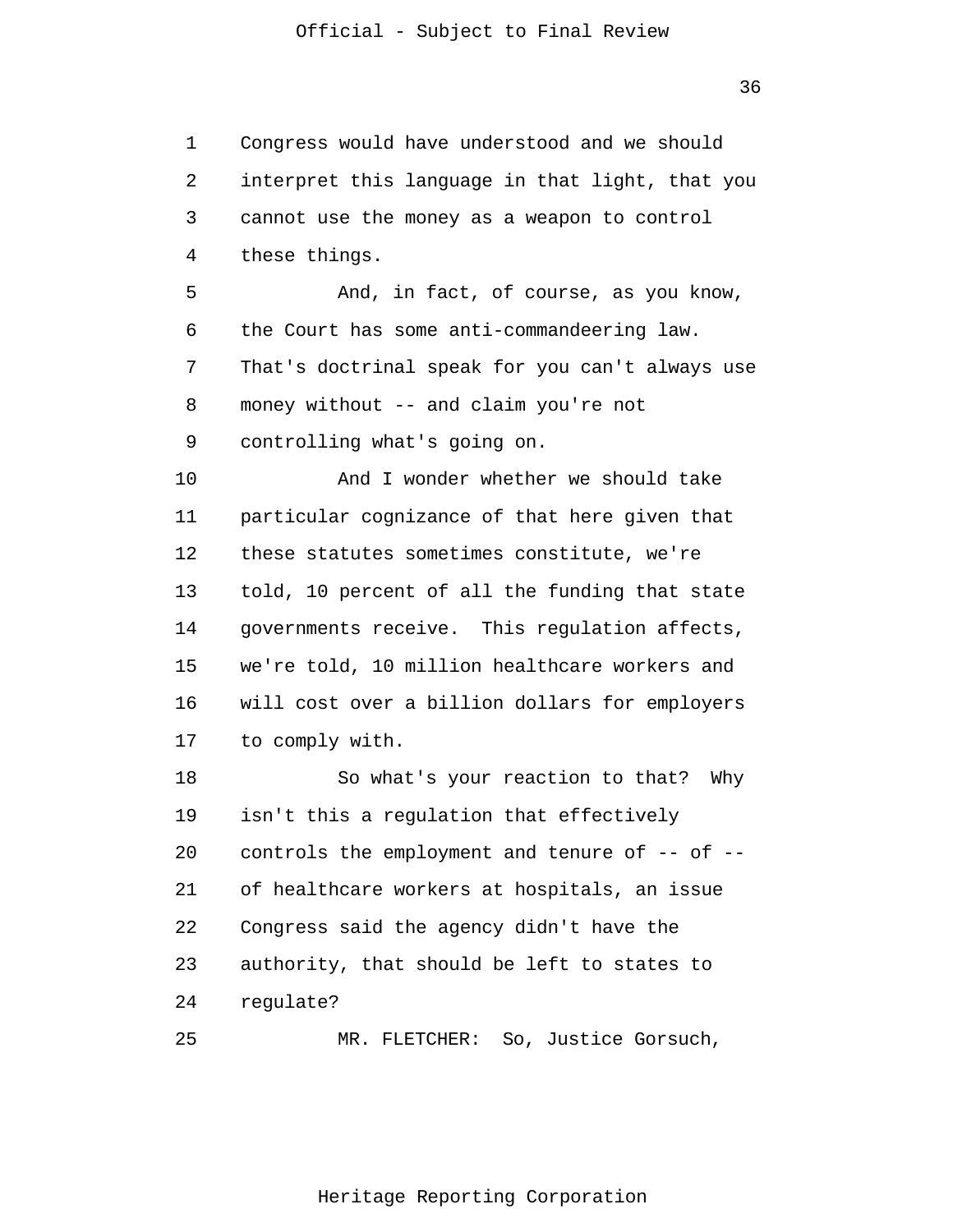| 1  | you're talking about section 1395, and that     |
|----|-------------------------------------------------|
| 2  | says that nothing in the Medicaid Act shall     |
| 3  | be -- or Medicare Act shall be interpreted to   |
| 4  | authorize any federal official to control, as   |
| 5  | you say, tenure, staffing, the practice of      |
| 6  | medicine, or the administration of entities.    |
| 7  | We read, as the Secretary has long              |
| 8  | read, that to mean that he can't dictate        |
| 9  | particular decisions, hire this person, don't   |
| 10 | hire that person, you know, treat this patient  |
| 11 | this way, not that way, that that's what        |
| 12 | control and supervision means and that the --   |
| 13 | JUSTICE GORSUCH: Can it -- can it --            |
| 14 | can it mean, though -- could it mean, should it |
| 15 | mean, have we in other cases interpreted        |
| 16 | similar language to mean you can't use money in |
| 17 | a way that commandeers a state or private       |
| 18 | entity?                                         |
| 19 | So I -- I think the<br>MR. FLETCHER:            |
| 20 | most direct answer is that that's not -- it     |
| 21 | can't mean that in this context because you     |
| 22 | have to read --                                 |
| 23 | JUSTICE GORSUCH: Could -- could it              |
| 24 | mean it and do you agree that it means that in  |
| 25 | other contexts?                                 |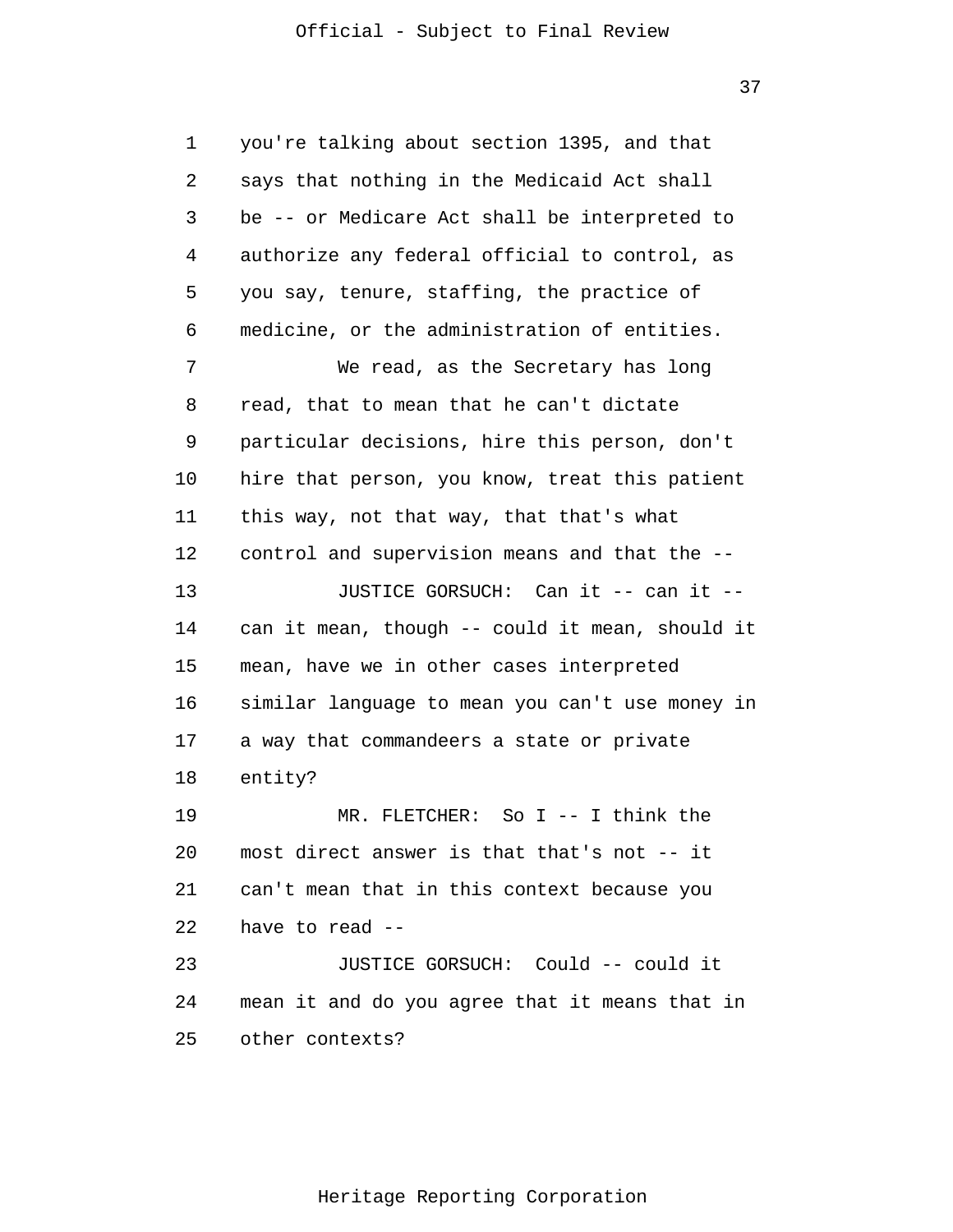1 2 3 4 5 6 7 8 9 10 11 12 13 14 15 16 17 18 19 20 21 22 23 24 25 MR. FLETCHER: I -- I -- control and supervision can mean different things in different contexts, but I just -- I do want to get out that they have to mean something that's within -- JUSTICE GORSUCH: So -- fine. I'll let you do it, I promise. But you'd agree that in some contexts, in some circumstances, that's a possible meaning? MR. FLETCHER: I think it may be a possible meaning. I don't think it's the most natural reading. JUSTICE GORSUCH: All right. MR. FLETCHER: And -- and --JUSTICE GORSUCH: Now you get to go ahead. Got it. MR. FLETCHER: Thank you. I appreciate it. So the reason why it can't mean that here is that succeeding provisions of the Medicare statute authorize the Secretary to do or actually do directly by Congress exactly that sort of standard-setting that the Secretary is engaged in here. So just take the hospital statute that we've talked about a bunch, 1396x(e), there's a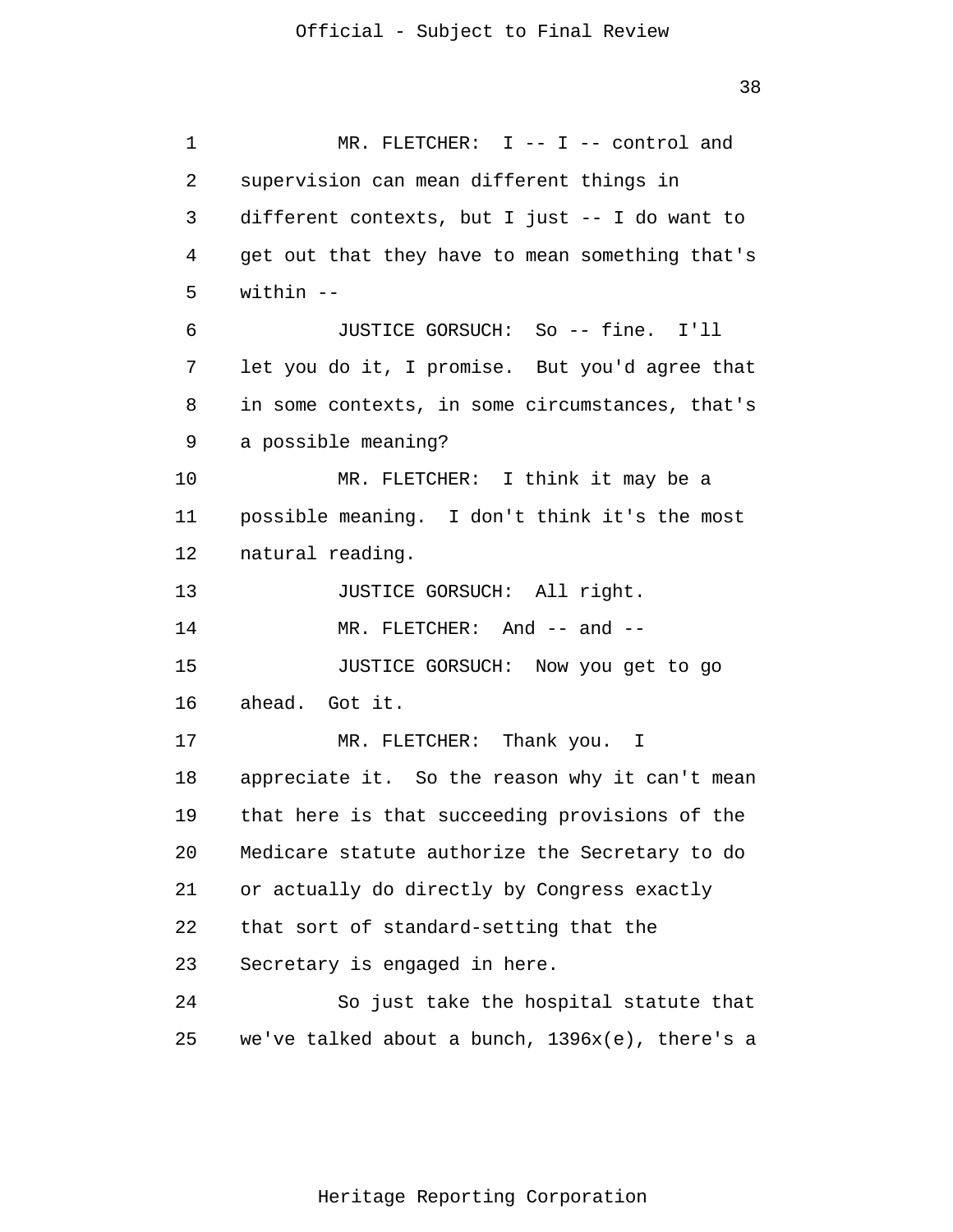39

| 1  | provision before we talked about, (e)(9), which |
|----|-------------------------------------------------|
| 2  | was health and safety. The preceding            |
| 3  | provisions say things like you have to be       |
| 4  | staffed by doctors and the doctors have to have |
| 5  | particular licenses. You have to have a         |
| 6  | certified nurse on duty 24 hours a day. You     |
| 7  | have to have a budget plan that meets the       |
| 8  | requirements of another subsection that I gave. |
| 9  | JUSTICE GORSUCH: Okay. So that                  |
| 10 | doesn't control. But somewhere along the line   |
| 11 | you move from general regulations that outline  |
| 12 | things you -- you, the hospital, have to do to  |
| 13 | somewhere more directly where you are           |
| 14 | controlling or supervising. We agree?           |
| 15 | MR. FLETCHER:<br>Yes.                           |
| 16 | JUSTICE GORSUCH: There's a sliding              |
| 17 | scale in there?                                 |
| 18 | MR. FLETCHER: I -- I'm not sure about           |
| 19 | sliding scale. I would say standard-setting we  |
|    | 20 can tell from that context.                  |
| 21 | JUSTICE GORSUCH: There's a range?               |
| 22 | Can we agree on that?                           |
| 23 | MR. FLETCHER: Sure.                             |
| 24 | JUSTICE GORSUCH: Okay. Where is the             |
| 25 | line?                                           |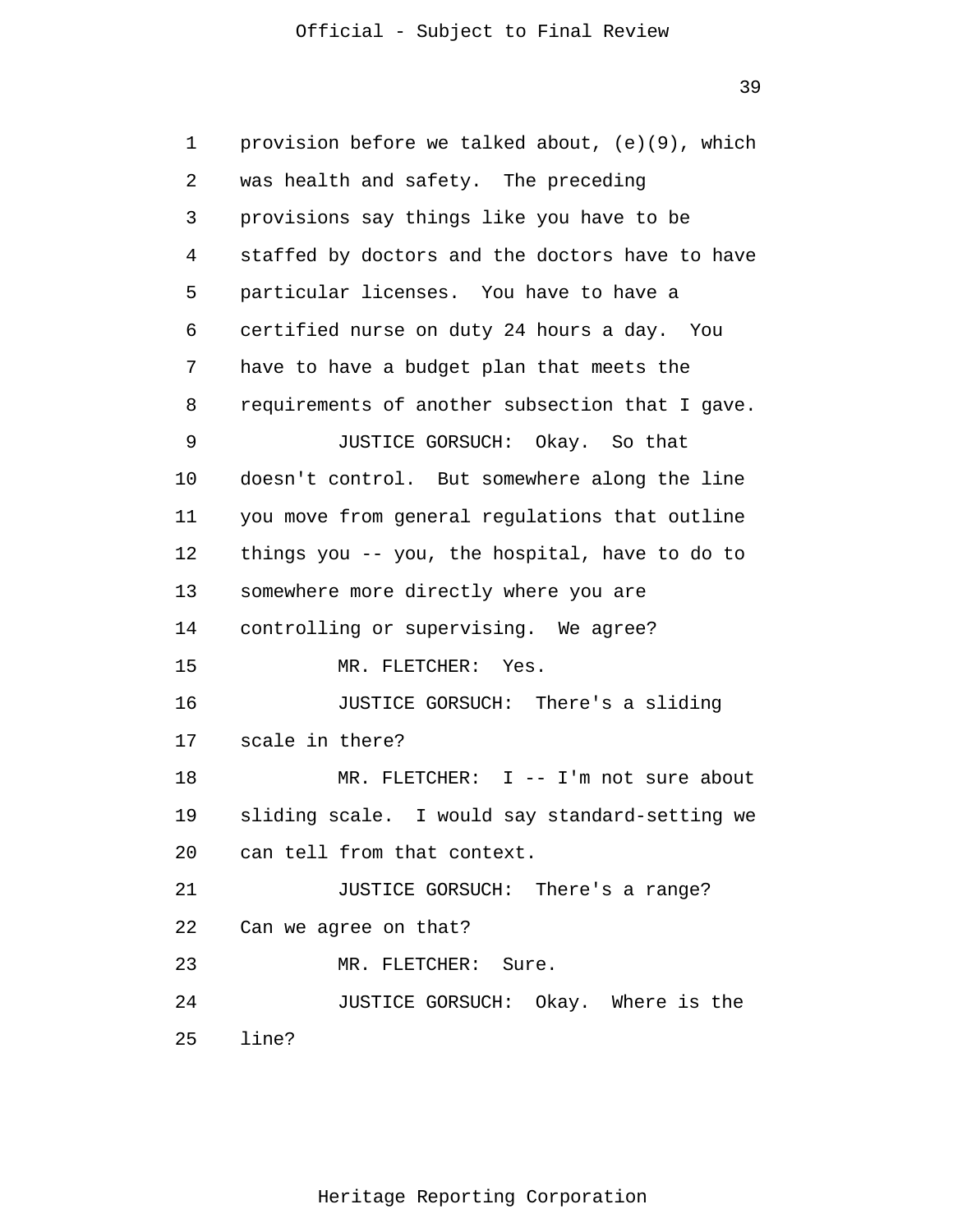1 2 3 4 5 6 7 8 9 10 11 12 13 14 15 16 17 18 19 20 21 22 23 24 25 MR. FLETCHER: I think that, as is often the case with ranges, the line may be hard to draw when you get out towards the more granular controls. I think what I can be confident about is that this standard is on the right side of the line because it's consistent with standards in the statute itself that say you have to hire physicians and nurses that meet these qualifications or with other provisions that say you have to train -- your staff must be trained in this way. JUSTICE GORSUCH: I understand -- I understand that. What do we do about the fact with -- that Congress has never before - sorry, that CMS -- not Congress, we don't have Congress here -- CMS has never before said among its standards a vaccination requirement or any other health standard with respect to employees and actions they must take outside the work environment? So, for example, could Congress - sorry, CMS, also implement regulations about exercise regimes, sleep habits, medicines and supplements that must be ingested by hospital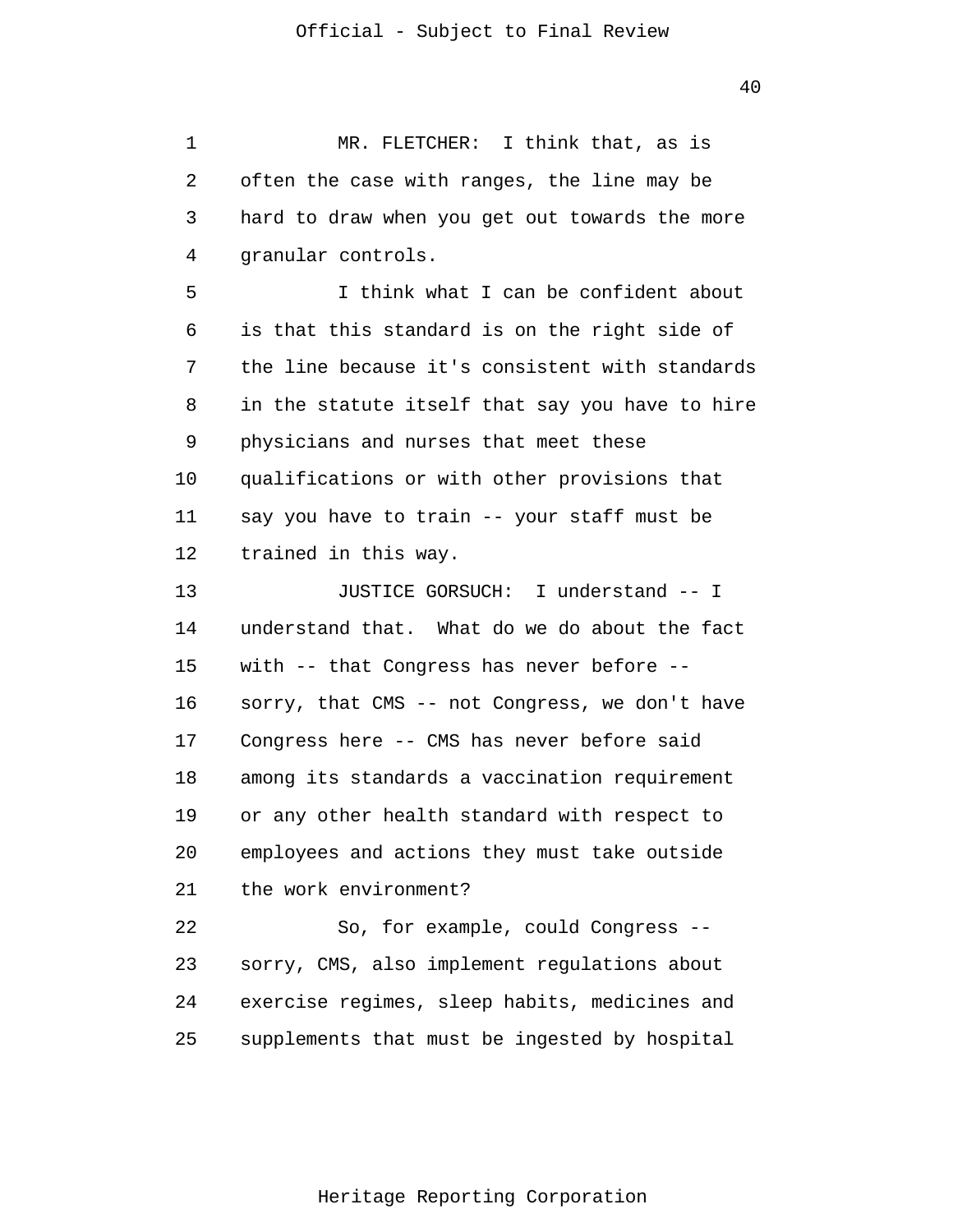| 1  | employees in the name of health and safety, and |
|----|-------------------------------------------------|
| 2  | would -- would the government argue that does   |
| 3  | not control the tenure of those employees?      |
| 4  | MR. FLETCHER: You know, I'm not sure            |
| 5  | that there would be a problem with those        |
| 6  | requirements. I don't think it would be the     |
| 7  | section 1395 control. I think it would be that  |
| 8  | it's very hard to characterize those as         |
| 9  | requirements for the health and safety of       |
| 10 | patients.                                       |
| 11 | JUSTICE GORSUCH: But -- but, in your            |
| 12 | argument -- in your view, that would not        |
| 13 | control the tenure of employees?                |
| 14 | MR. FLETCHER: I think that does                 |
| 15 | not -- setting standards, even if they're       |
| 16 | outlandish standards that we think couldn't be  |
| 17 | set for other reasons, wouldn't be controlling  |
| 18 | in the standard.                                |
| 19 | JUSTICE GORSUCH: Still doesn't                  |
| 20 | control? Doesn't control, even though they      |
| 21 | have to take these medications, they have to    |
| 22 | get this much sleep, they have to do this much  |
| 23 | exercise every day?                             |
| 24 | MR. FLETCHER: In any more -- again, I           |
| 25 | want to be clear, I'm not suggesting the        |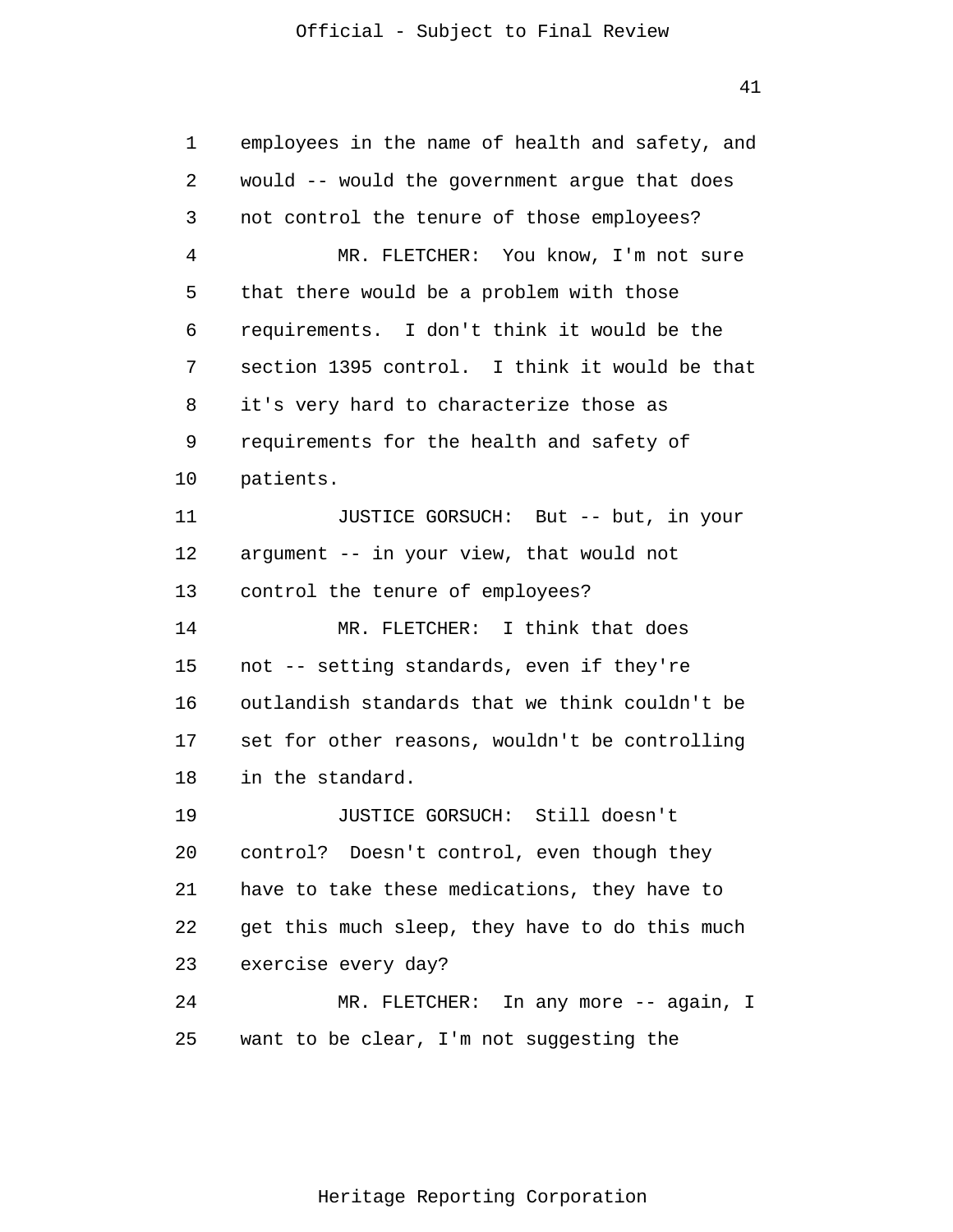1 2 3 4 5 6 7 8 9 10 11 12 13 14 15 16 17 18 19 20 21 22 23 24 25 Secretary can do any of those things. I'm just suggesting that the reason he can't is not 1395. JUSTICE GORSUCH: Is that because it doesn't constitute control of an employee's tenure or compensation? MR. FLETCHER: Correct. Because setting -- JUSTICE GORSUCH: Thank you. MR. FLETCHER: -- standards for employees does not exercise control. CHIEF JUSTICE ROBERTS: Justice Kavanaugh. JUSTICE KAVANAUGH: You -- you mentioned at the beginning that the -- over a billion dollar in costs would be borne mostly by the federal government, I think you said. Can you explain that? MR. FLETCHER: Sure. I think in large part by the federal government. So the -- the Secretary, in estimating the costs, said a big driver of the cost was going to be the cost of the vaccinations themselves, the shots, and the cost of administering the shots. The Secretary explained that he was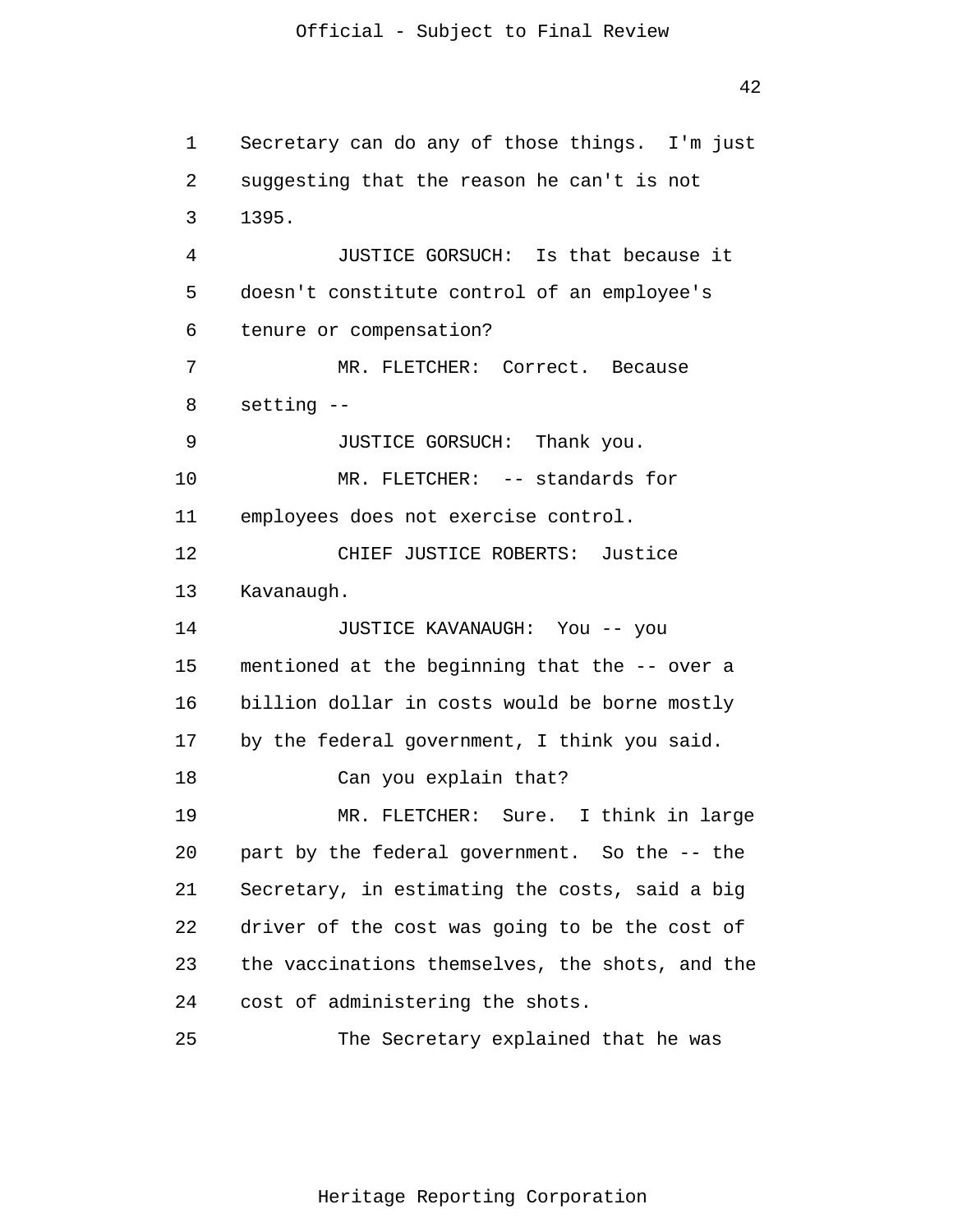1 2 3 4 5 including that in the cost/benefit analysis to be comprehensive about the effects of the rule, even though the federal government covers the costs of vaccines for most employees and would cover them here.

6 7 8 9 10 11 12 13 14 15 16 17 18 19 20 21 22 23 24 25 JUSTICE KAVANAUGH: Okay. And then, on the question to follow up on Justice Gorsuch's question, what is the story as you understand it for why CMS has not previously required flu shots for healthcare workers or some of the other vaccines that, as you pointed out, the states still insist upon for healthcare workers? Is there a story there or explanation there for why CMS has not previously done that? MR. FLETCHER: I think the Secretary laid this out and sort of identified different reasons as to different categories of vaccines. So, as to some, where state vaccination requirements mean that everyone is basically vaccinated against those diseases already, there was no need for the Secretary to do that. The Secretary also hasn't acted with respect to flu vaccines. Some states have done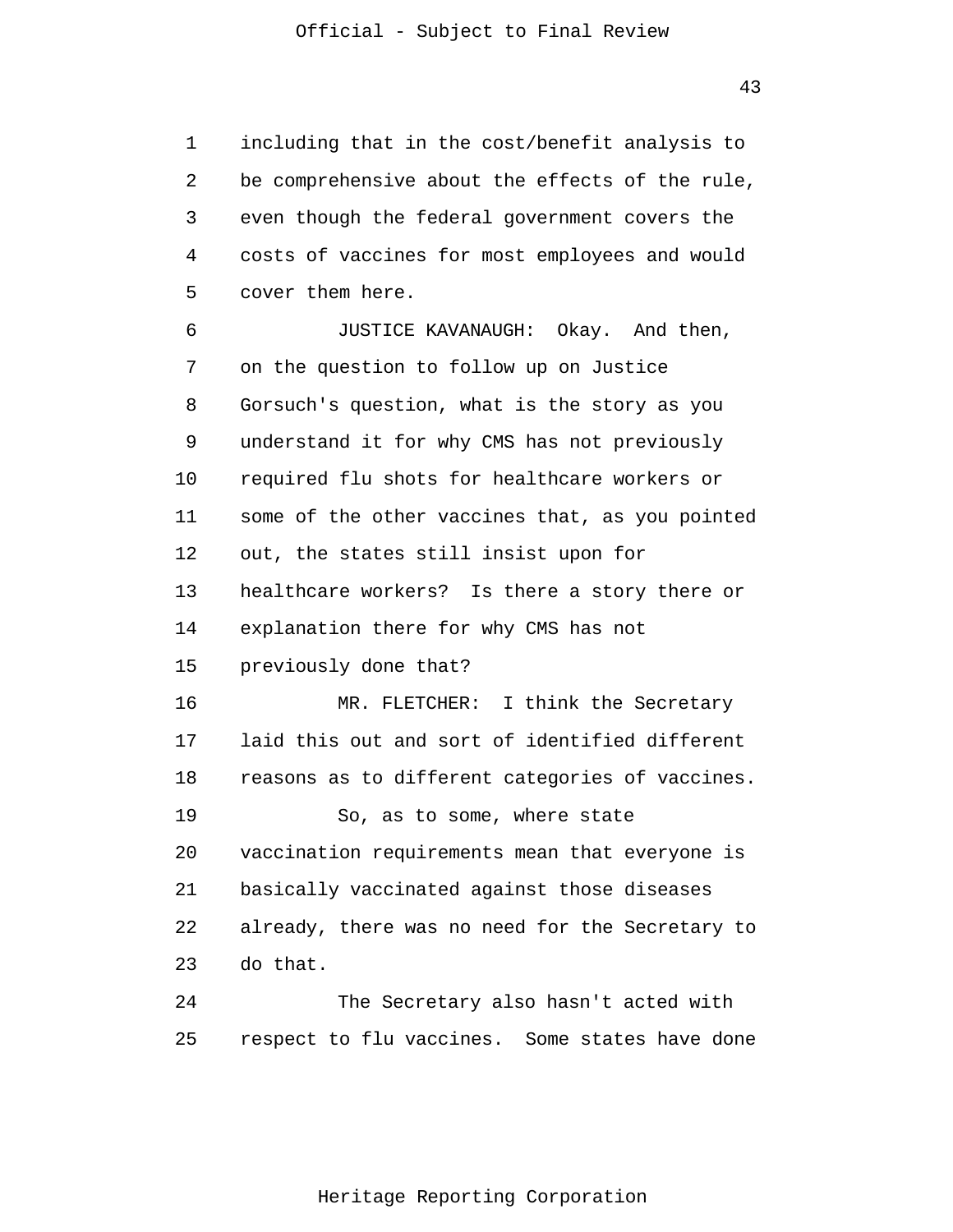44

| 1  | that. Not every state has done that. But the    |
|----|-------------------------------------------------|
| 2  | Secretary explained that this is a pandemic     |
| 3  | that is a much graver threat than the seasonal  |
| 4  | flu is and also that these are uniquely         |
| 5  | effective vaccines and explained that it's that |
| 6  | combination, the sort of unique pandemic        |
| 7  | situation that we haven't seen before and the   |
| 8  | uniquely effective vaccines, that led him to    |
| 9  | choose to adopt that here.                      |
| 10 | JUSTICE KAVANAUGH: Thank you.                   |
| 11 | CHIEF JUSTICE ROBERTS: Justice                  |
| 12 | Barrett?                                        |
| 13 | JUSTICE BARRETT: Are you arguing with           |
| 14 | respect to the facility-specific grants -- and  |
| 15 | this goes back to the questions that Justice    |
| 16 | Sotomayor asked you after we last talked -- are |
| 17 | you arguing that those facility-specific grants |
| 18 | inform the general grants in 1302(a) and 1395hh |
| 19 | such that we should interpret the general       |
| 20 | grants as encompassing the authority to impose  |
| 21 | health and safety measures, or are you arguing  |
| 22 | that even if we pretend that these two general  |
| 23 | grants don't exist, that the facility-specific  |
| 24 | grants would nonetheless equip the Secretary    |
| 25 | with this authority?                            |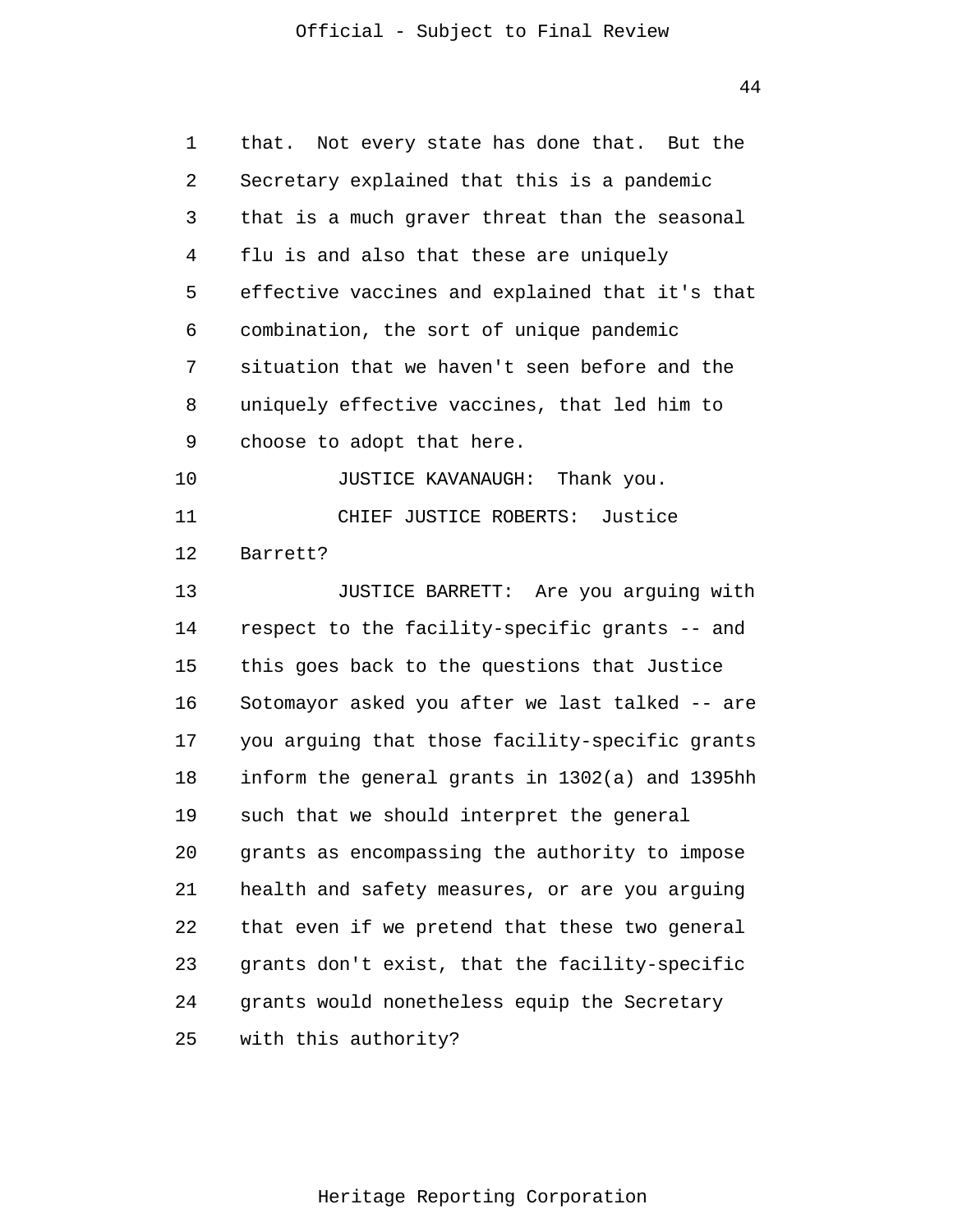| 1  | MR. FLETCHER: I think the latter. I             |
|----|-------------------------------------------------|
| 2  | think I'd be making the same argument even if   |
| 3  | we didn't have the general grant. I think the   |
| 4  | general grant, you know, reinforces the idea    |
| 5  | that when the Secretary sets standards, he has  |
| 6  | the power to do that through regulations. But   |
| 7  | we're relying primarily on the specific grants, |
| 8  | and I think those would be sufficient even if   |
| 9  | you set aside 1302.                             |
| 10 | JUSTICE BARRETT: Thank you.                     |
| 11 | CHIEF JUSTICE ROBERTS: Thank you,               |
| 12 | counsel.                                        |
| 13 | Mr. Osete.                                      |
| 14 | ORAL ARGUMENT OF JESUS A. OSETE                 |
| 15 | ON BEHALF OF THE RESPONDENTS IN NO. 21A240      |
| 16 | MR. OSETE: Mr. Chief Justice, and may           |
| 17 | it please the Court:                            |
| 18 | In early 2020, while millions stayed            |
| 19 | at home, millions of healthcare workers         |
| 20 | heroically stayed at their -- at work. These    |
| 21 | same workers are now forced to choose between   |
| 22 | losing their jobs and complying with the        |
| 23 | government's vaccine mandate.                   |
| 24 | The Secretary claim -- the Secretary's          |
| 25 | claim of authority to impose this mandate is    |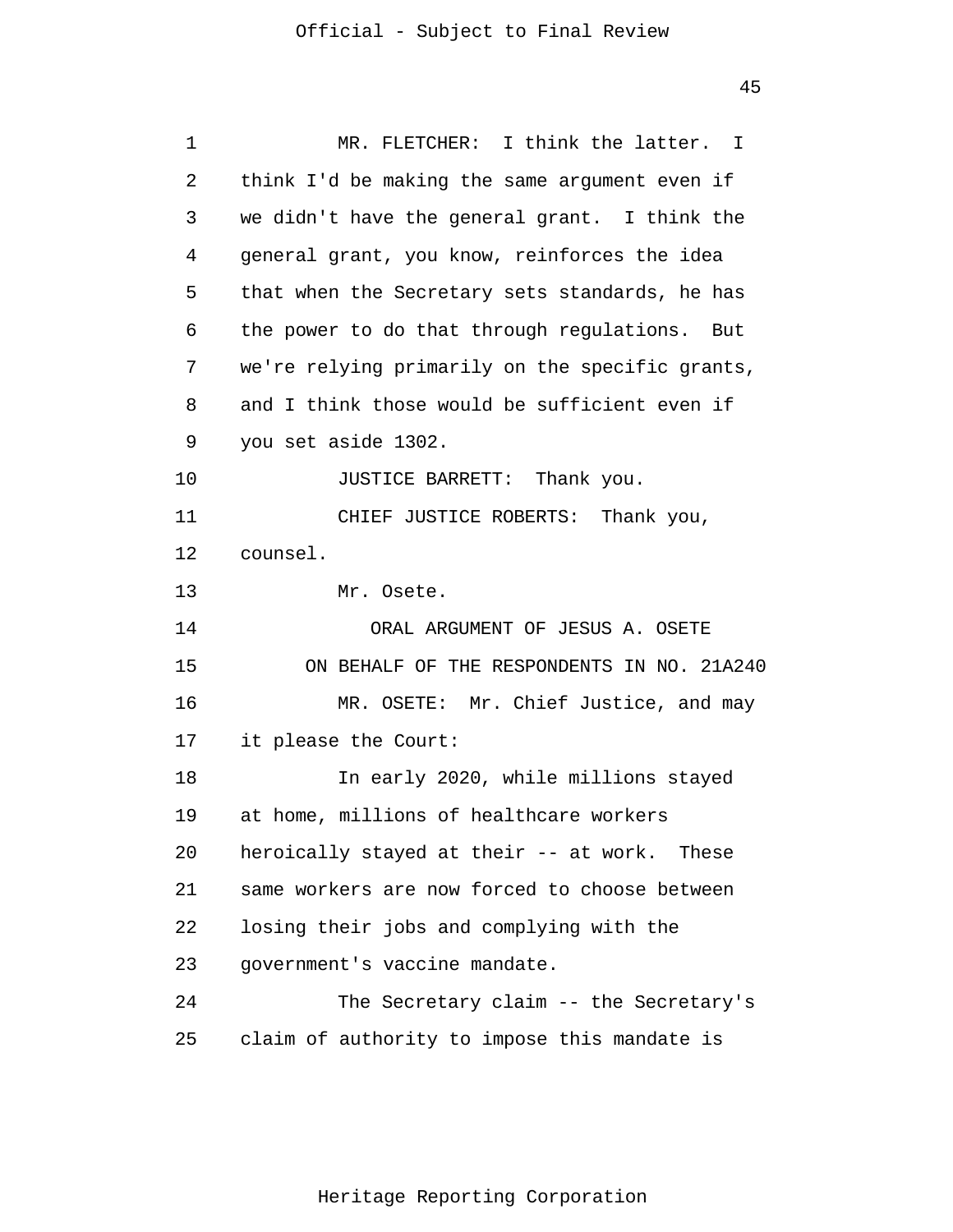46

1 2 expansive, unprecedented, and unlawful for two principal reasons.

3 4 5 6 7 8 9 10 11 12 13 14 15 First, the Secretary believes a series of vague catch-all provisions scattered throughout the Social Security Act authorize this sweeping mandate. But the relevant text, structure, and context say otherwise. For example, the Secretary ignores eight provisions that precede the catch-all prime -- provision he primarily invokes, all of which are materially unlike a permanent medical procedure that cannot be undone after a shift is over. Exceedingly clear language is required here because the mandate regulates matters that have traditionally been within the

17 18 19 20 21 22 23 Second, the rule is arbitrary and capricious under the APA. The Secretary impermissibly extrapolated evidence for one category of facilities to justify regulating all 15 and failed to adequately explain his sudden shift from encouraging vaccination to mandating it.

province of the states.

16

24 25 But, more fundamentally, the Secretary overlooked the critical perspective of rural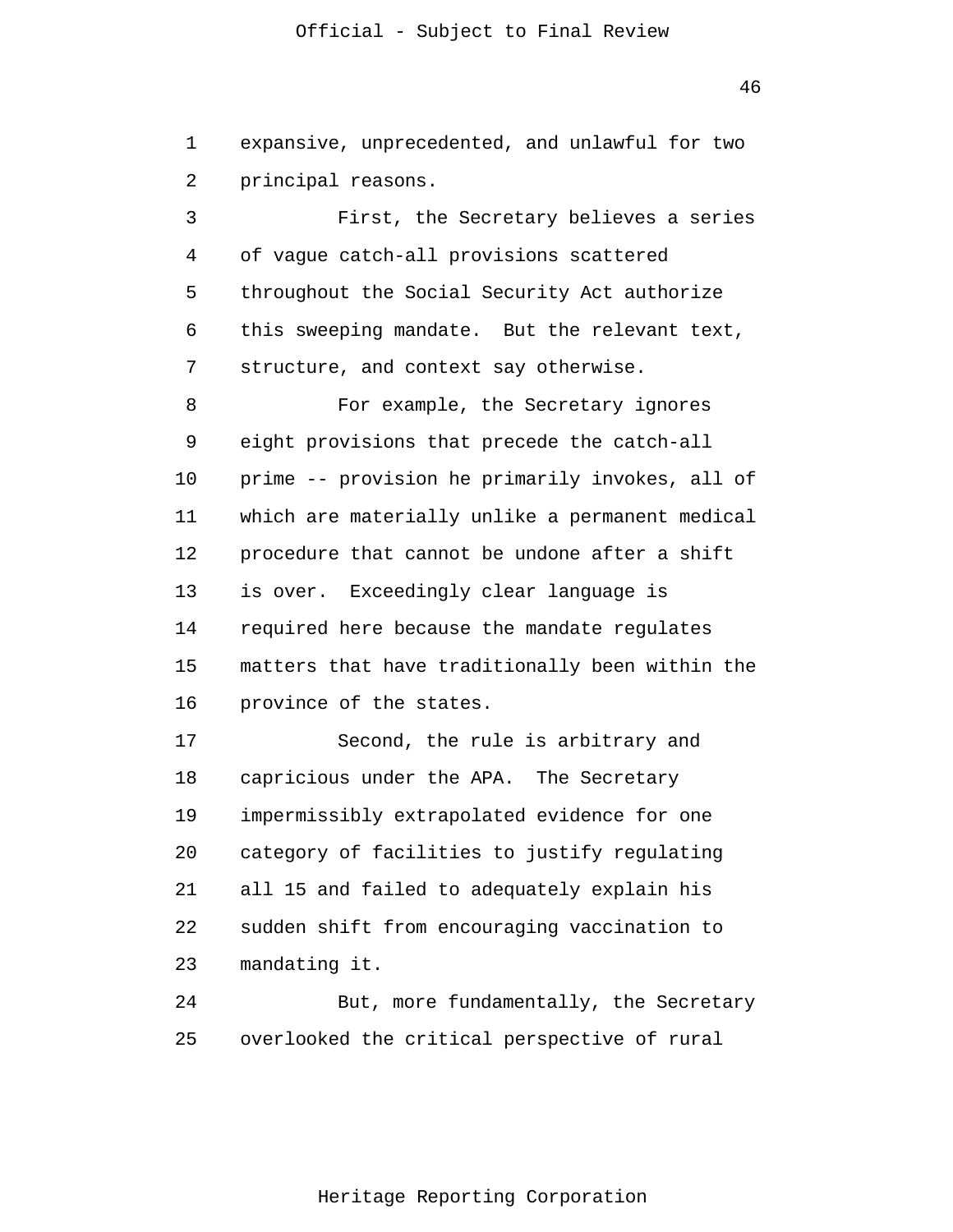1 2 3 4 5 6 7 8 9 10 11 12 13 14 15 16 17 18 19 20 21 22 23 24 25 healthcare facilities in the states and the devastating consequences the mandate will have on rural Americans' access to healthcare. Categorically excluding an entire class from employment will mean that patients in rural Nebraska will have to seek primary and emergency care two to three hours away and cannot undergo surgery. This represents vast stretches of this country where healthcare is not provided by massive institutional providers with tens of thousands of employees but by smaller healthcare facilities run by local communities. While a 1 percent loss of staff may be insignificant to the former, it is fatal to the latter. Without the injunction, rural America will face an imminent crisis. The government's stay application should be denied. And I welcome the Court's questions. JUSTICE THOMAS: Counsel, would you discuss the preemption issue just briefly? MR. OSETE: Yes, Your Honor. This regulation -- the Secretary says in this regulation that it is intended to preempt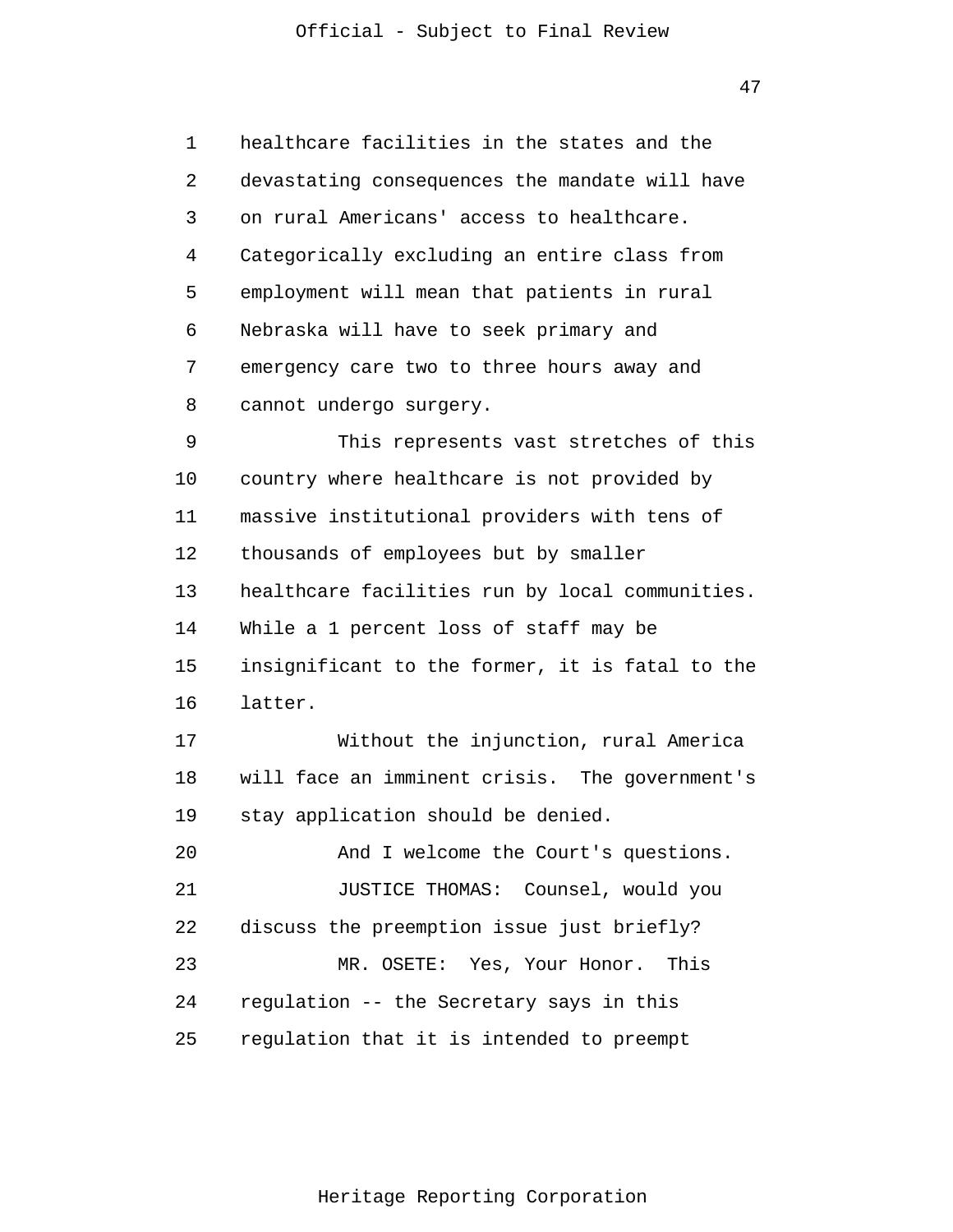48

1 2 3 4 5 6 7 8 9 10 11 12 13 14 15 16 17 18 19 20 21 22 23 24 25 arguably any inconsistent state laws with respect to vaccination requirements. And, for example, in this case, the most direct example I can point to, Your Honor, is at 20-7-134 of the Arkansas Code that prohibits as a condition of employment any sort of vaccination requirement. JUSTICE THOMAS: But that's somewhat ironic since he -- the government relies on - on those other vaccinations to argue for this vaccination. But are all of the party states in the same position with respect to preemption? MR. OSETE: Your Honor, certainly, the district court in this case at the very least cited that Arkansas, Wyoming, and Missouri are similarly situated with that respect, and, certainly, there are other states in our -- in the Missouri-led coalition that also have laws that are going to be preempted by this regulation. The key point here, Your Honor, just like in Mass v. EPA, is so long as one of us has one of these laws that would affect our duly enacted legislation through an unlawful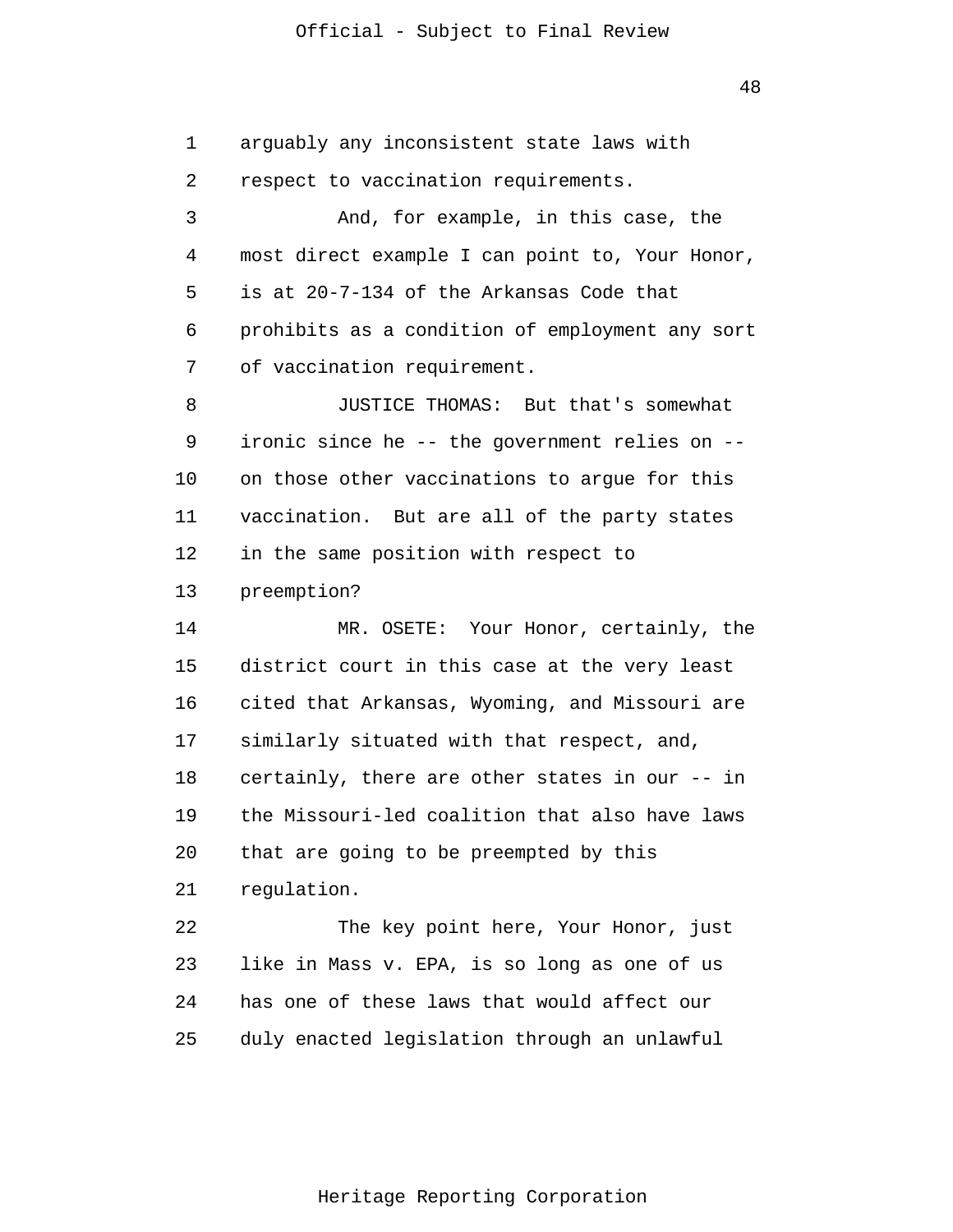1 2 mandate, we are -- it is -- it does present an issue on preemption.

3 4 5 6 7 8 9 10 11 12 13 14 15 16 17 18 19 20 21 22 23 24 25 Now that's independent, obviously, from other interests that the states have in this case, which is the states are the administrator. It's our providers with respect to Medicaid, with Medicare. We're being asked to facilitate this program for the federal government. We have compliance costs. We have surveyors who have to go out and enforce this rule. All of that are -- are the states' interests, Your Honor. JUSTICE THOMAS: Well, the one final point has to go to standing. You seem to rely on parens patriae a bit. And would you discuss that standing and why we should apply that? MR. OSETE: Well, sure, Your Honor. And just to be clear, we -- we do have various capacities here. We mention sovereign interests, we mention proprietary -- a whole plethora of them, and, certainly, we did invoke also a quasi-sovereign interest in the health and well-being of our citizens. For example, this mandate will close the doors of many of these rural facilities. That will effectively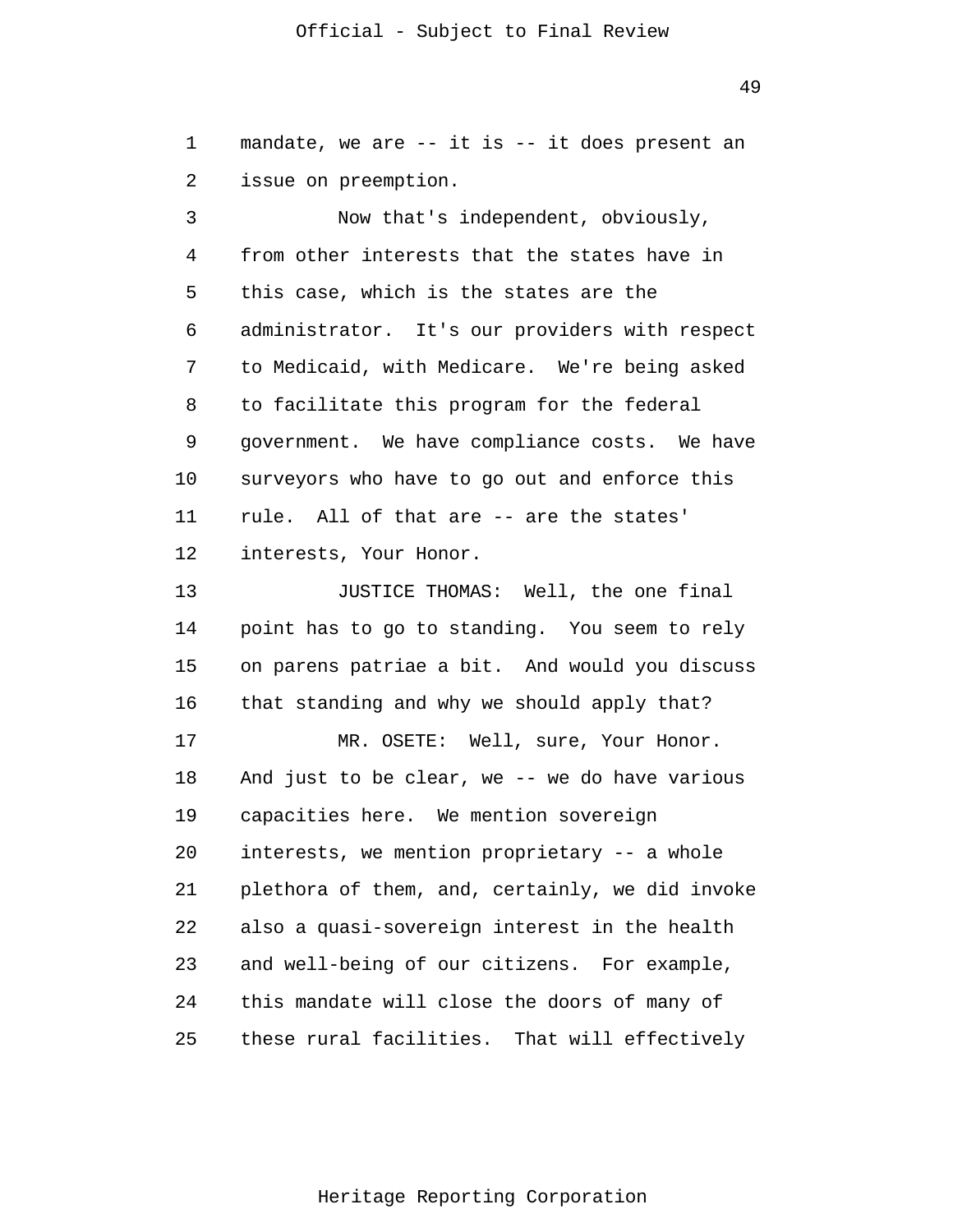1 2 3 4 5 6 7 8 9 10 11 12 13 14 15 16 17 18 19 20 21 22 23 24 25 deprive our citizens of healthcare. And we also are asserting rights under federal law with respect to the APA on many of these claims. That -- that is -- but that is not the only basis that we're seeking standing in this case. We have various other capacities that we're suing under, just like the ones I mentioned, Your Honor. JUSTICE THOMAS: Is that true of all of the parties? MR. OSETE:  $I$  --  $I$  -- I believe so, Your Honor, yes. JUSTICE THOMAS: Thank you. MR. OSETE: There was a -- there was a question -- sorry, Chief. CHIEF JUSTICE ROBERTS: No, I was just going to ask you about the -- the Spending Clause context. In other words, we're not just dealing with federal law in the abstract; we're dealing with a provision that says Congress authorized it -- well, the Secretary to ensure compliance with requirements that the Secretary finds necessary in the interest of the health and safety of patients.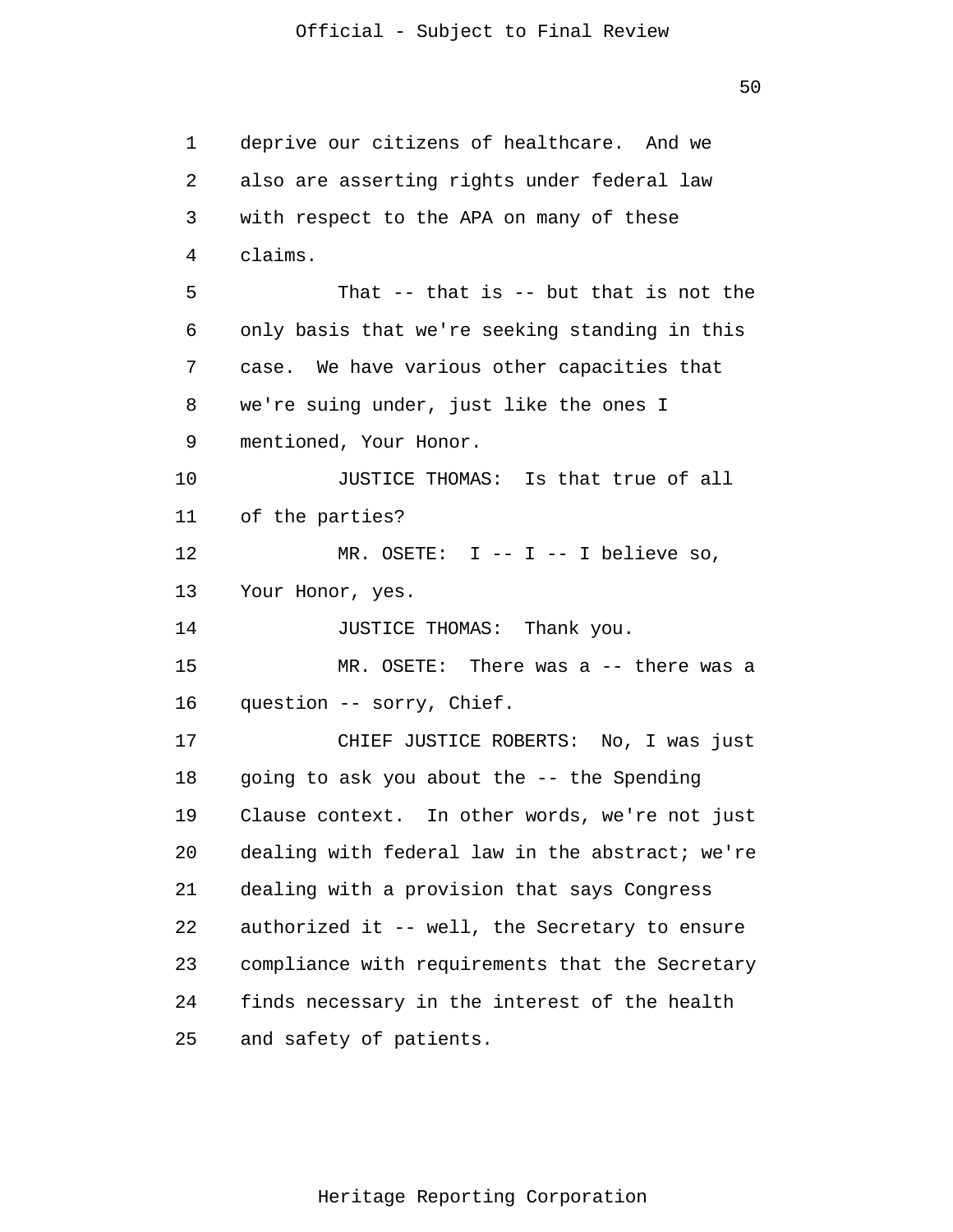1 2 3 4 5 6 7 8 9 10 11 12 13 14 15 16 17 18 19 20 21 22 23 24 25 That's very broad, and I think - well, you agree that you -- they have broader authority because it's in a Spending Clause provision? I mean, you signed the -- you signed the contract. MR. OSETE: Well, sure. And even in the Spending Clause context -- I would say two responses to that, Your Honor. First, even in the Spending Clause context, as Justice Alito mentioned earlier, the states are entitled to clear notice. So there is -- whatever conditions the Secretary does state, they have to derive from unambiguous grants of statutory authority. In this case, Your Honor, we -- we respectfully disagree with my friend, Mr. Fletcher, because he only cites certain parts of these provisions. For example, with respect to the hospital in this application, he ignores the "such other requirements" language that precedes the Secretary's authority to regulate health and safety. And many of those provisions, for example, (e)(1) through (8), none of those talk about immunization. They talk about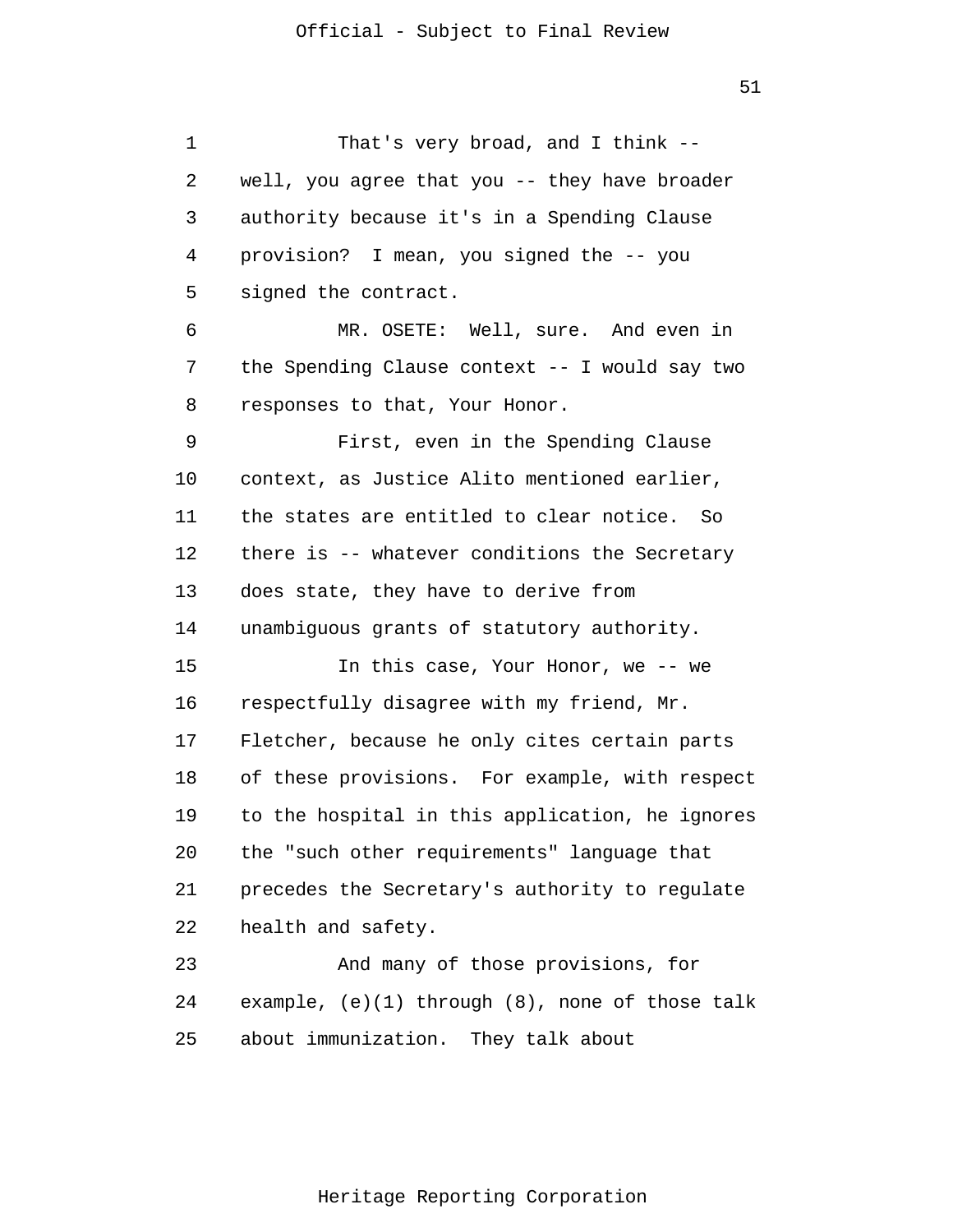52

1 2 3 4 5 6 7 8 9 10 11 12 13 14 15 16 17 18 19 20 21 22 23 24 25 recordkeeping. They talk about discharge procedures. They talk about many -- JUSTICE KAGAN: Mr. Osete, really? Do you think that the CMS head and that the Secretary of HHS are bookkeepers with respect to this statute? Do you think that they don't have responsibility to protect the safety of these two incredibly vulnerable patient populations? Isn't that their principal responsibility in these laws? Isn't that the most important thing that both of them do? MR. OSETE: Your Honor, certainly, the Secretary does have authority to set requirements in the interest of health and safety. All I'm saying is you have to look at the statute in context. I'm not saying that HHS is somehow just this recordkeeping function. I mean, certainly, it is important for these facilities to have adequate recordkeeping. You're dealing with vital records, health records, other things. The context here -- JUSTICE KAGAN: Well, I wasn't saying that they don't have to concern -- be concerned about records either. I'm just saying, in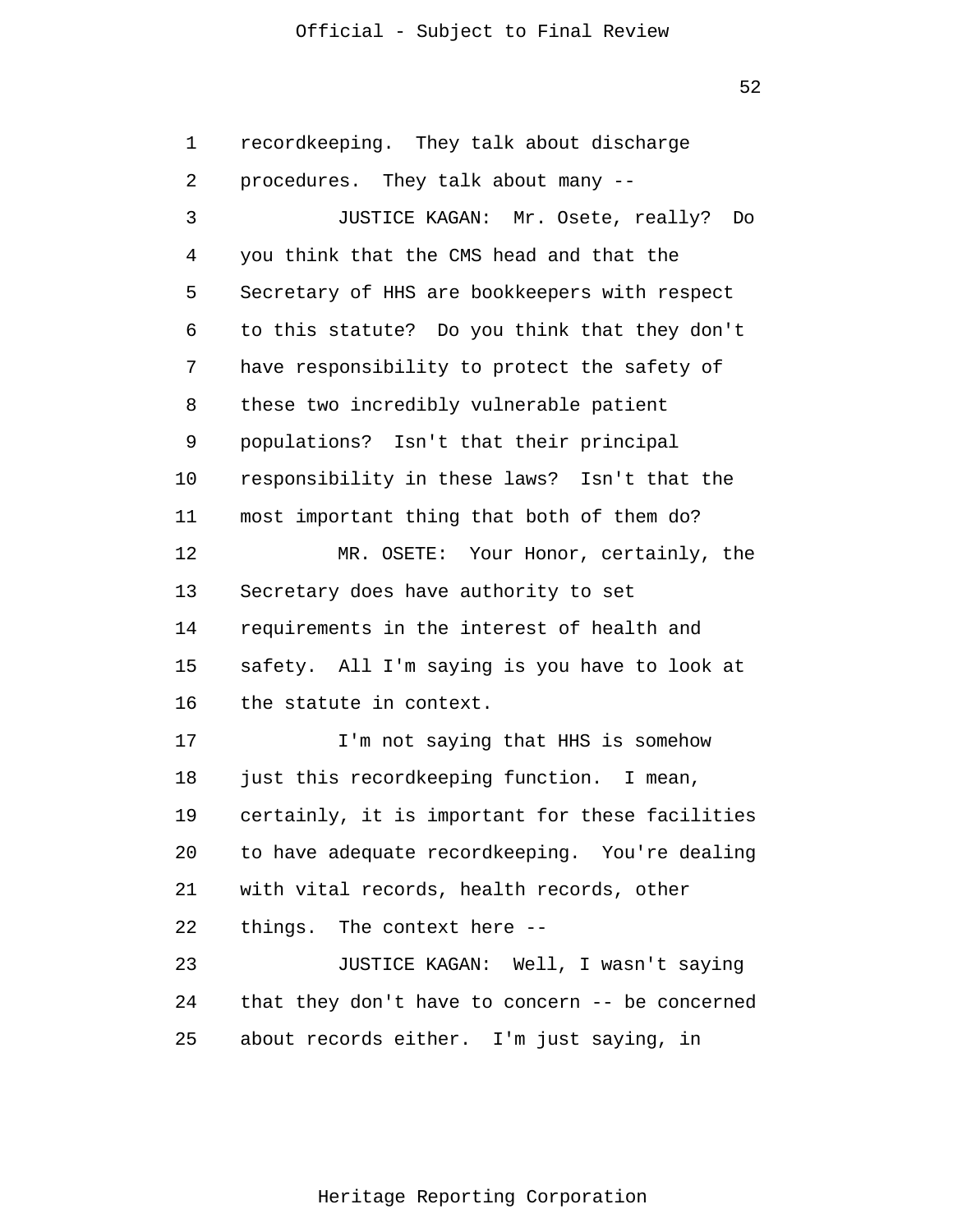1 2 3 4 5 6 7 addition to being concerned about records, this statute clearly gives them, by reference to the health and safety delegations, by reference even to the idea of administering efficiently programs like this, their principal job is to look after the health and safety of Medicare and Medicaid recipients.

8 9 10 11 12 13 And -- and with the understanding that those two groups of patients are pretty much the most vulnerable patients there are, either elderly patients or the -- in the -- in the case of Medicaid, unfortunately, poverty has a great deal to do with medical outcomes.

14 15 16 17 18 19 20 21 22 23 24 25 So, you know, with respect to these two vulnerable populations and especially vulnerable when it comes to COVID, how can it not be the principal, prime responsibility of the CMS head and the Secretary of HHS to look out for their health and safety? MR. OSETE: Because that responsibility that falls in (e)(9) with respect to the hospitals, which is what the Secretary has before it in this application, that authority is informed -- the grant of authority in that section is informed by the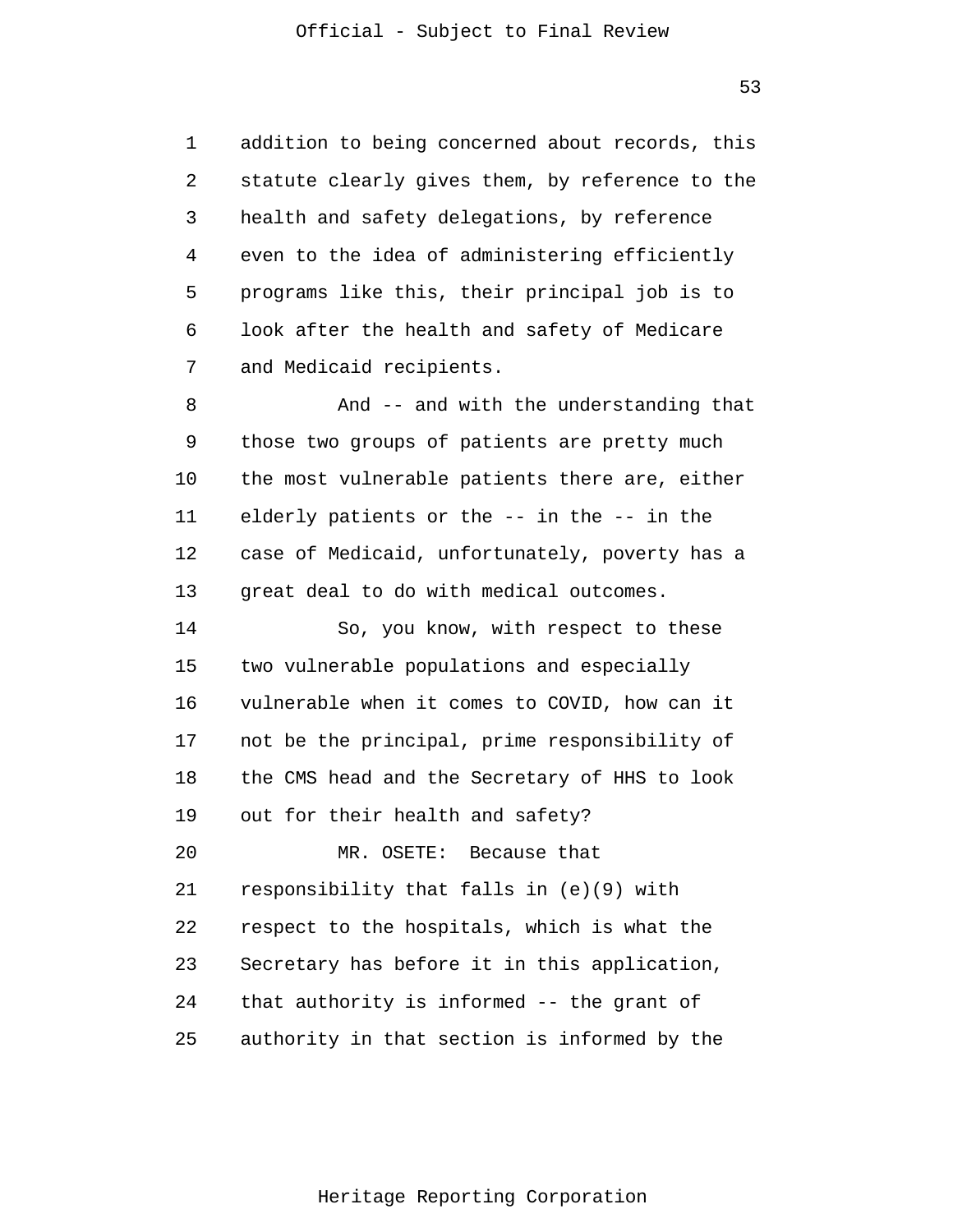1 2 3 4 5 6 7 8 9 10 11 12 13 14 15 16 17 18 19 20 21 22 23 24 other provisions in that statute. Doubly so here, Your Honor, where you have a situation where this Court has said that ordinarily compulsory vaccination is not something that ordinarily concerns the federal government. That was in Jacobson at page 38. Doubly so here, Your Honor, because, when you're going to alter, significantly alter, the balance between state and federal powers, something that has traditionally been in the province of the states, you have to do so with exceedingly clear language. The Court said that in Alabama Realtors recently. The Court said that also in U.S. Forest in 2020. That is the kind of language we're asking here. It's not that the Secretary -- JUSTICE KAGAN: Do you think that the Secretary can require the adoption of various infection prevention and control measures? You know, can they say to hospitals, you have to sterilize your instruments, you have to wash your hands in a certain way? One of the things we understand about settings like this one is the way that infections spread.

25 MR. OSETE: Sure.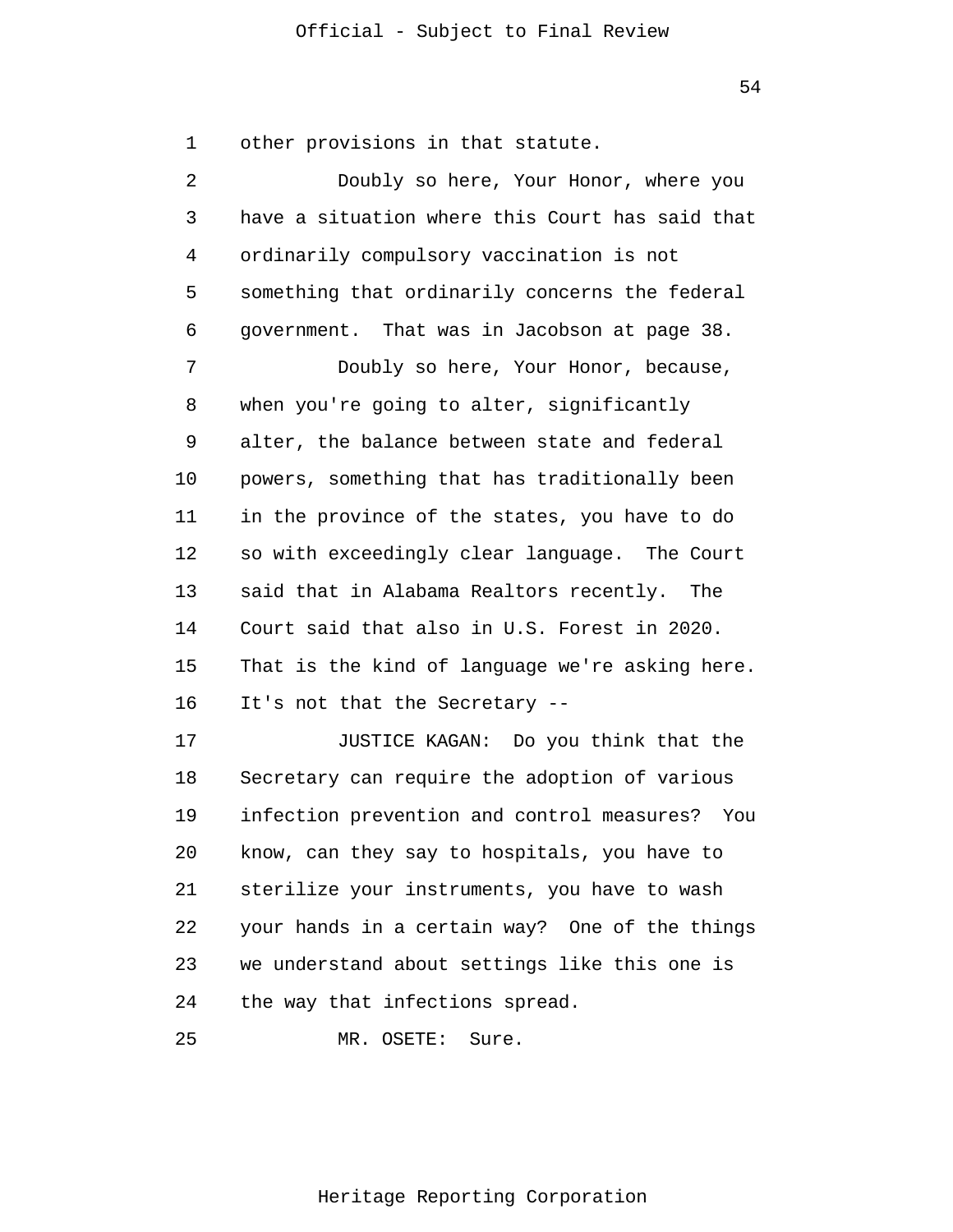1 2 3 4 5 6 7 8 9 10 11 12 13 14 15 16 17 18 19 20 21 22 23 24 25 JUSTICE KAGAN: And you have to do a variety of things to make sure that you prevent the spread of infection. Can they do that? MR. OSETE: Your Honor, absolutely. JUSTICE KAGAN: Because that's their job, right? MR. OSETE: Your Honor, certainly, with respect to 1395i-3(d)(3), which goes to skilled nursing facilities, there's express language that the -- the Secretary can adopt infection control measures to -- JUSTICE KAGAN: Yeah. Well -- MR. OSETE: -- prevent the spread of diseases and -- JUSTICE KAGAN: -- whether there's express language of that kind or not, the responsibility to look after the health and safety of vulnerable populations includes requiring infection prevention measures, isn't that right? MR. OSETE: Well, certainly, Your Honor, if -- if -- if Congress -- Congress decided to write statutes in very express terms with respect to skilled nursing facilities, and I will submit --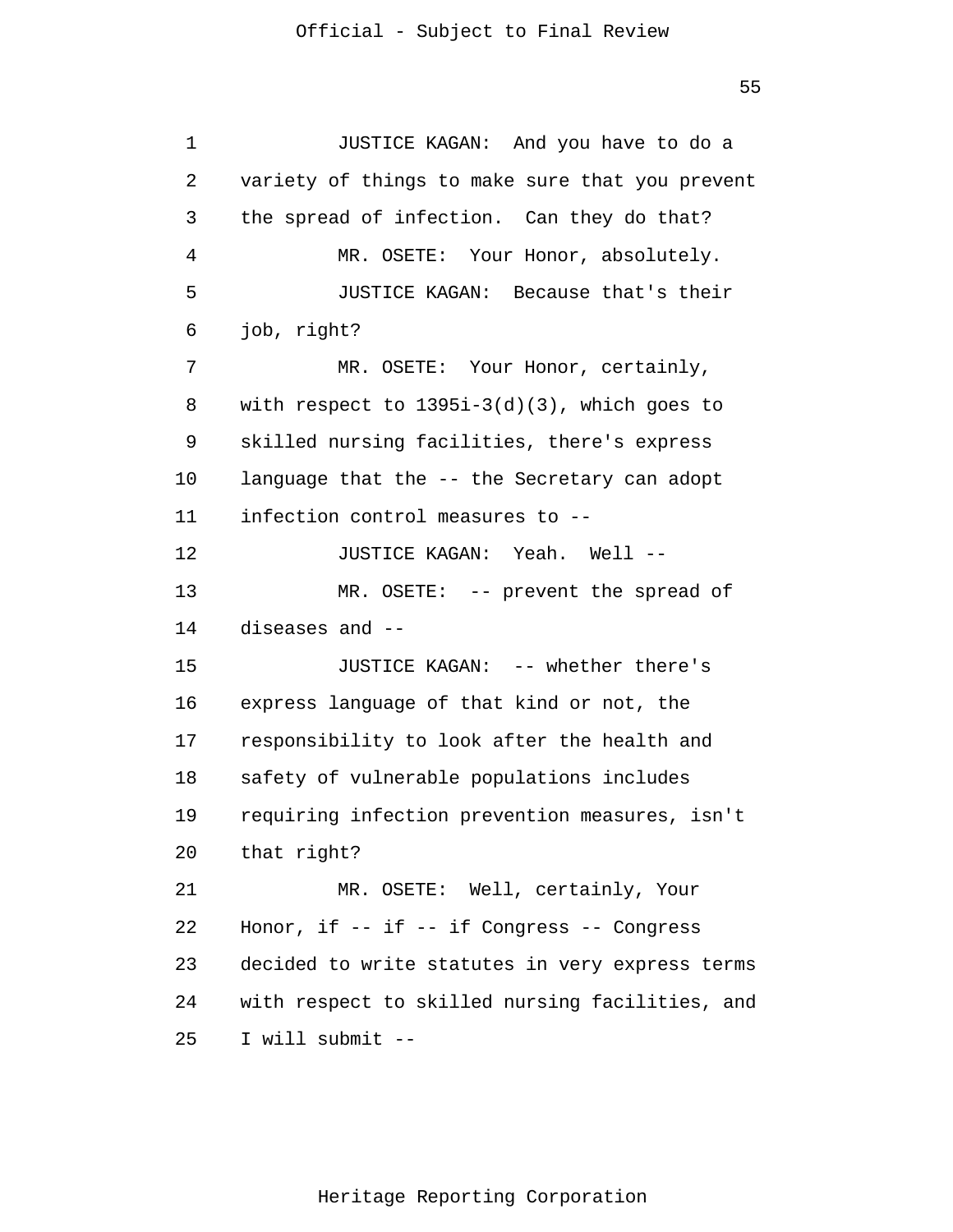1 2 3 4 5 6 7 8 9 10 11 12 13 14 15 16 17 18 19 20 21 22 23 24 25 JUSTICE KAGAN: I think you're ignoring the question. Put that aside. Suppose there was -- it didn't say infection at all, but it says you have to look after the health and safety of your patients. Does that include infection prevention? MR. OSETE: It -- it -- it may very well include infection prevention. I guess all I'm saying is that, in this case, Your Honor, where there is express language that talks about that, Congress knows how to do that and chose not to regulate with such specificity. JUSTICE KAGAN: I -- I --JUSTICE BREYER: Your view is that - what you're saying is they don't have authority under this? Is that what -- in response to Justice Kagan? MR. OSETE: Your Honor -- JUSTICE BREYER: They can't say wash your hands. Can they say, if there's a diphtheria -- we don't want anybody with diphtheria walking into the hospital because everybody will get it. You're saying they can't say that, is that right? MR. OSETE: Your Honor, there are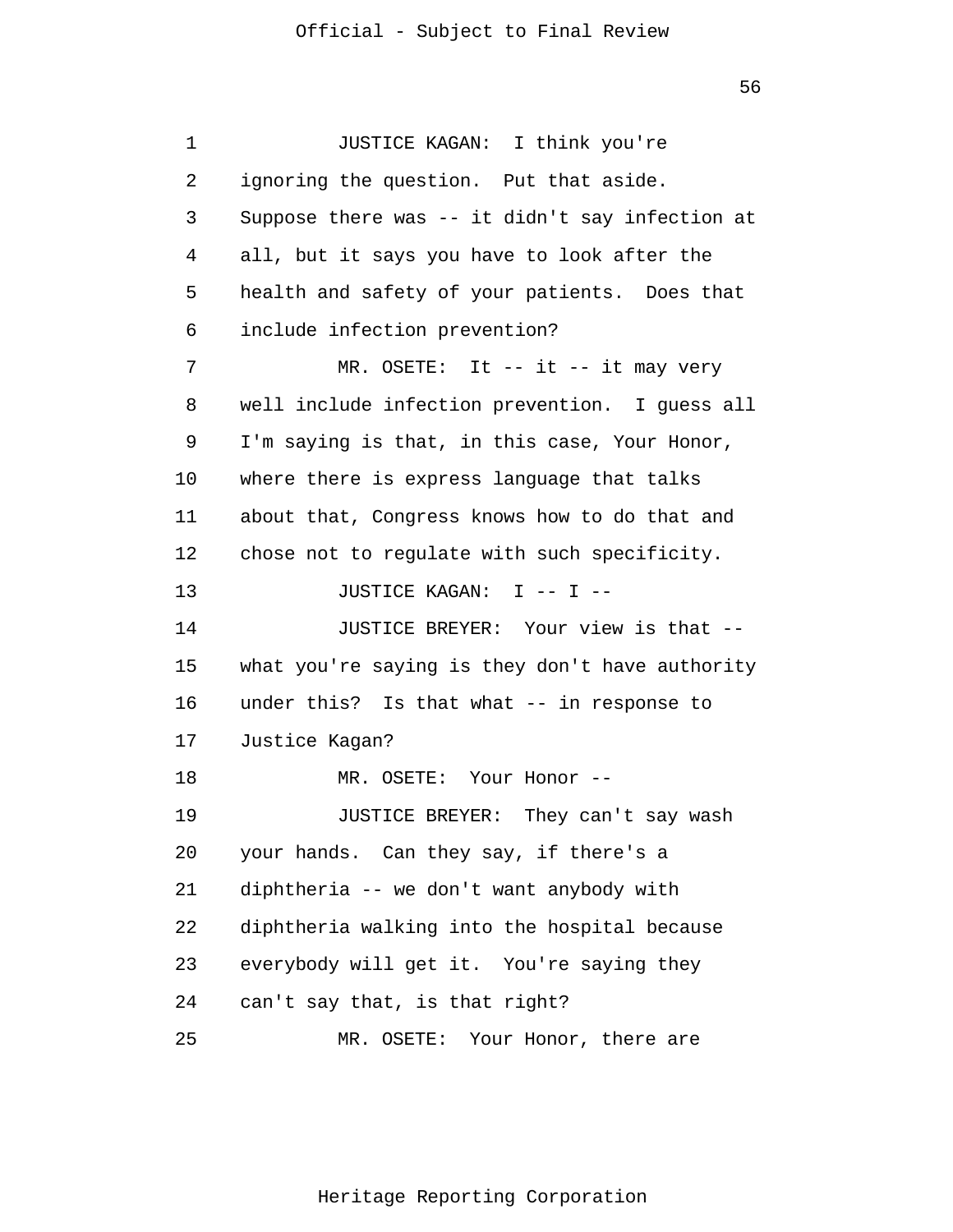57

1 2 3 4 5 6 7 8 9 10 11 12 13 14 15 16 17 18 19 20 21 22 23 24 25 various -- there are various measures that -- JUSTICE BREYER: Are you saying that or not? Take -- take the example -- MR. OSETE: I'm saying they can --JUSTICE BREYER: -- that Justice Kagan gave of the washing hands or -- or sterilizing instruments or the one I just gave you of diphtheria. Can they say it or not? MR. OSETE: Yes, they can regulate all kinds of -- JUSTICE BREYER: All right. If they can say that, then why can't they say in the same breath, and, by the way, we don't want you walking in here in crowds that will spread COVID and this is how you stop it? MR. OSETE: Because -- JUSTICE BREYER: Why can they say the one and not the other? MR. OSETE: Because gloves -- taking off gloves and masks -- a vaccine cannot -- JUSTICE BREYER: I didn't say that. I said diphtheria. MR. OSETE: Your Honor, the Secretary certainly has authority to implement all kind of infection control measures at these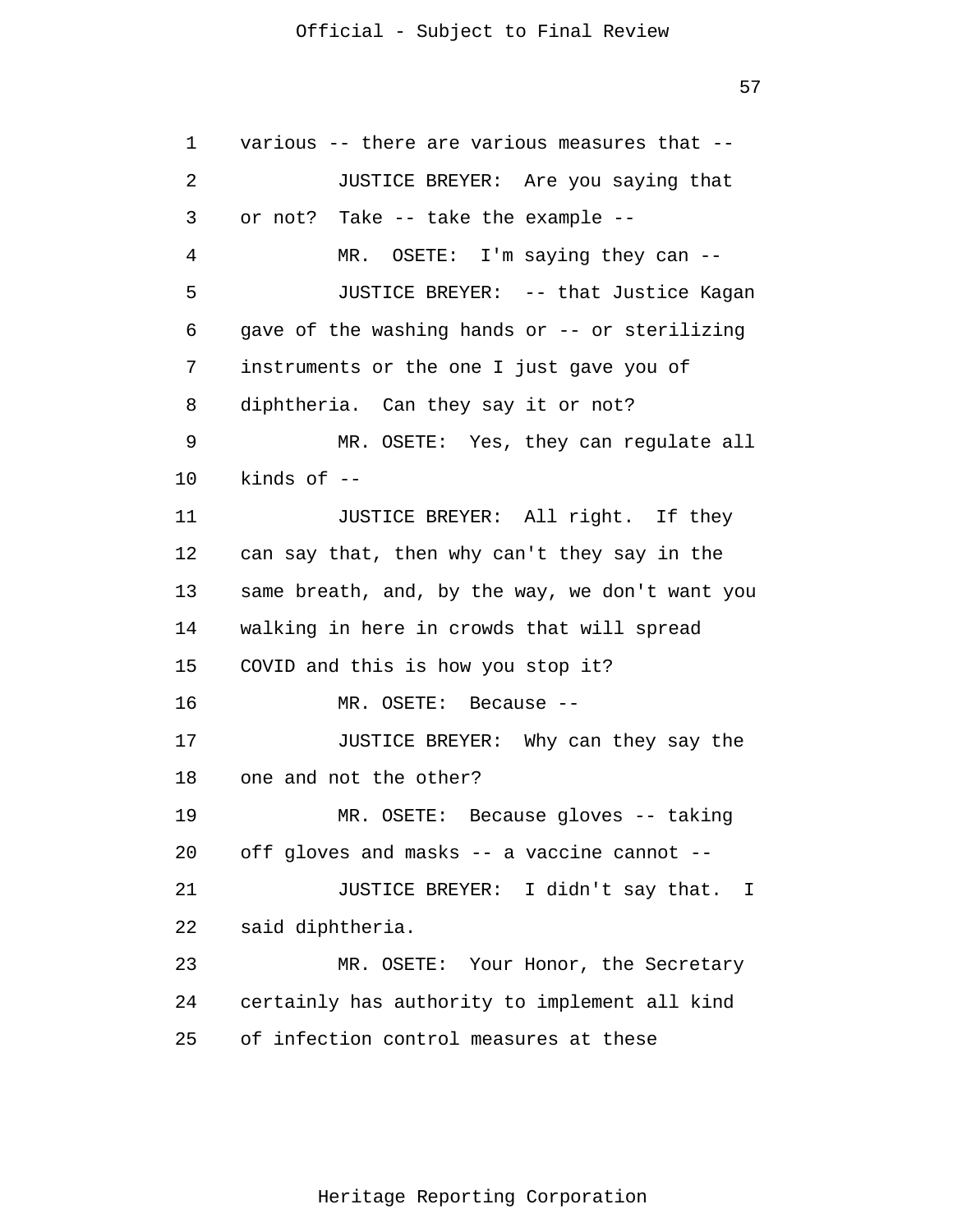58

1 2 3 4 5 6 7 8 9 10 11 12 13 14 15 16 17 18 19 20 21 22 23 24 25 facilities. I am not disputing that, Your Honor. All we're saying -- JUSTICE KAGAN: Well, all the Secretary is doing here is to say to providers, you know what, like, basically, the -- the one thing you can't do is to kill your patients. So you have to get -- you have to get vaccinated so that you're not transmitting the disease that can kill elderly Medicare patients, that can kill sick Medicaid patients. I mean, that seems like a pretty basic infection prevention measure. You can't be the carrier of disease. MR. OSETE: But, Your Honor, here, you're -- we're dealing specifically with a vaccine requirement that, again, has historically been in the states' province. And if Congress wants to give that authority to CMS, the federal agency here, it has to do so in exceedingly clear language. JUSTICE BREYER: All right. What do I do with this? If you want my real -- perhaps you can tell me I'm way off base, and I -- I don't mind if you do, but, I mean, here we are, ask for a stay, okay?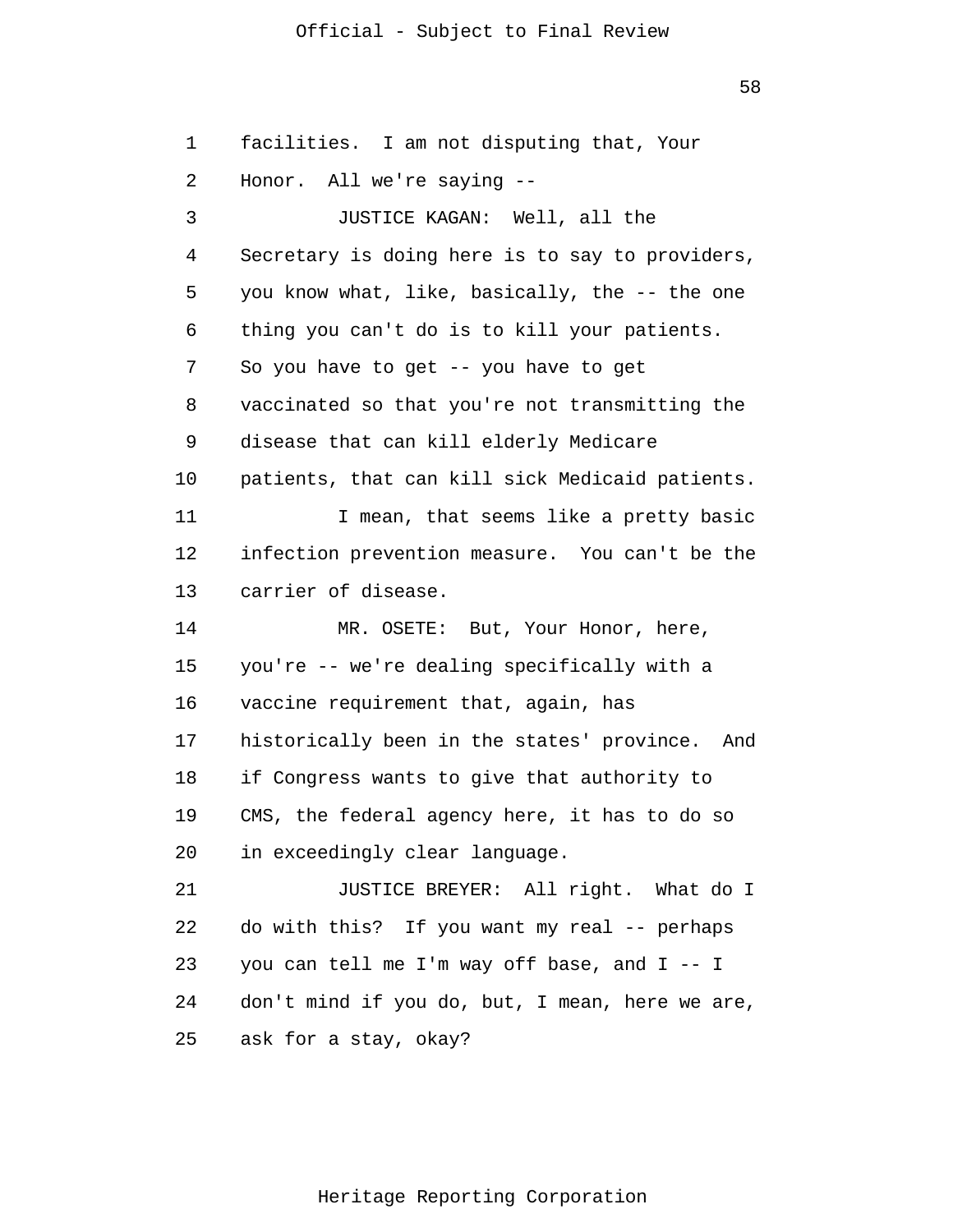1 2 3 4 5 6 7 8 9 10 11 12 13 14 15 16 17 18 19 20 21 22 23 24 25 MR. OSETE: Mm-hmm. JUSTICE BREYER: And in the one case, either this will go ahead or it won't. In the case earlier, it'll go ahead or it won't. And to what extent can we take account of what I think would be relevant with stays or not stays or how we act in the interim and da, da, da, da, da, okay, but there are 750,000 people got this yesterday, but the hospitals are full to overflowing, that -- there is a problem, worse than diphtheria, that people all over the world are getting this, and they are here too, and they're dying, that's what we're trying to ask you, or they're filling up hospital beds and others are dying because they can't get in. Okay? Now public interest call it. Call it something else. Call it what you might. But it seems to me it's hard for me to believe -- look, it seems to me that every minute that these things are not in effect, thousands of more people are getting this disease, okay? And we have some discretionary power. And, therefore, well, you tell me I can't take that into account. To me, that's fairly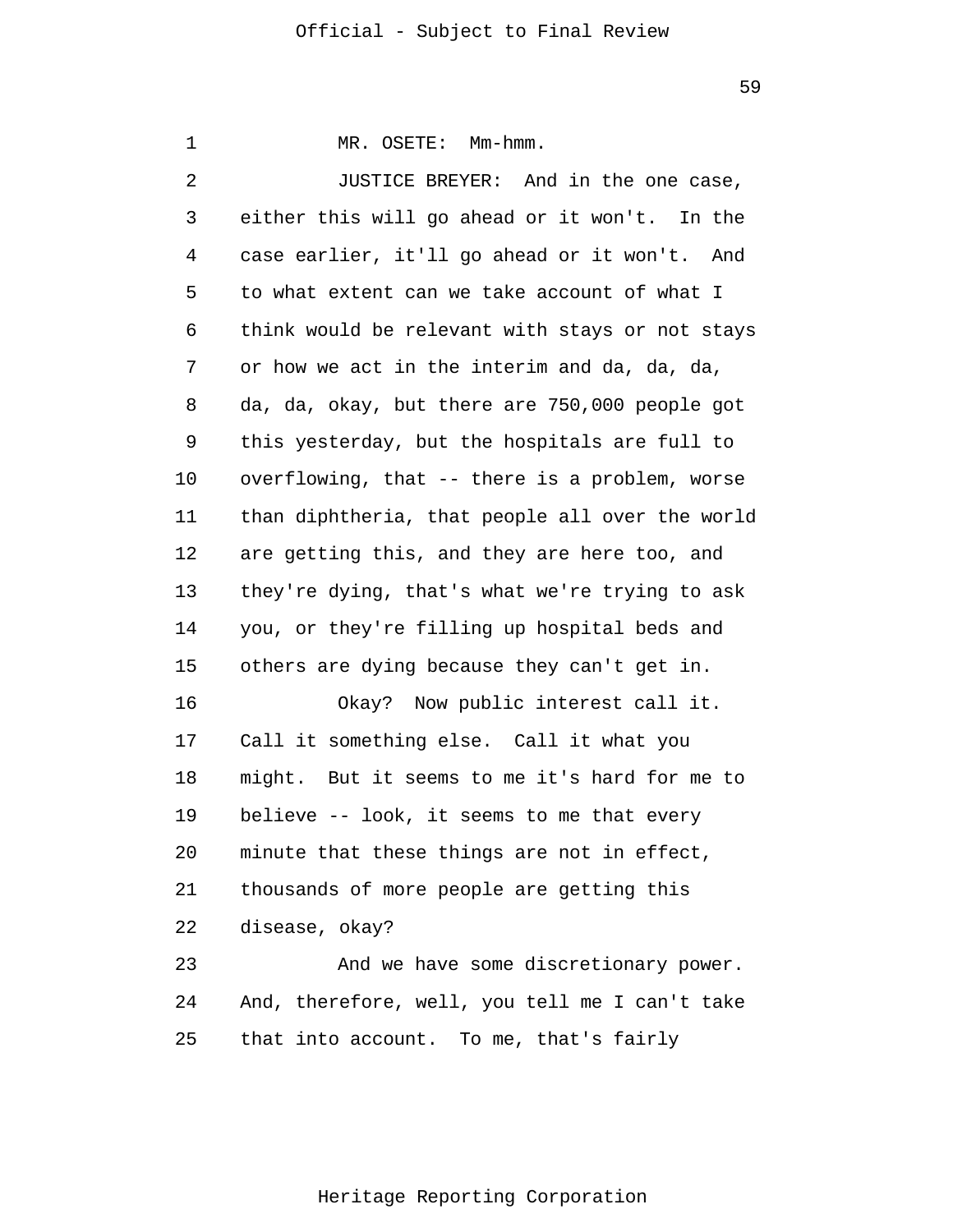60

1 2 3 4 5 6 7 8 9 10 11 12 13 14 15 16 17 18 19 20 21 22 23 24 25 unbelievable, but I want to hear it. MR. OSETE: Your -- Your Honor, the public interest is flexible, and you can take all that account. All I'm saying is the two statutes, the provisions that the Secretary has put forward in this case, we do not believe that they have met their burden of showing a likelihood of success that on the merits those were lawful exercises of authority. Even in situations where the Secretary desires to prevent the spread of COVID, it cannot act unlawfully. Doubly so here, again, because this is exactly the kind of requirement that historically has been in the province of the states. And if Congress wants to take that away and give it to CMS or give it to a federal agency, it has to do so in exceeding clarity. Now I will point out too, in the public interest, Your Honor, keeping -- doing away with the injunction as we said so is going to be devastating to vulnerable patients in rural America, in rural Nebraska. No surgeries. The only anesthesiologist in a rural Nebraska hospital,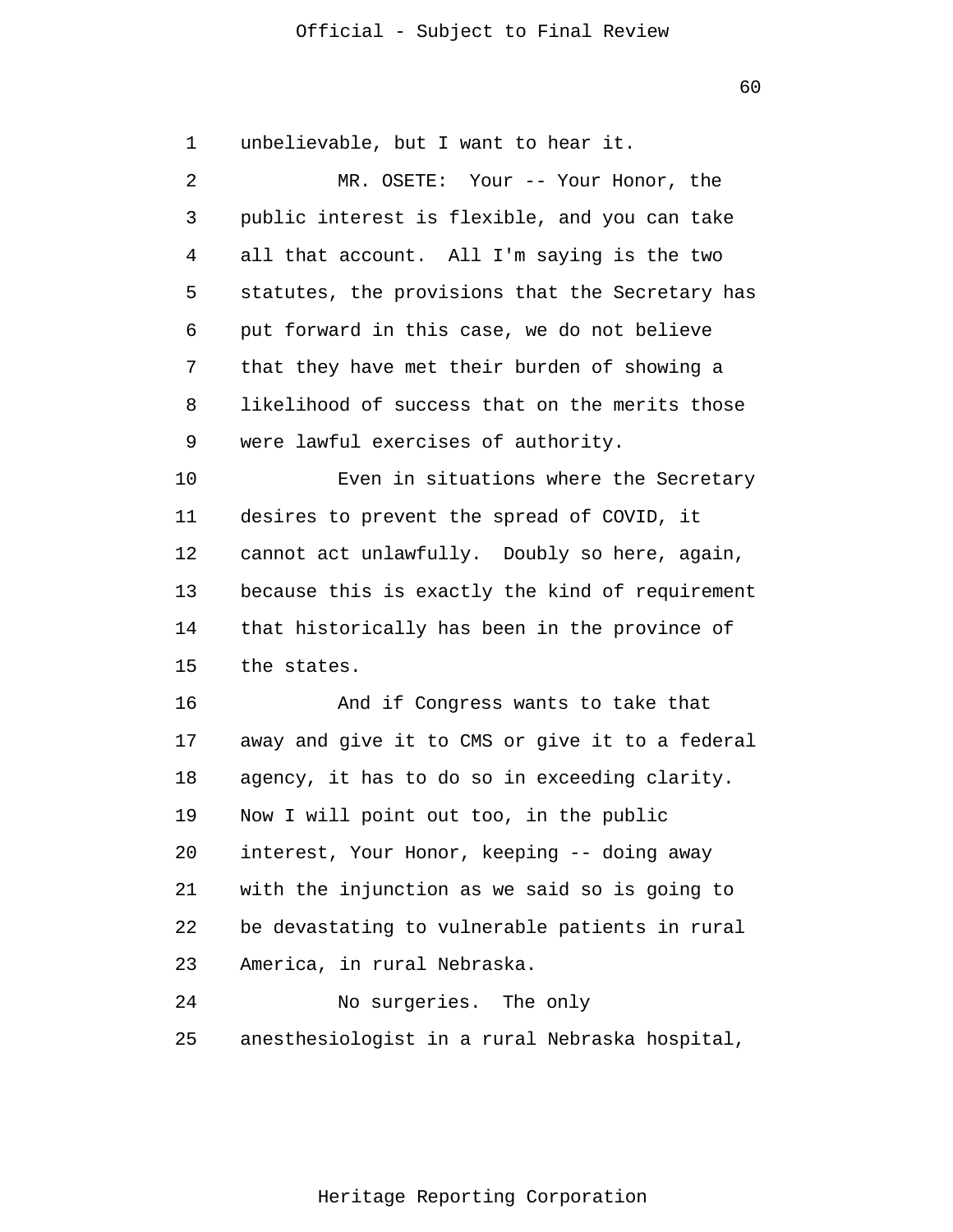61

1 2 3 4 5 6 7 8 9 10 11 12 13 14 15 16 17 18 19 20 21 22 23 24 25 he is not going to be able to go to work. That means no surgeries. Emergency C-sections. JUSTICE BREYER: All right. I have - on that one, I have a question too. I take what you say as correct. All right? I don't know if it is correct, but I'll assume it. Well, if these states -- if we act in such a way that over the next two weeks or the next week these rules go ahead as planned and people do get inoculated because they have to or -- now, if the bad thing that you are talking about then occurs, we'll know it, because what they're saying at the moment on the other side is there is another bad thing, which is the bad thing that I mentioned at the beginning, that hundreds of thousands of people more get this disease. And we know what happens from Massachusetts and in New York in the old people's homes. Okay? So they're saying there are two bad things, And you're saying the one and the agency the other is the more predominant. So suppose you're faced with that division. We let it go ahead. And then, if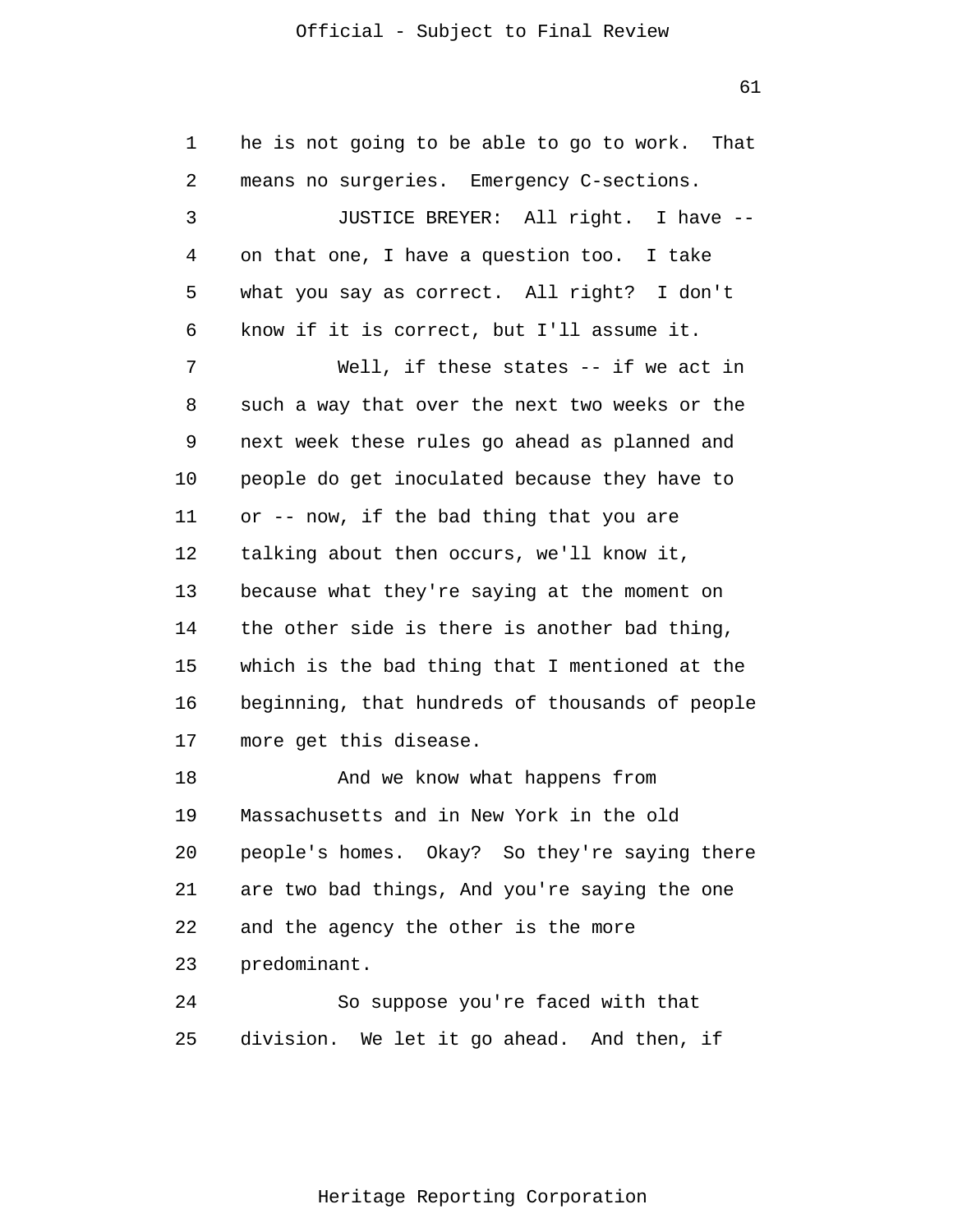62

1 2 3 4 5 6 7 8 9 10 11 12 13 14 15 16 17 18 19 20 21 22 23 24 25 you're right, everybody will know it, and we can draw back. That's not perfect for you, but that's at least something, and it helps protect the people who might otherwise get very sick. MR. OSETE: And -- and, unfortunately, Your Honor, it's going to -- Mr. Chief Justice, may I? CHIEF JUSTICE ROBERTS: Please. MR. OSETE: Unfortunately, Your Honor, in this case, it's going to devastate local economies. It's going to decimate these local towns that don't draw their pool of applicants from the coast, Your Honor. These are local communities. They run these hospitals. And that is the problem, Your Honor, is those kind of interests, that perspective was not heard in this context, and that is going to be devastating, Your Honor. CHIEF JUSTICE ROBERTS: Justice Thomas, anything further? All right. No? Justice Alito? No? Justice Kagan? JUSTICE KAGAN: Mr. Osete, this rural hospital question, you've presented some declarations that suggest that there would be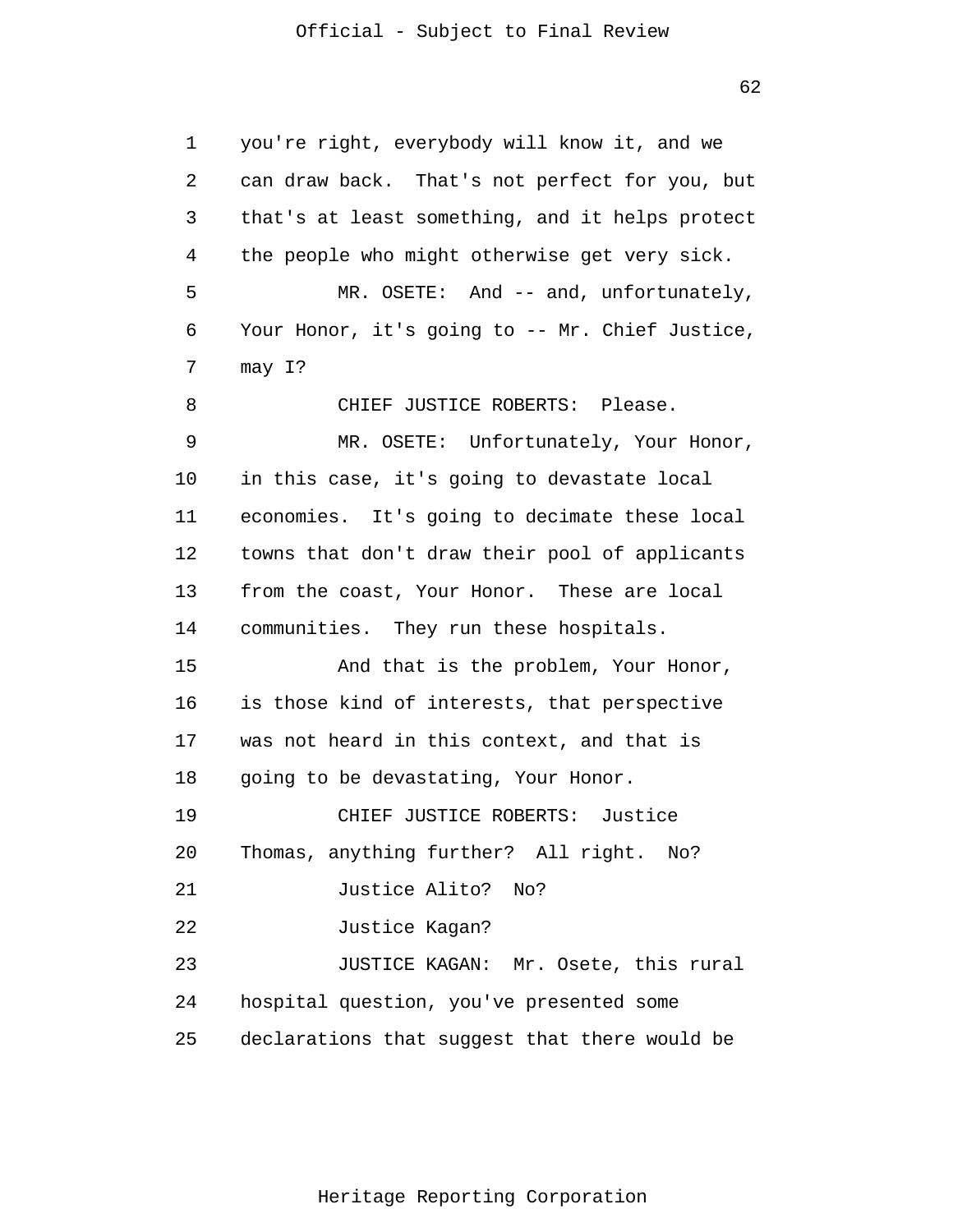63

1 2 3 4 5 6 7 8 9 10 labor disruptions. The Secretary took that into account specifically, basically has a different view of the size of the disruptions based on the data that he had and then, in addition to that, said that there are countervailing things, there's countervailing things with respect to the labor force, and the -- and the Secretary said some people might come back because they won't have to deal with unvaccinated colleagues.

11 12 13 14 15 16 17 18 19 20 Some people -- you know, that there will -- there will be savings in terms of fewer people out sick and so forth. And then the Secretary has an important job to do, and that's to balance, whatever disruptions there are, the Secretary says they're much less than you say they are, but then to balance those disruptions against the safety of the Medicare and Medicaid recipients, whom he is statutorily obligated to protect.

21 22 23 24 25 And -- and, you know, it just seems pretty basic to me, as I said, that the first thing that that means in the context of this pandemic is that providers can't be carriers of the disease itself. And then, in addition,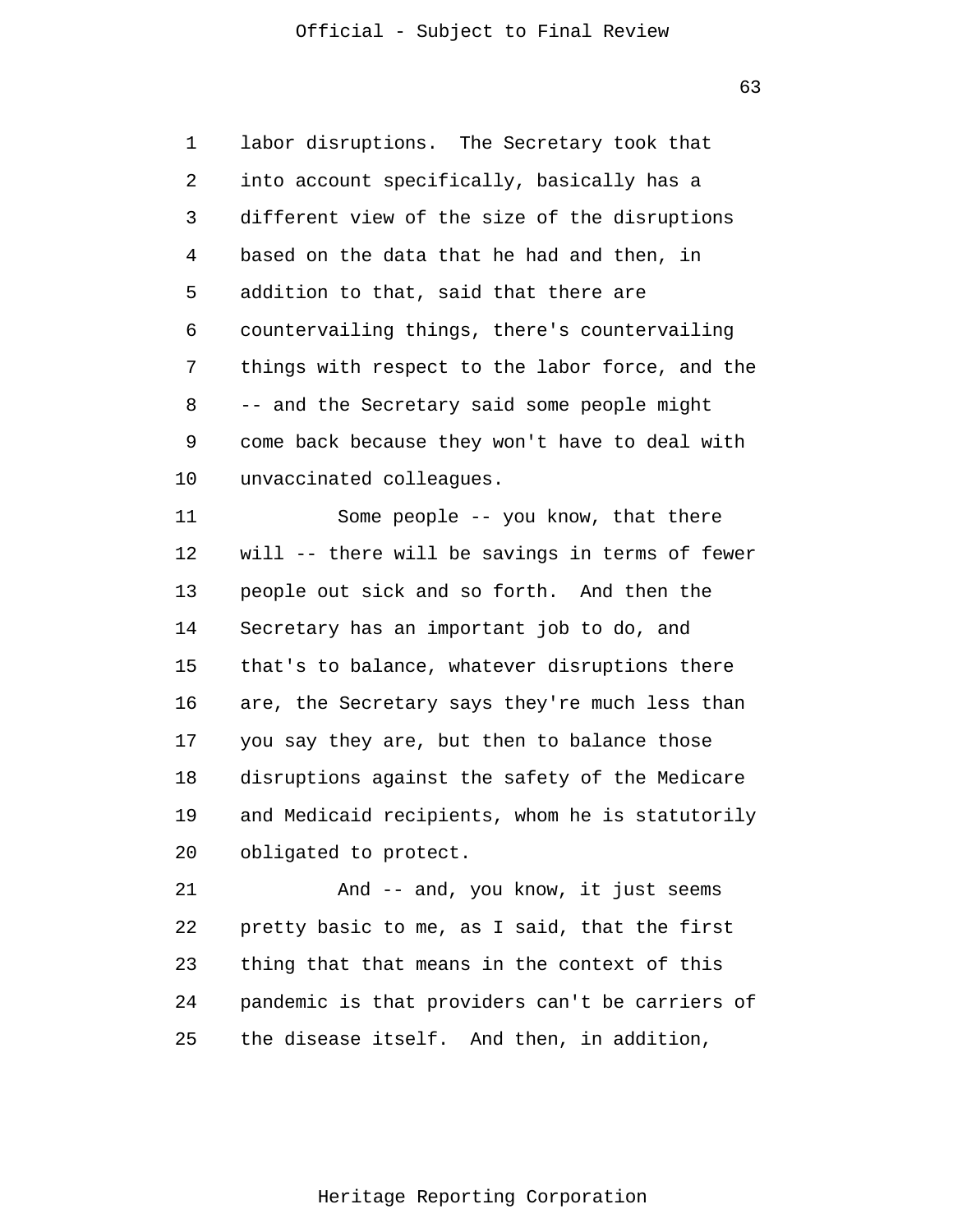1 2 3 4 5 6 7 8 there are other health benefits. You know, people are not showing up to hospitals because they're afraid of getting COVID from staff, and so they're not coming for their mammograms and they're not coming for their colonoscopies and so forth. So he has to balance all those health benefits against what you say are these labor disruptions.

9 10 11 12 And the question is, I mean, you might have a point. I don't know. I don't know very much about the rural market, the -- you know, but the Secretary, that's his job.

13 14 15 16 17 18 19 20 21 22 23 24 Should it be that we decide, you know, as against what the Secretary has decided, in performing his important function of evaluating these potential disruptions and -- and weighing those disruptions against the health benefits that he sees in that rule? Should we say we think that the -- that the disruptions are more -- greater than the Secretary thought and we further would weigh them differently against the health benefits of the rural? Is that for courts to decide? MR. OSETE: Your Honor, there is a lot

25 there, and  $I$  -- I think the -- the -- the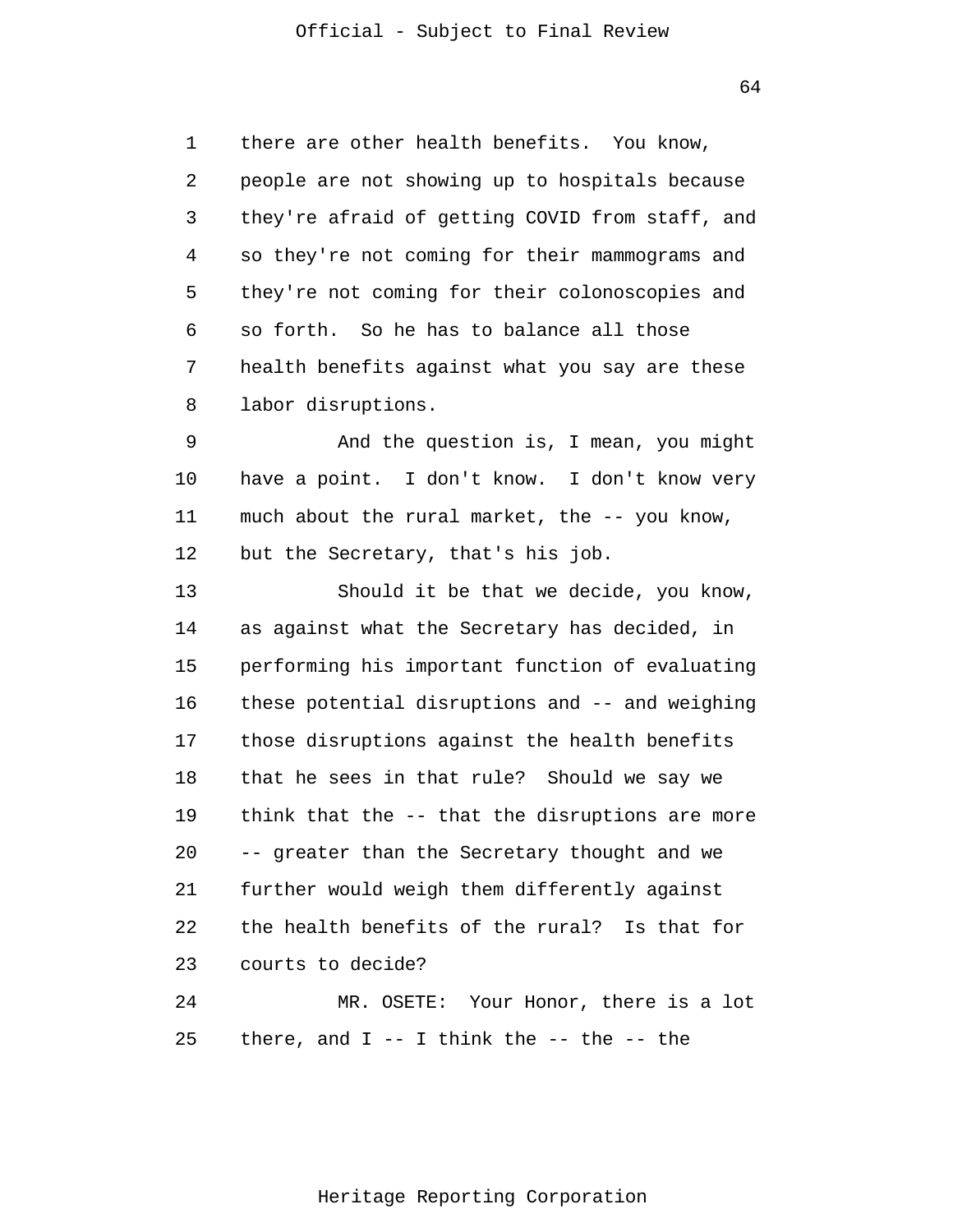65

1 2 3 4 5 6 simplest way I can answer that directly is, in this case, it's this critical perspective of these tiny communities that, again, he did cite to one example in North Carolina with 35,000 -- I think it was Novant Health, 35,000 employees as this is going to be insignificant to them.

7 8 9 10 11 12 13 14 15 But I think that critical perspective of these tiny hospitals that, again, are 100 or less, these numerous facilities that are going to be devastated by this, that sort of relevant factor, that important aspect of the problem, we don't see how the Secretary could have properly weighed everything properly when that sort of critical perspective was ignored, and these folks did not have a chance to be heard.

16 17 18 19 20 21 And in this case, it's almost as if the Secretary put a rock on one side of the scale and a feather on the other. What -- what may work in Detroit and Houston may actually be counterproductive in Memphis, Missouri, or, for that matter, in El Dorado, Arkansas.

22 23 24 25 All of those places have different considerations, which is why this historically has been a local and state matter, and the states, again, are free to require it or not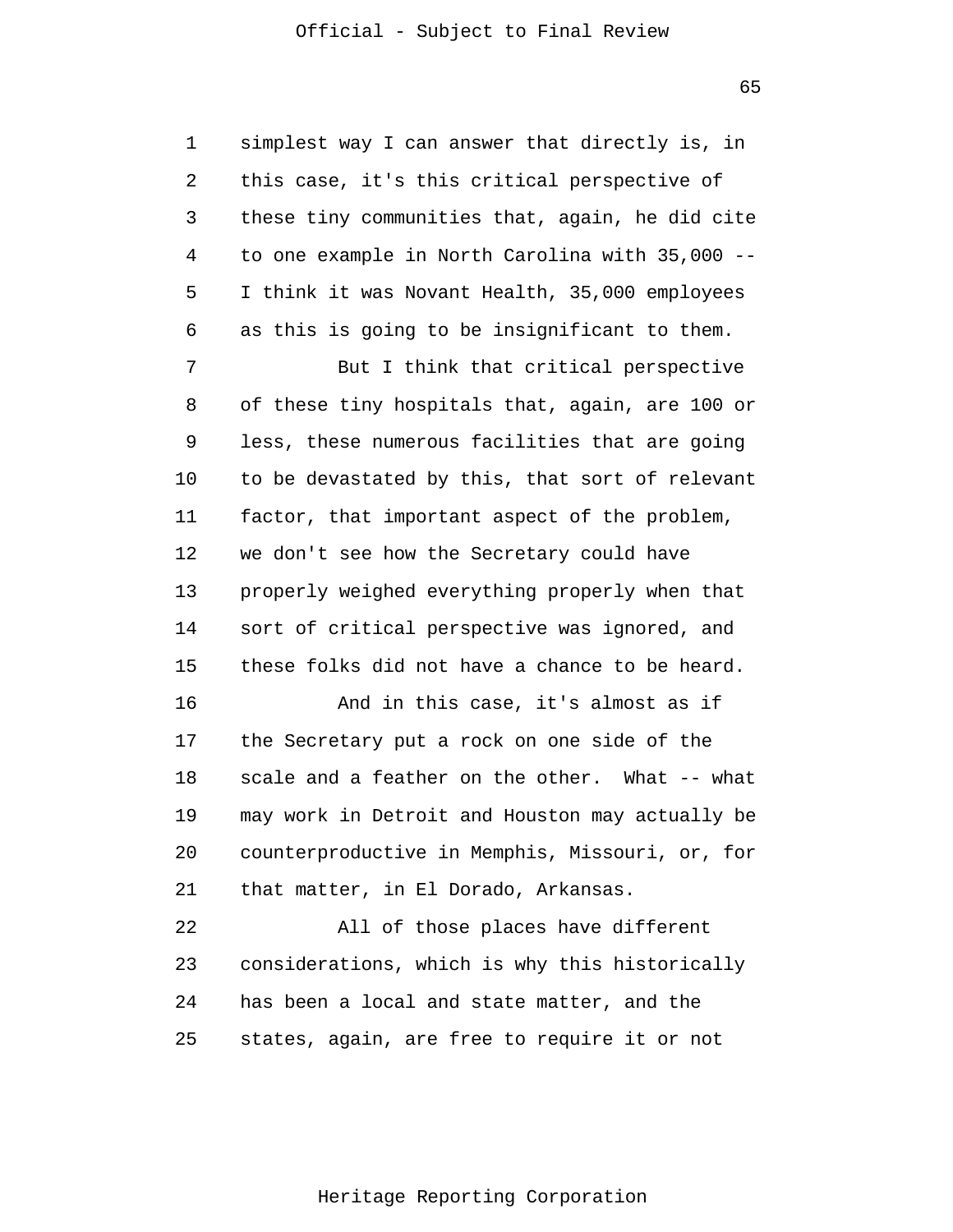66

1 2 3 4 5 6 7 8 9 10 11 12 13 14 15 16 17 18 19 20 21 22 23 24 25 require it -- JUSTICE SOTOMAYOR: So why is this -- MR. OSETE: -- or the local government. JUSTICE SOTOMAYOR: -- an issue for the states to require or not require? I mean, this is the federal government paying for services, and why doesn't it have a right as the payer for services to specify what services it wants to pay for? I mean, that's -- now, in terms of clear rules, I -- I'm having a very hard time understanding how you can say, yes, they could pass a rule that requires people to wear gloves or they can pass a rule that requires them to isolate individuals who are -- are infected by something, but they can't pass this rule, and you say because it wasn't clear? If it's clear enough that they can consider safety and health regulations, why is this particular rule subject to us saying no? MR. OSETE: Because, Your Honor, this Court in Jacobson and various cases has drawn the line at compulsory vaccination being something that the states do. And when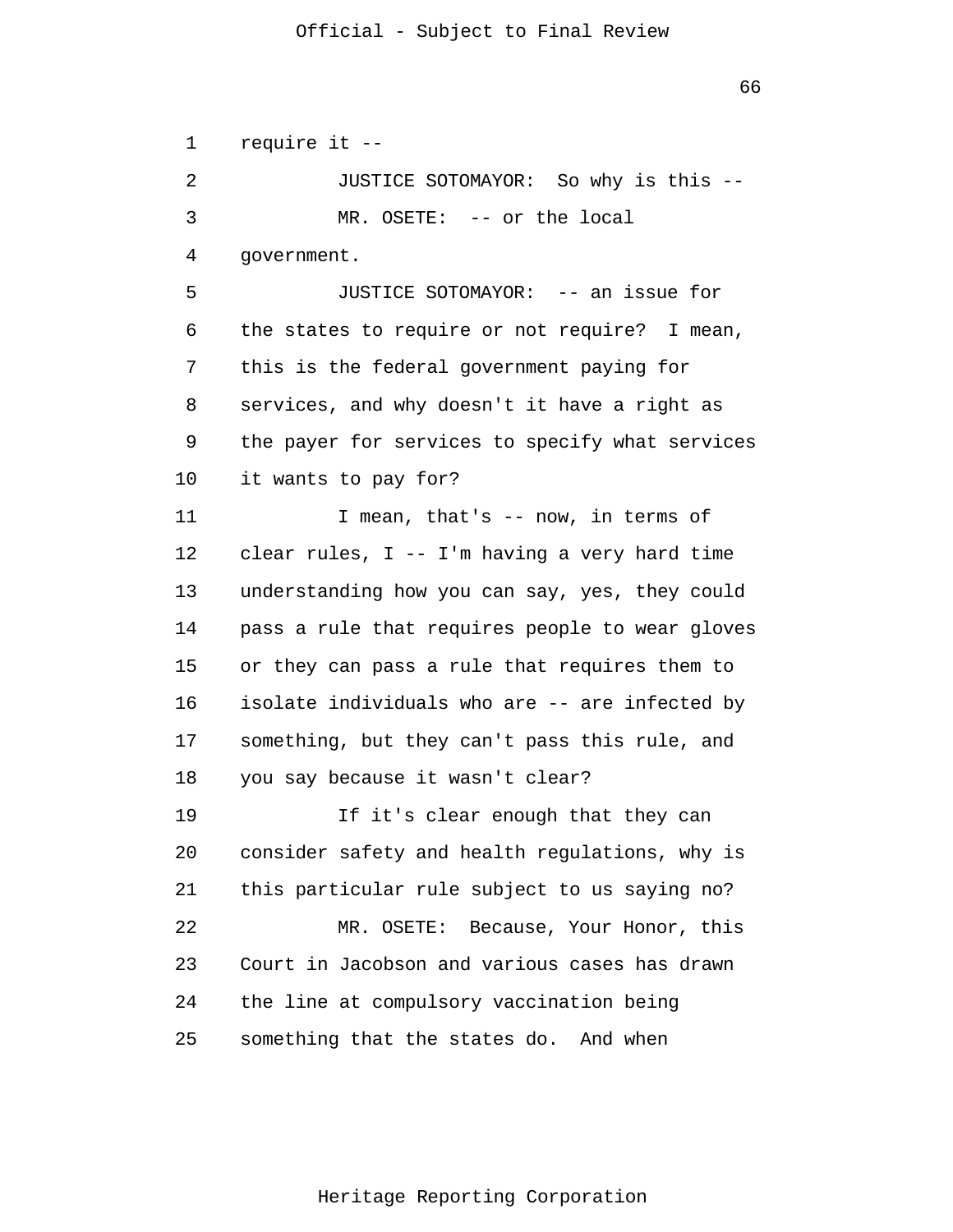67

1 2 3 4 5 6 7 8 9 10 11 12 13 14 15 16 17 18 19 20 21 22 23 24 25 Congress enacts laws -- JUSTICE SOTOMAYOR: Well, wait a minute. That's what they do with respect to other issues, but this is with respect to, if you want my money, your facility has to do this. MR. OSETE: Sure. JUSTICE SOTOMAYOR: It has to have - it has to serve certain food. It has to serve certain meals a day. It has to give snacks. These are all state issues usually, but, under the Spending Clause, we're the buyer. The federal government says what it wants to spend its money on. This is not a - an issue of power between the states and federal government. This is an issue of what do -- what does the federal -- what right has the federal government to dictate what it wants to buy. MR. OSETE: Your Honor, it is a vaccine requirement -- requirement masquerading as a condition of participation. And if Congress intended that, this Court has made it very clear that something like compulsory vaccination, even in the Spending Clause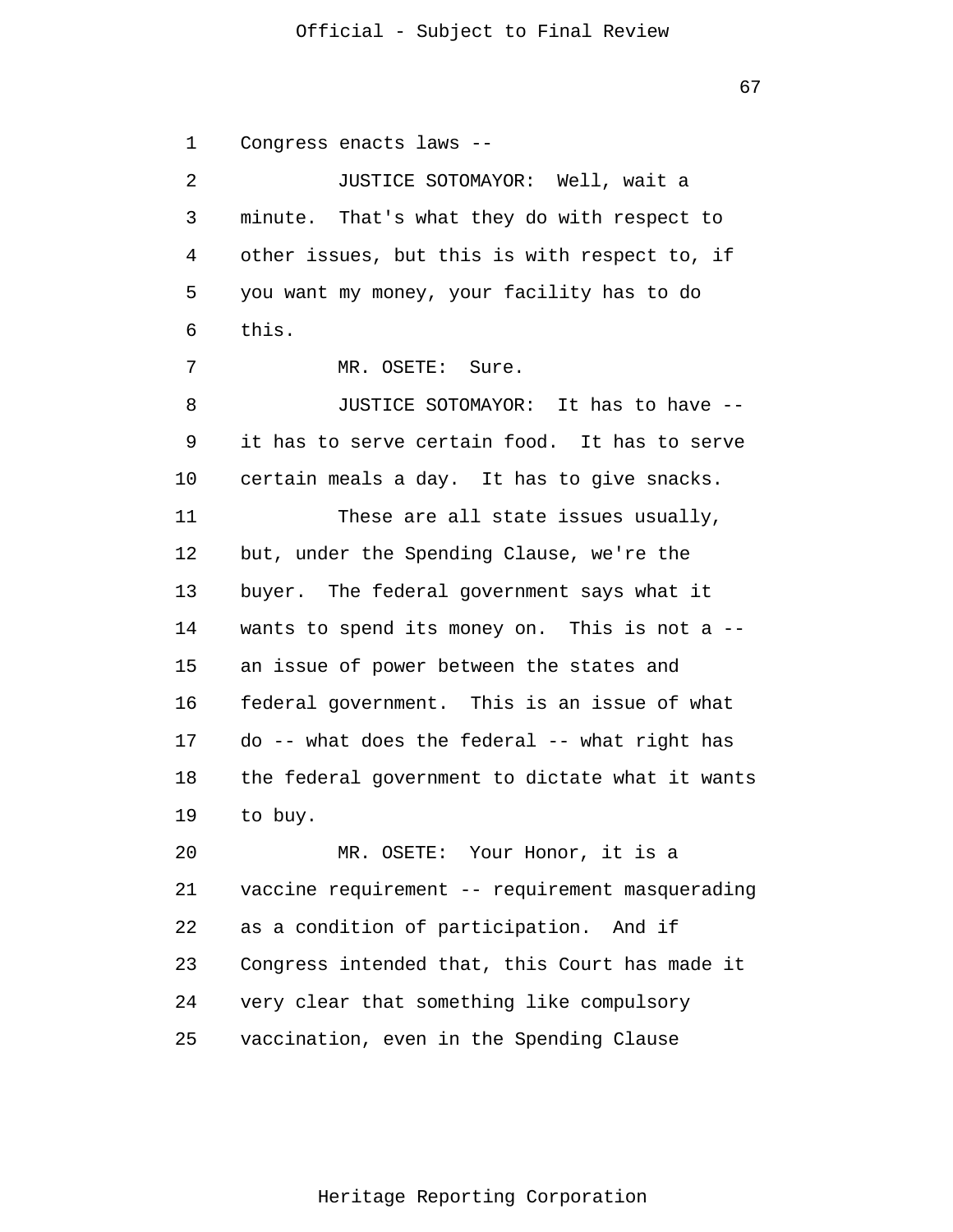68

1 2 3 4 5 6 7 8 9 10 11 12 13 14 15 16 17 18 19 20 21 22 23 24 25 context, which itself demands Congress speak with a clear voice, it requires -- JUSTICE SOTOMAYOR: How much clearer do you need for Congress to say than pass regulations that protect the health and welfare of ill people? MR. OSETE: Perhaps the -- the one example I can think of right away, Your Honor, is in  $(e)(7)$  of  $1395x(e)$ , where Congress acknowledged or spoke with a very clear voice that when it comes to licensing at the state level, that is something that the states do. And that's exactly -- I mean, Congress knows how to directly speak to issues that invade into the state -- into state areas -- JUSTICE SOTOMAYOR: And it hasn't -- MR. OSETE: -- like that. JUSTICE SOTOMAYOR: -- done it with health and safety. It has given that right to the Commissioner. Thank you, counsel. CHIEF JUSTICE ROBERTS: Justice Gorsuch? Justice Kavanaugh? JUSTICE KAVANAUGH: A couple questions.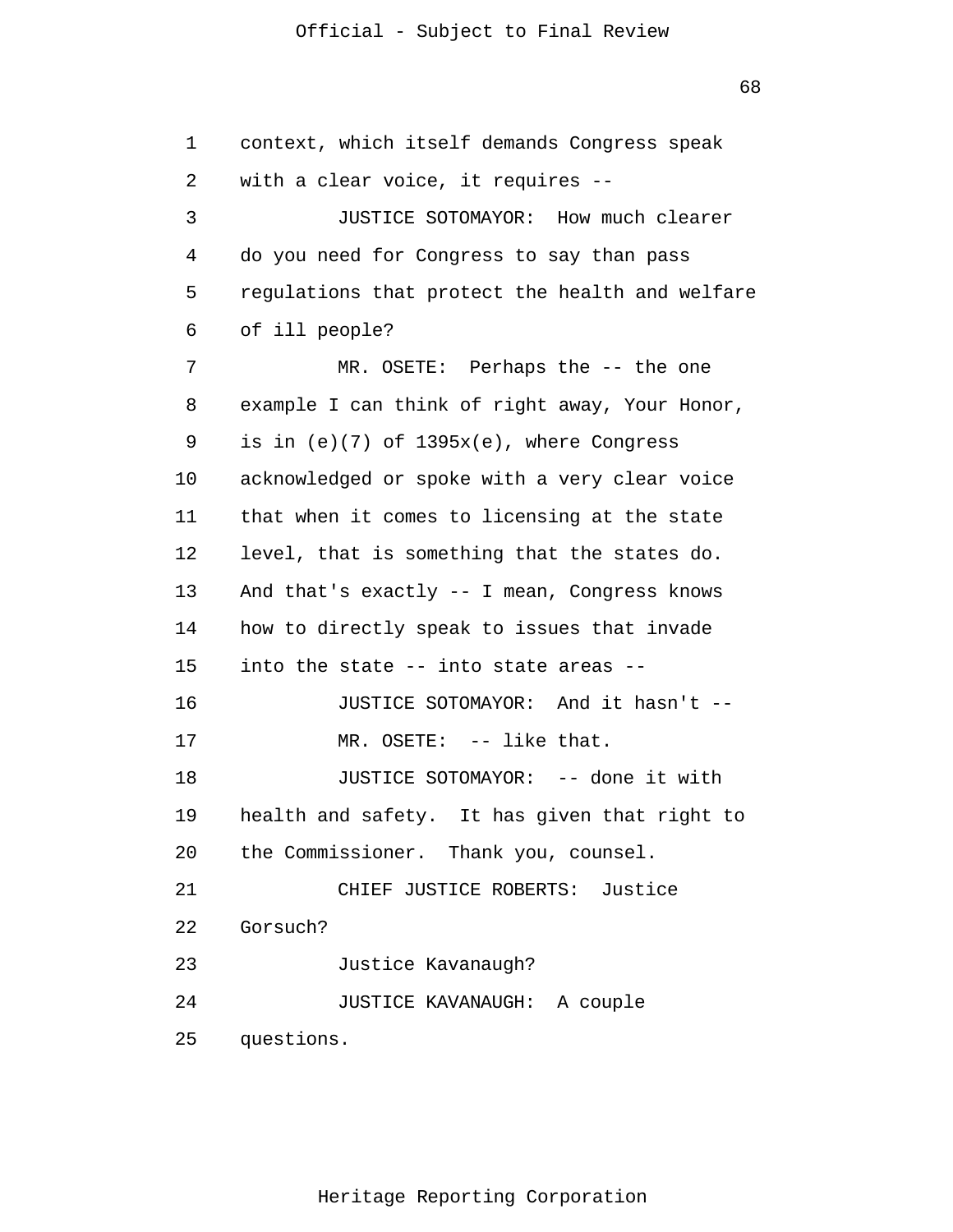1 2 3 4 5 6 7 8 9 10 11 12 13 14 15 16 17 18 19 20 21 22 23 24 25 MR. OSETE: Sure. JUSTICE KAVANAUGH: First, this is an unusual administrative law situation from my experience because the people who are regulated are not here complaining about the regulation, the -- the hospitals and healthcare organizations. It's a very unusual situation. They, in fact, overwhelmingly appear to support the Secretary's -- the CMS regulation. So I want -- and the government makes something of that. What -- what are we to make of that? MR. OSETE: Your Honor, certainly, there are large institutional providers that may have no problem with this. Obviously, there are smaller ones, very small community hospitals, that do have a problem with that. But -- but, here, the states have their facilities. They -- JUSTICE KAVANAUGH: The states have a very small percentage of the facilities. Most of the facilities are private-run facilities, right? This picks up on Justice Thomas's question. Like, where -- where are the regulated parties complaining about the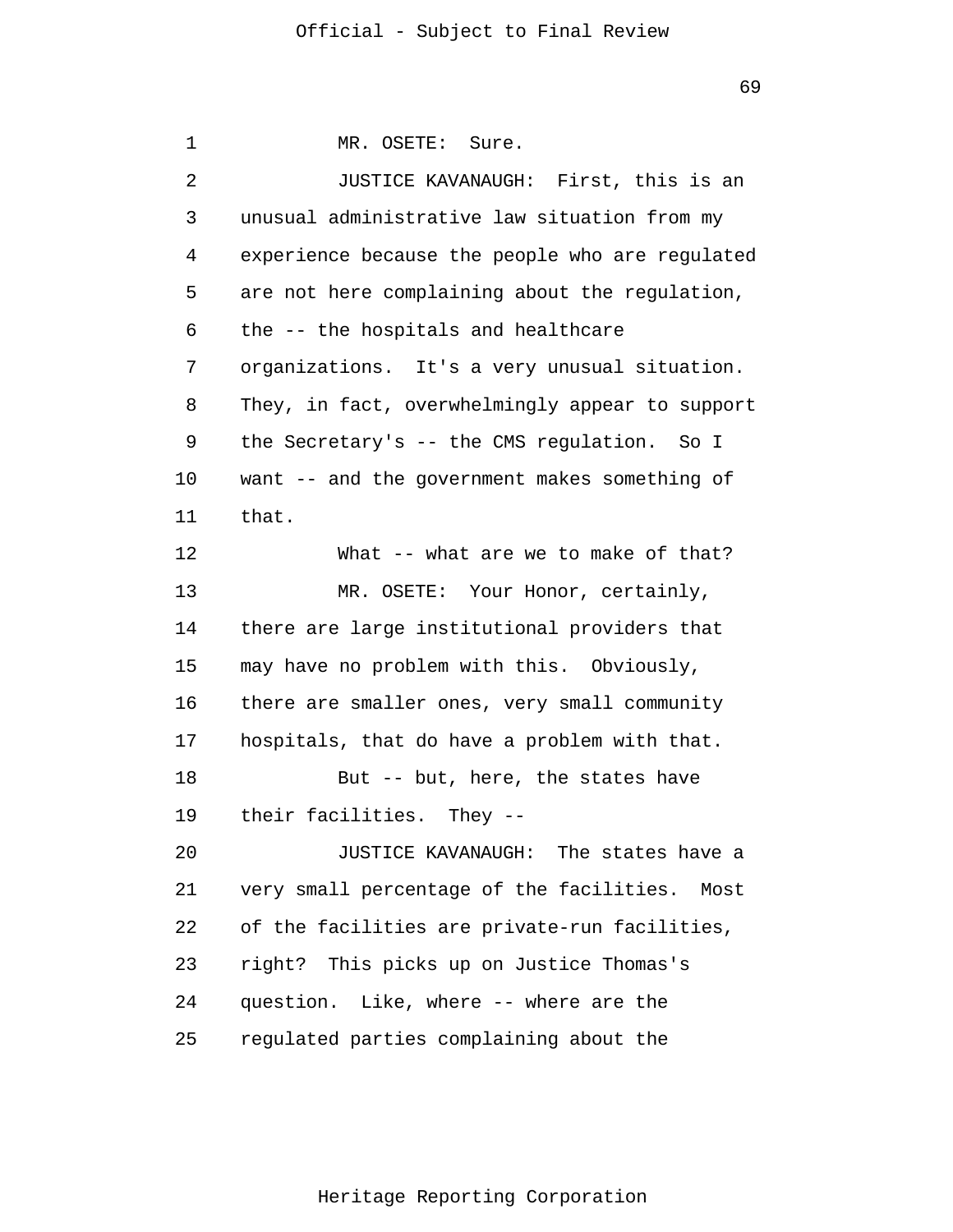1 2 3 4 5 6 7 8 9 10 11 12 13 14 15 16 17 18 19 20 21 22 23 24 25 regulation? That's how we usually have -- the last case is a good example, obviously. MR. OSETE: Sure. JUSTICE KAVANAUGH: There's a missing element here. MR. OSETE: Well, they're not - they're not -- certainly, these sort of entities that would be subject to this rule, like small private facilities that receive Medicaid funding, certainly are not plaintiffs per se, but the states do represent the citizens of our -- our constituencies, like these places that run these facilities, these small community hospitals. We speak on their behalves. And all I would say here is we have - we have made value judgments through our policies to not require vaccination because a one-size-fits-all requirement does not help. And that kind of policy judgment, as expressed through our laws, our duly enacted laws, that would be applicable both to state-run facilities and private facilities, that is what's being preempted here, Your Honor, by this unlawful mandate.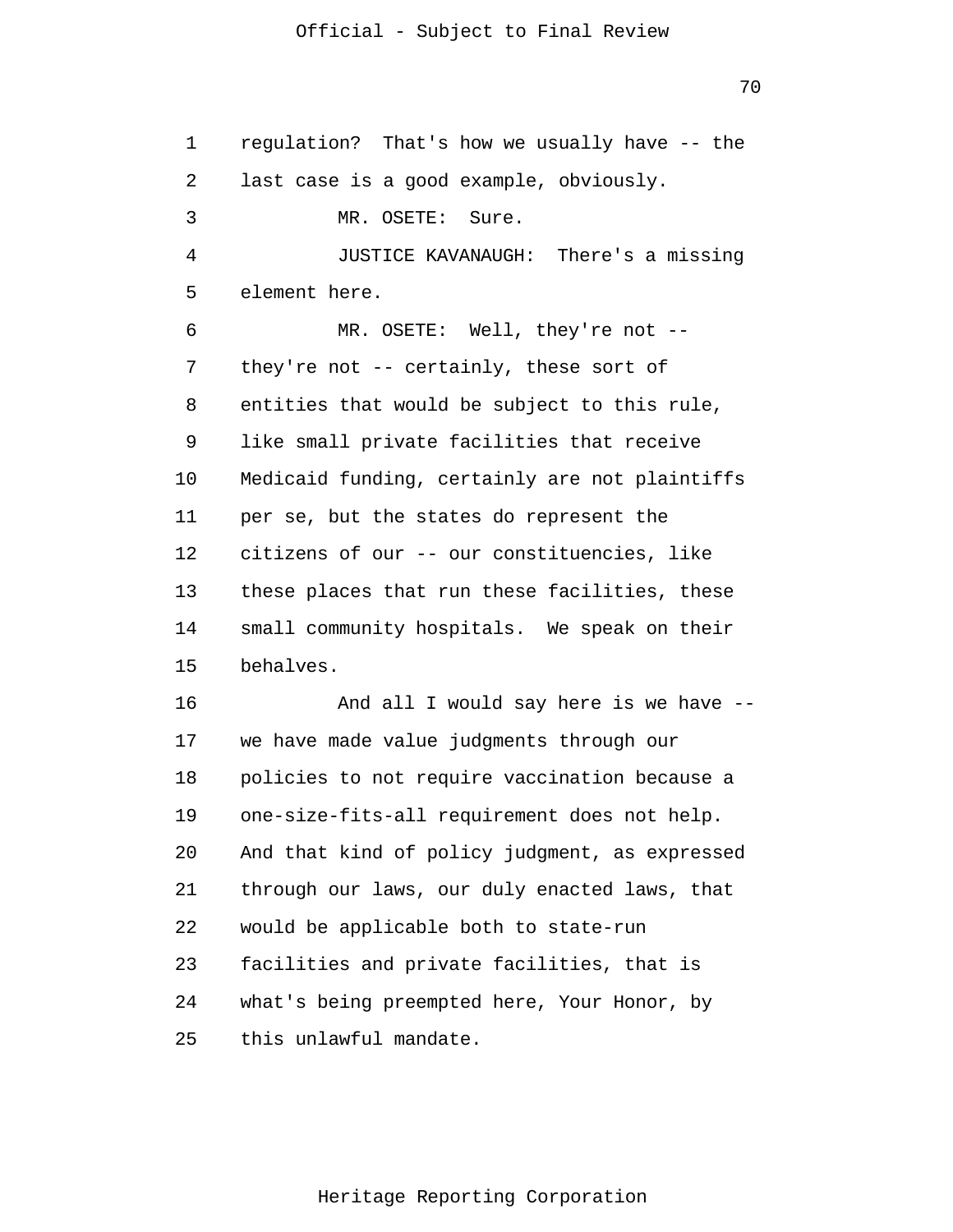| 1  | And that's how we're $-$ we're speaking            |
|----|----------------------------------------------------|
| 2  | in that capacity here, Your Honor, is the folks    |
| 3  | whose voices were ignored throughout this          |
| 4  | entire process and shouldn't have been ignored,    |
| 5  | especially with these devastating consequences.    |
| 6  | JUSTICE KAVANAUGH: And then, second,               |
| 7  | just -- I think you've alluded to this, but how    |
| 8  | is a vaccine different in kind, from your          |
| 9  | perspective, from, say, the requirement to wear    |
| 10 | gloves or the requirement to wash your hands or    |
| 11 | the other kinds of requirements? Because I         |
| 12 | think, if you acknowledge that there's             |
| 13 | authority to require the latter, then you need     |
| 14 | to explain why the -- the vaccine is different.    |
| 15 | MR. OSETE: I don't think I could say               |
| 16 | it any better than Chief Judge Sutton did at       |
| 17 | page 12 of his dissent in the OSHA case, which     |
| 18 | is masks can come off, gloves can come off.<br>Α   |
| 19 | vaccine requirement, the taking a vaccine is a     |
| 20 | permanent medical procedure that cannot come       |
| 21 | off after work is over. That is, there are --      |
| 22 | there are materially different conditions,         |
| 23 | materially different procedures at stake.          |
| 24 | And when you look at the context, for              |
| 25 | example, in the hospital requirement, $1395x(e)$ , |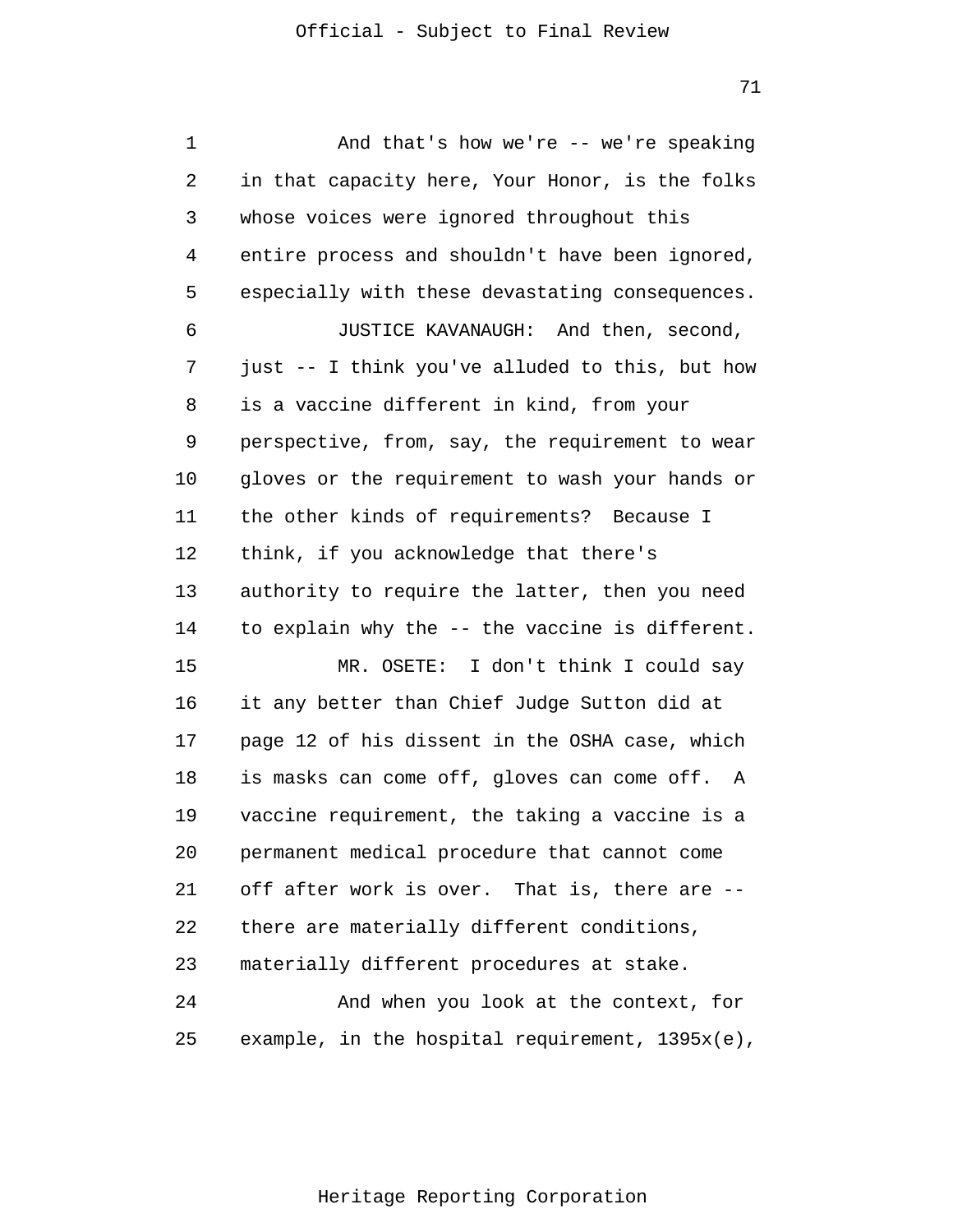72

1 2 3 4 5 6 7 8 9 10 11 12 13 14 15 16 17 18 19 20 21 22 23 24 25 nothing in that statute comes close to authorizing this precise mandate in this case, which is going to have devastating consequences for vast swaths of this country, Your Honor. JUSTICE KAVANAUGH: Thank you very much. CHIEF JUSTICE ROBERTS: Justice Barrett? JUSTICE BARRETT: No questions. CHIEF JUSTICE ROBERTS: Thank you, counsel. General Murrill, are you still on the line? MS. MURRILL: I am, Mr. Chief Justice. CHIEF JUSTICE ROBERTS: You may proceed. ORAL ARGUMENT OF ELIZABETH MURRILL ON BEHALF OF THE RESPONDENTS IN NO. 21A241 MS. MURRILL: Thank you, Mr. Chief Justice, and may it please the Court: This case is not about whether vaccines are effective, useful, or a good idea. It's about whether this federal executive branch agency has the power to force millions of people working for or with a Medicare or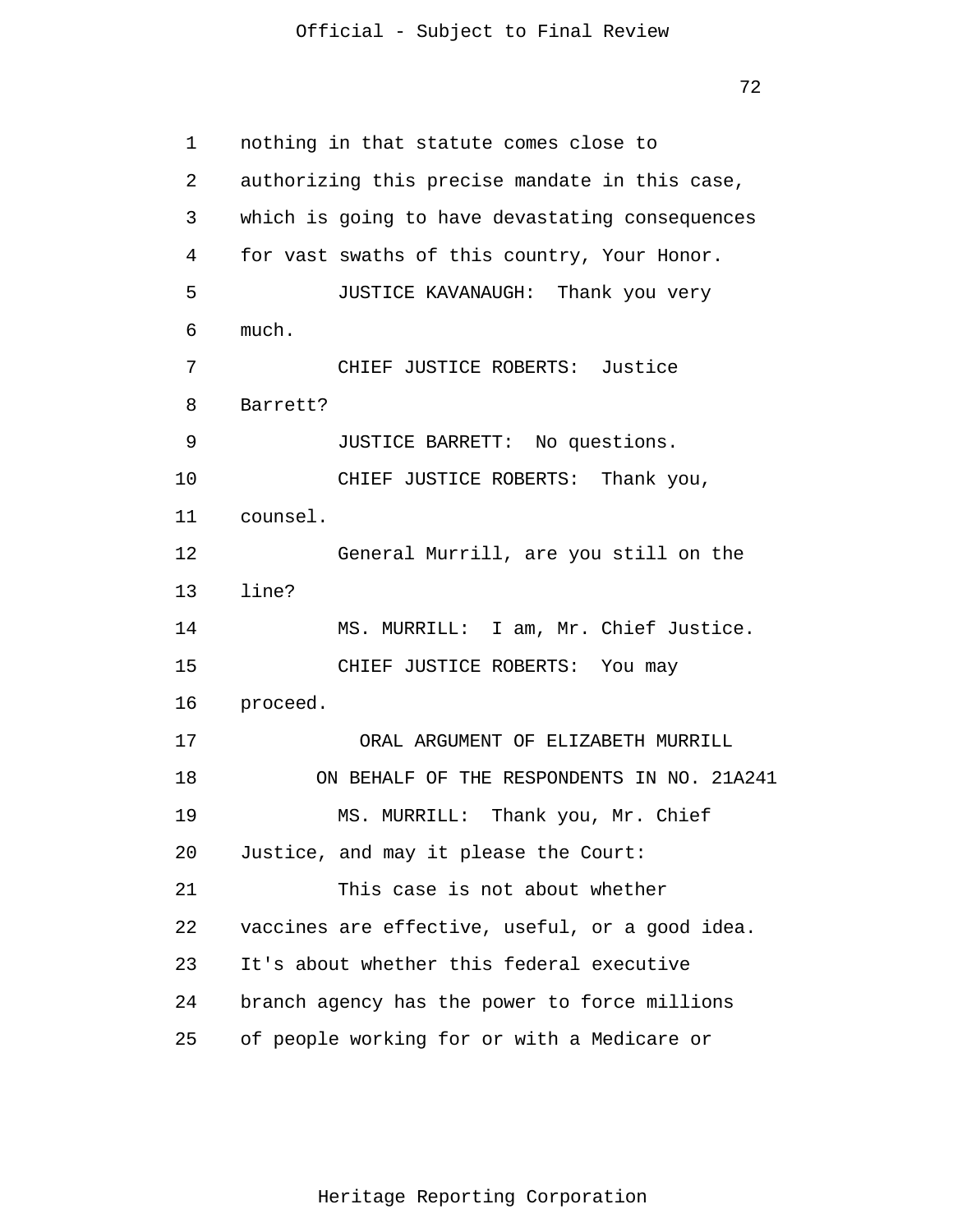73

1 2 3 4 5 6 7 8 9 10 11 12 13 14 15 16 17 18 19 20 21 22 23 24 25 Medicaid provider to undergo an invasive, irrevocable, forced medical treatment, a COVID shot. It's a bureaucratic power move that is unprecedented. If it can do that, the question still remains as to whether it properly exercised that power here. The district court answered no to both questions at the preliminary injunction stage, and the court below supported its ruling with a number of well-reasoned conclusions. Now, without even addressing all the underlying bases for the ruling, the government asks this Court to jump ahead of the Fifth Circuit and dissolve the injunction, irrevocably changing the status quo in a way that will effectively give the federal government all the relief it seeks. This will create chaos in state provider networks, limit access to care for the poor and needy, and eviscerate informed consent for millions of people. The Court should reject the government's request and maintain the status quo because the district court's holdings were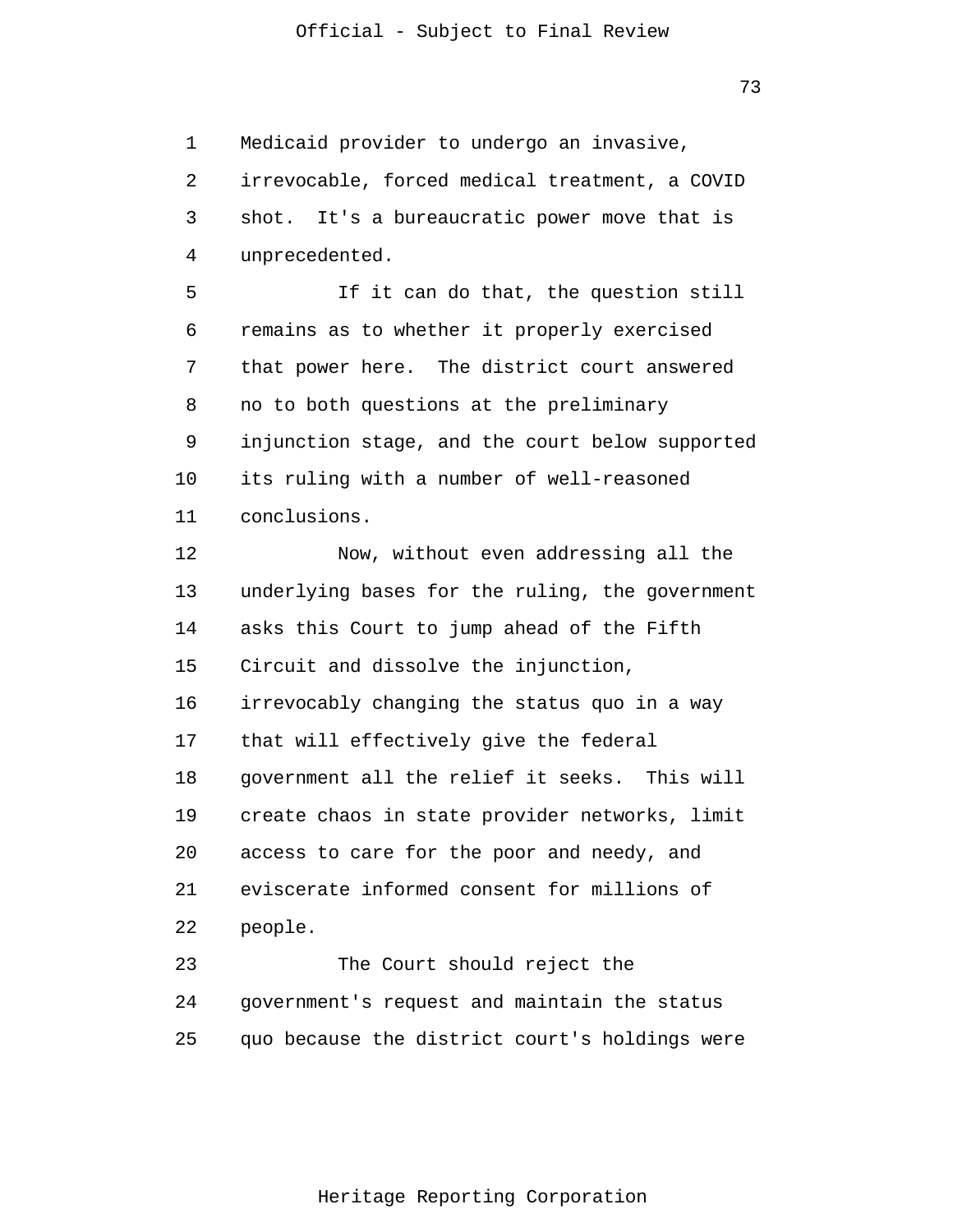1 2 3 4 5 6 7 8 9 10 11 12 13 14 15 16 17 18 19 20 21 22 23 24 25 correct on all counts. I'm happy to take questions or speak to some of the questions that have already been asked by the Court. JUSTICE THOMAS: Just briefly, counsel. The -- I'd like you to address whether or not or at least to what extent this rule preempts rules of your state. MS. MURRILL: Justice Thomas, it does preempt rules of some of the states in our coalition. I don't know that it preempts rules in every state, but it affects Alabama, Louisiana, and Montana in different ways, different laws. JUSTICE THOMAS: Could you address, as I asked earlier, the parens patriae standing? I think that's going to be an important matter, and I'd like you to address it. MS. MURRILL: So I think we have parens patriae standing to protect the interests of our citizens, but that is not the sole basis on which we appear in these cases. And there's been, you know, some questions about Medicare and Medicaid. I think the government has conflated those two programs in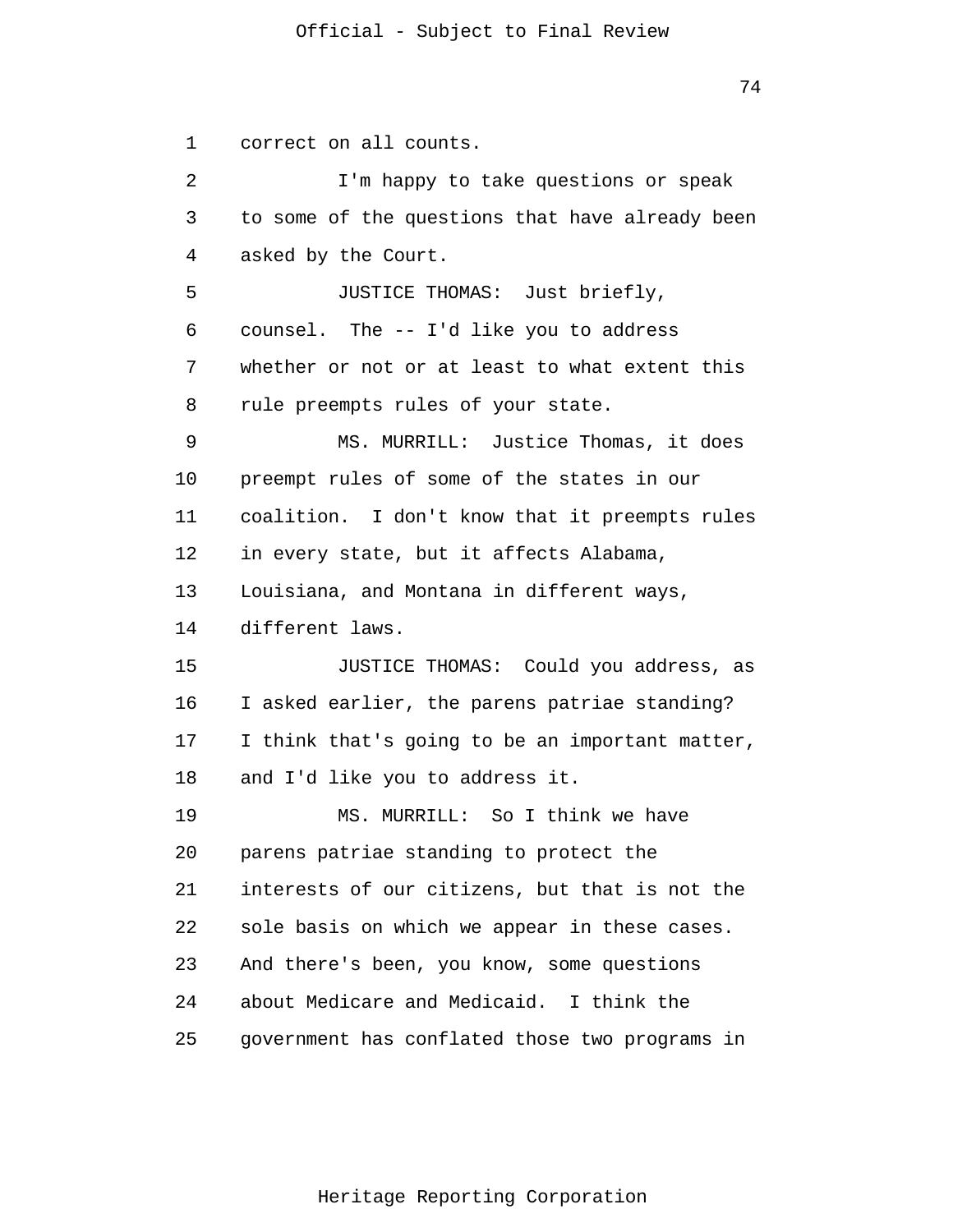1 2 3 4 5 6 7 8 9 10 11 12 13 14 15 16 17 18 19 20 21 22 23 24 25 -- in an enormous way because just in Louisiana alone, I can tell you that 41 percent of our budget is Medicaid funding. So we have enormous, enormous interests in the way these programs operate, and that's one of the reasons why there are express consultation requirements built into the statute. JUSTICE THOMAS: Thank you. CHIEF JUSTICE ROBERTS: General, do you agree with the district court's statement that "COVID" -- this is a quote -- "COVID no longer poses the dire emergency it once did"? MS. MURRILL: Your Honor, I -- I think that that is a shifting -- those are shifting sands. Obviously, COVID conditions can change at any given time, and they have. JUSTICE BREYER: What is your other basis for standing? MS. MURRILL: Our basis for standing is that we are being regulated directly by this rule. We have to implement it, and it affects our provider networks. It directly affects Medicaid funding, and that is a program that is implemented entirely by the state. I don't think I could underestimate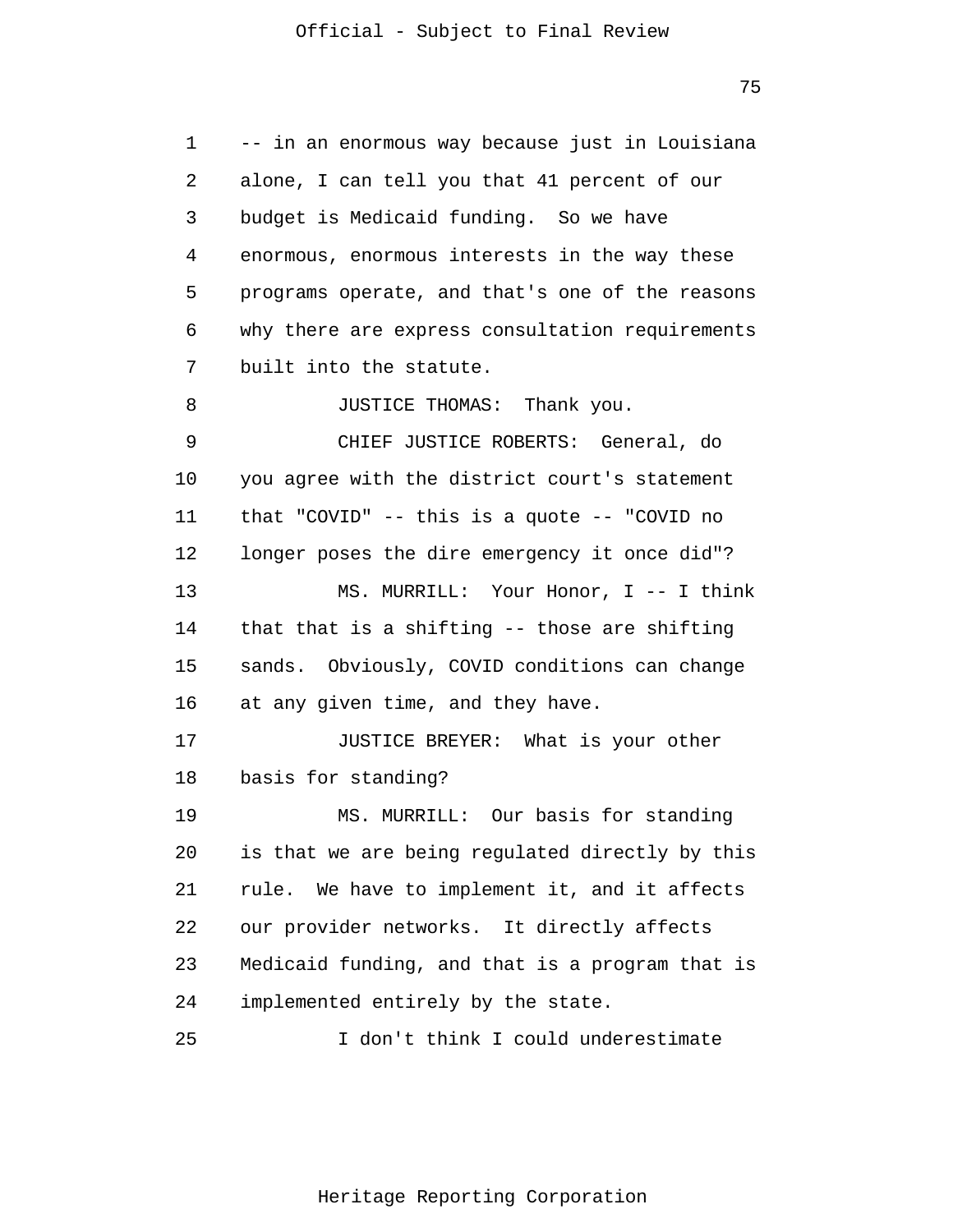76

1 2 3 4 5 6 7 8 9 10 11 12 13 14 15 16 17 18 19 20 21 22 23 24 enough the impact on the states and their provider networks. That's precisely what the -- the -- the declarations that we submitted and I think many that were submitted in the Missouri case also go to, is the effect on our ability to actually provide access to care, which is the actual primary goal of this program. CHIEF JUSTICE ROBERTS: I'd like to touch on the Spending Clause issue just a bit. It was a broad provision that you agreed to, which authorized the Secretary to impose requirements that are -- that the Secretary finds are necessary in the interest of the health and safety of -- of patients. Why did that not give you adequate notice that something like this could be enacted? MS. MURRILL: I don't think that gave us any more notice that that could be enacted than -- I mean, no one even expected COVID, so how could we possibly have expected to have the federal government, through a spending condition imposed upon us years after this

25 program was created, co-opt a quintessential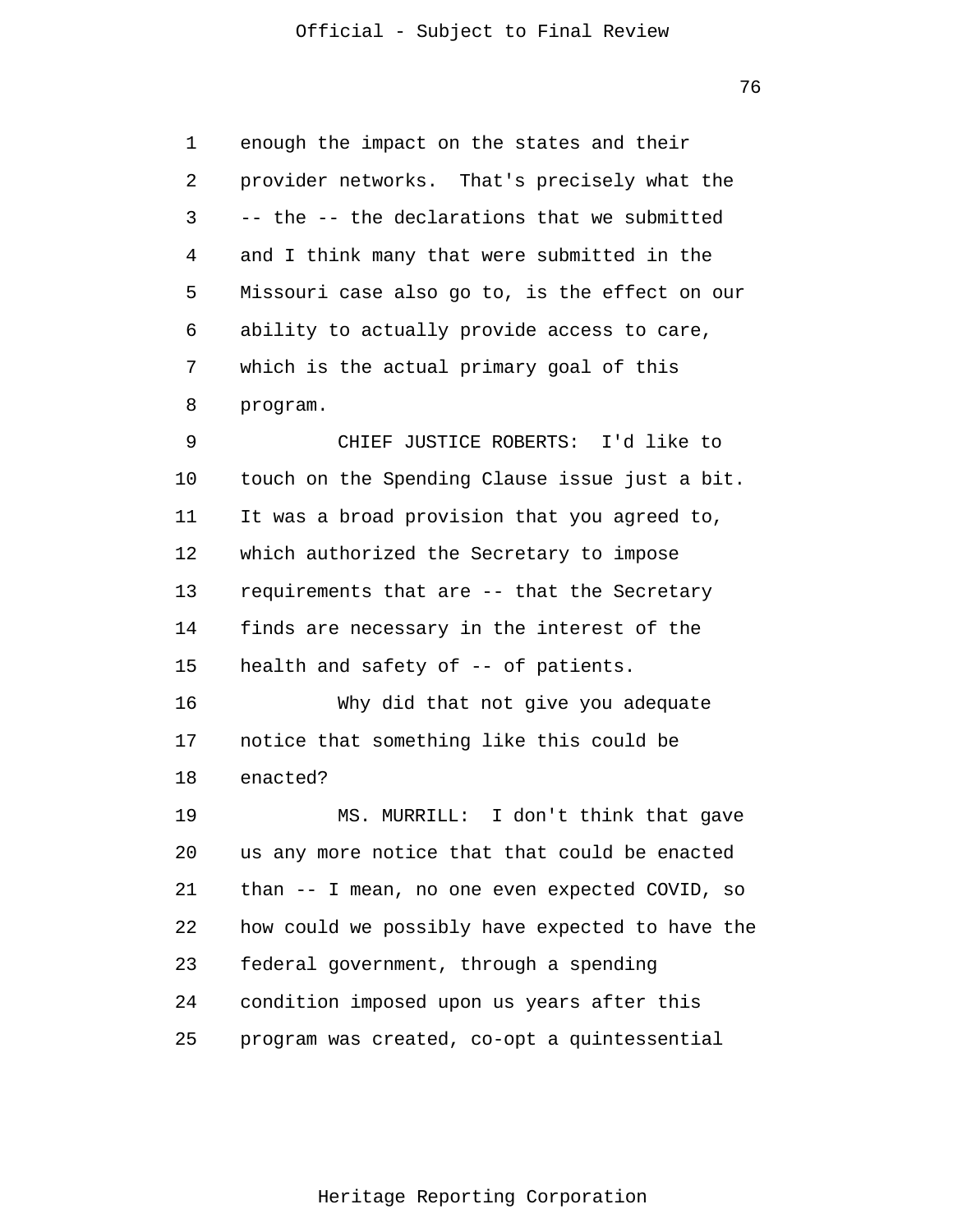77

1 2 3 police -- state police power for deciding whether the -- its citizens should be vaccinated or not?

4 5 6 7 8 9 10 11 12 13 That's just not something that we could have reasonably anticipated given the general broad language that is put into the statute. And -- and, again, I don't think that their primary role is to -- is to actually provide directly for the health and safety of the people. It is to provide funding to the states to implement these programs or through Medicare to reimburse for healthcare to individuals.

14 15 16 17 18 19 20 21 22 23 24  $2.5$ I -- I could -- I mean, I would also point just to the secondary aspect of any Spending Clause argument, also turns on the voluntarily and knowingly accepting the terms. And so I think that goes straight to your question, that that -- respecting that limitation is absolutely critical to main - respecting the balance of the states' sovereignty in this program. CHIEF JUSTICE ROBERTS: Well, it's -- JUSTICE SOTOMAYOR: So how does that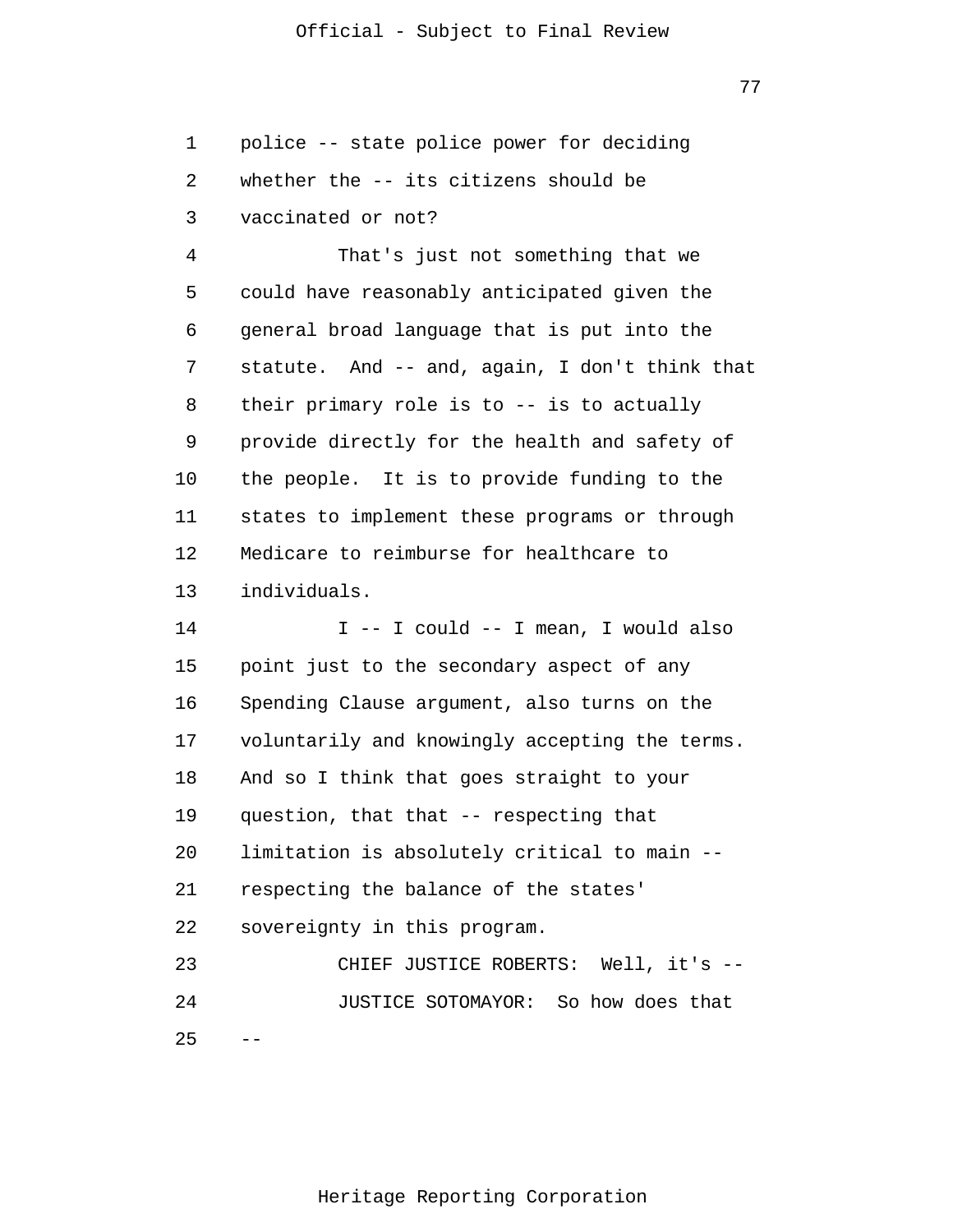78

| 1  | CHIEF JUSTICE ROBERTS: -- not in                    |
|----|-----------------------------------------------------|
| 2  | respect of a determination as what the              |
| 3  | Secretary finds and it's what the Secretary         |
| 4  | finds necessary. So I'm not saying there's not      |
| 5  | some limit there, but I don't know why a            |
| 6  | provision addressing a -- an infectious disease     |
| 7  | of this scope is beyond the Secretary's             |
| 8  | determination that the -- the -- the mandated       |
| 9  | issue here is -- is necessary.                      |
| 10 | MS. MURRILL: Well, we've never taken                |
| 11 | the position that the Secretary has no              |
| 12 | authority to address it in any given -- in any      |
| 13 | -- at all. We're saying that the -- that they       |
| 14 | can't do this. And they've never, ever, ever        |
| 15 | done anything like this, which they                 |
| 16 | acknowledge.                                        |
| 17 | And -- and the Solicitor General in                 |
| 18 | the argument that preceded this one also            |
| 19 | pointed and conceded that where there are other     |
| 20 | textual and structural cues in a statute that       |
| 21 | may be inconsistent with the -- with the            |
| 22 | agency's jurisdiction, that you should be           |
| 23 | looking at that in terms of the discretion          |
| 24 | that $-$ - that you give and whether $-$ - when you |
| 25 | evaluate whether this is a question or an issue     |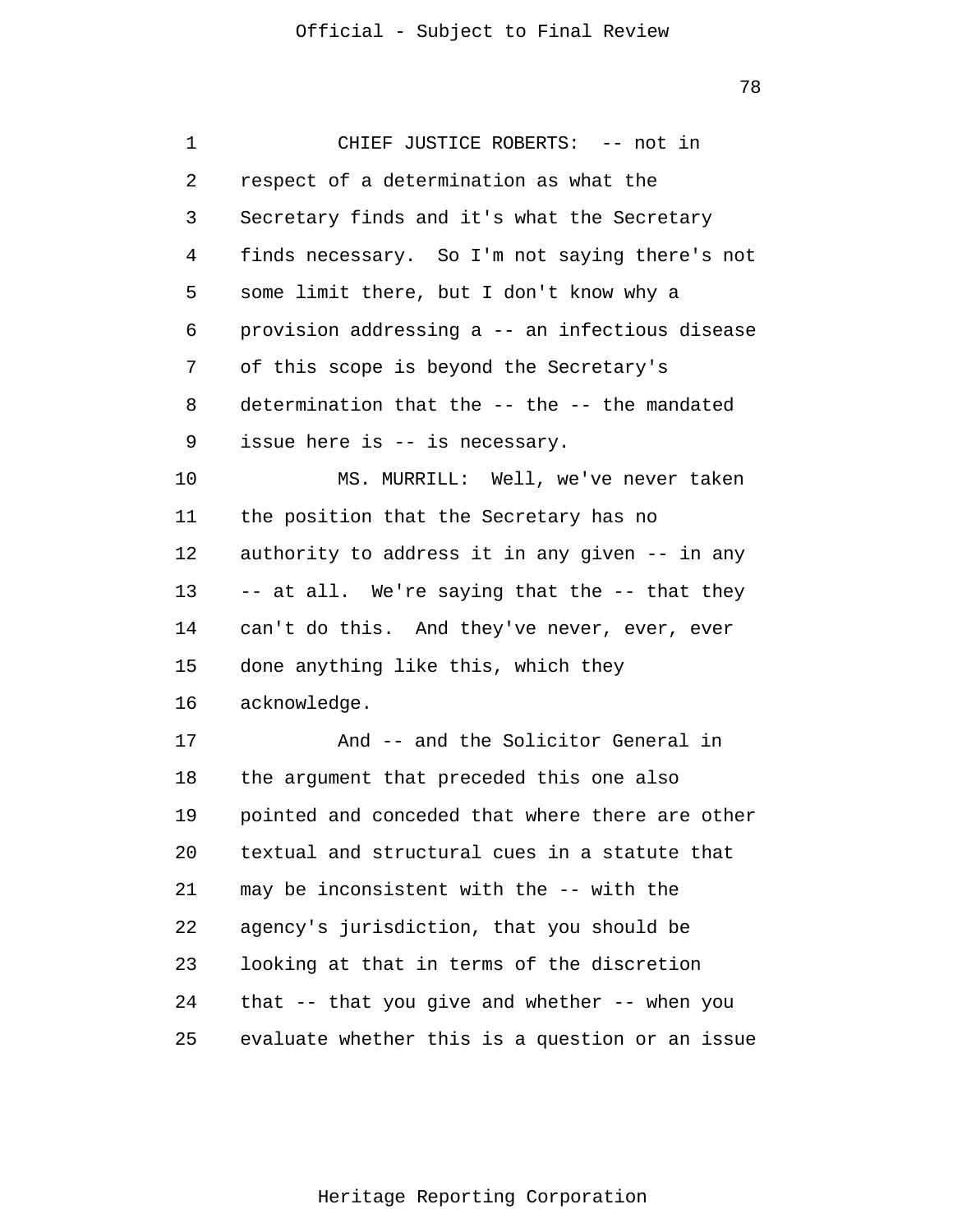1 2 3 4 5 6 7 8 9 10 11 12 13 14 15 16 17 18 19 20 21 22 23 24 that falls within the general discretion and scope that was granted earlier by Congress. And -- and, here, there are multiple cues that conflict directly with the broad, broad scope and grant of authority that they're claiming here. JUSTICE ALITO: Do you think we need to find that you have parens patriae standing in order to take into account the interests of employees within your state who do not want to be vaccinated? Is that a standing question, or is it a question that can be taken into account in the context of determining what the statute means and whether it satisfies whatever requirements there may be under the Spending Clause? MS. MURRILL: I -- I think it's both. I mean, I -- I certainly believe that you can take it into account as part of our standing. We have independent grounds for standing. When you get past that question, I think it also relates to the -- the -- the question of whether it's actually controlling the tenure of -- of employees.

25 I think it directly conflicts with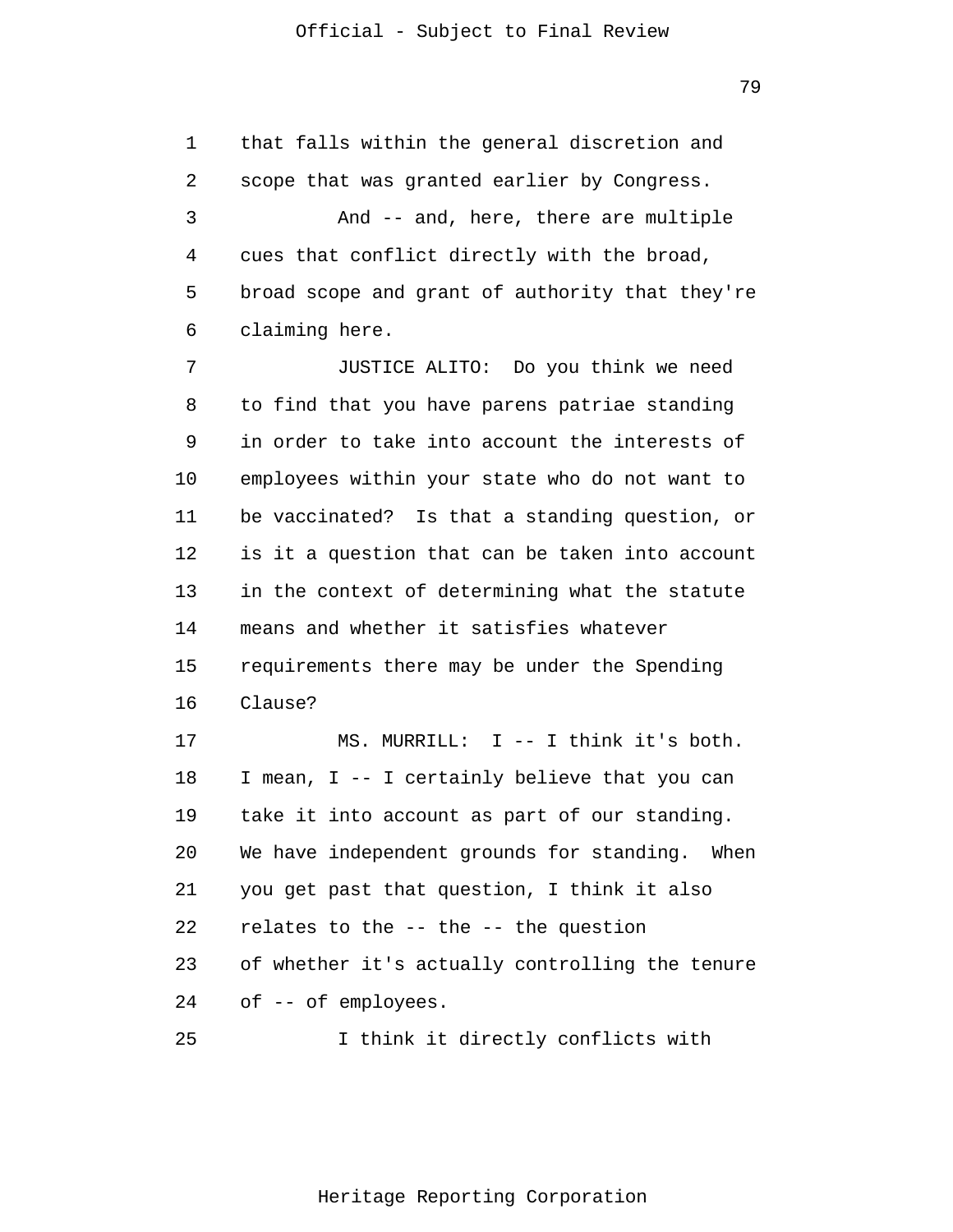80

1 2 3 4 5 6 7 8 9 10 11 12 13 14 15 16 17 18 19 20 21 22 23 24 25 that. I mean, Justice Alito, there's - there's really no question, I think, in our mind that this was a -- a pretext that the entire -- as the Chief Justice alluded to, that this was a workaround. This was an intent -- that the government intended to tether all of these restrictions together, all of these -- these mandates together to vaccinate as many -- as much of the American public as they could touch. And in this particular rule, at -- at the Federal Register 61607, the government even acknowledged that the most important inducement here was the fear of job loss. This is targeted at people. It's not targeted at facilities. And they've never done anything like this before, precisely because there are structural prohibitions against it in the statute. And where we are in this procedure is -- is extraordinary. They want  $a$  -- to -- you to dissolve an injunction, parts of which have not even been contested, so that they can upend the status quo, which will disturb enormously our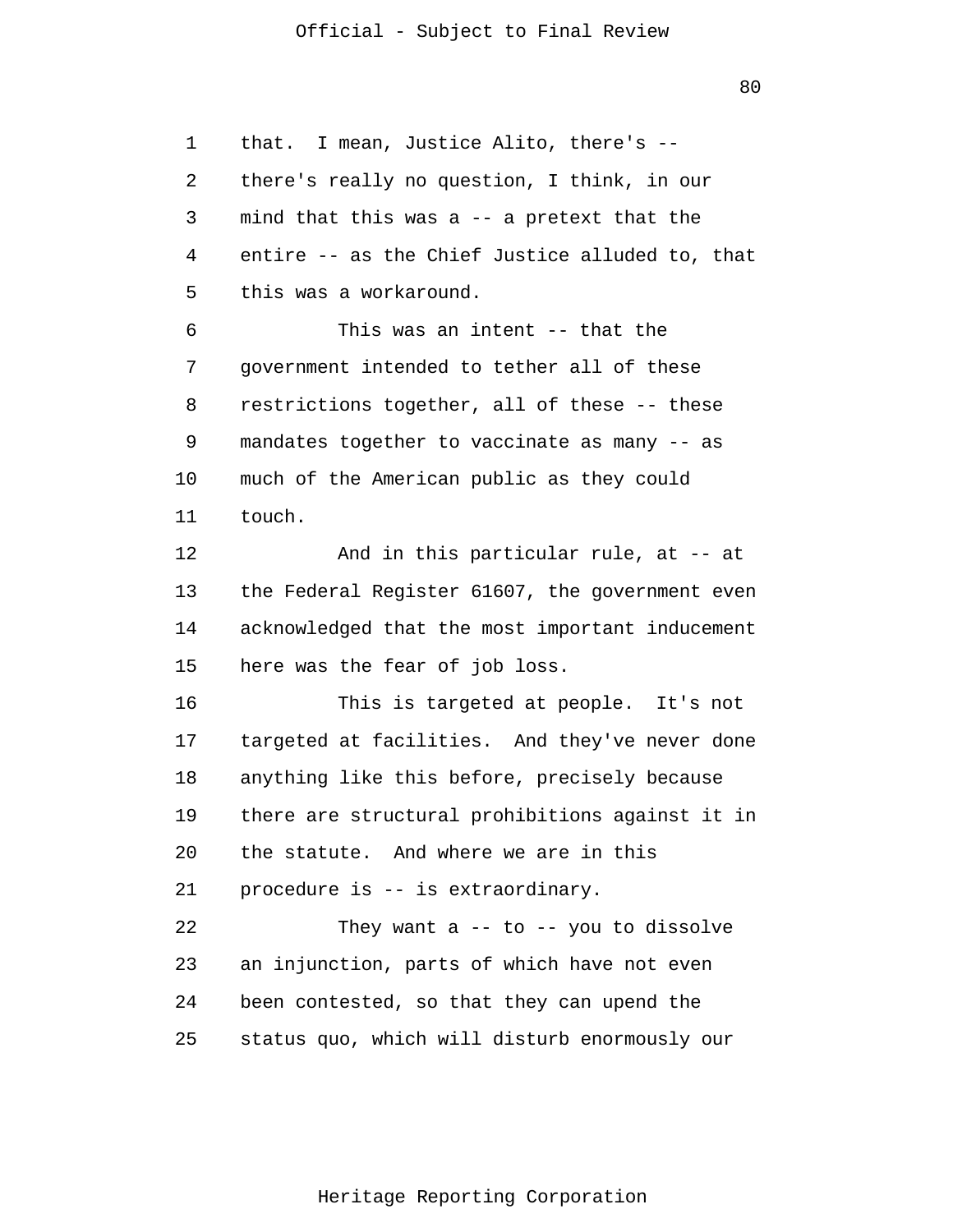1 provider networks.

2 3 4 5 6 7 8 9 10 11 12 13 14 15 16 17 18 19 20 21 22 23 24 JUSTICE BREYER: Well, all that's true, but I'd like to get your response -- I mean, there's some truth to what you say, but there -- I'd like to get your response to what I asked previously twice already. We sit in both these cases something, as the inheritor of a court of equity and we do that particularly in respect to stays, whether you call them administrative or not. And it may be, both sides, and in the other case, you know, as -- that's why I say there's a side in each case that is predicting harm if the agency rule goes into effect. And the other side predicts serious harm if the agency rule does not go into effect. And as you heard in the OSHA case at the last minute, on the one hand, if they have to start complying with this, they have to get plans and the employers are hurt. On the other hand, if they don't start to get those plans ready, people might -- well, it looks like a lot of people will get sick and take up hospital beds or worse.

25 So, in weighing those equities, why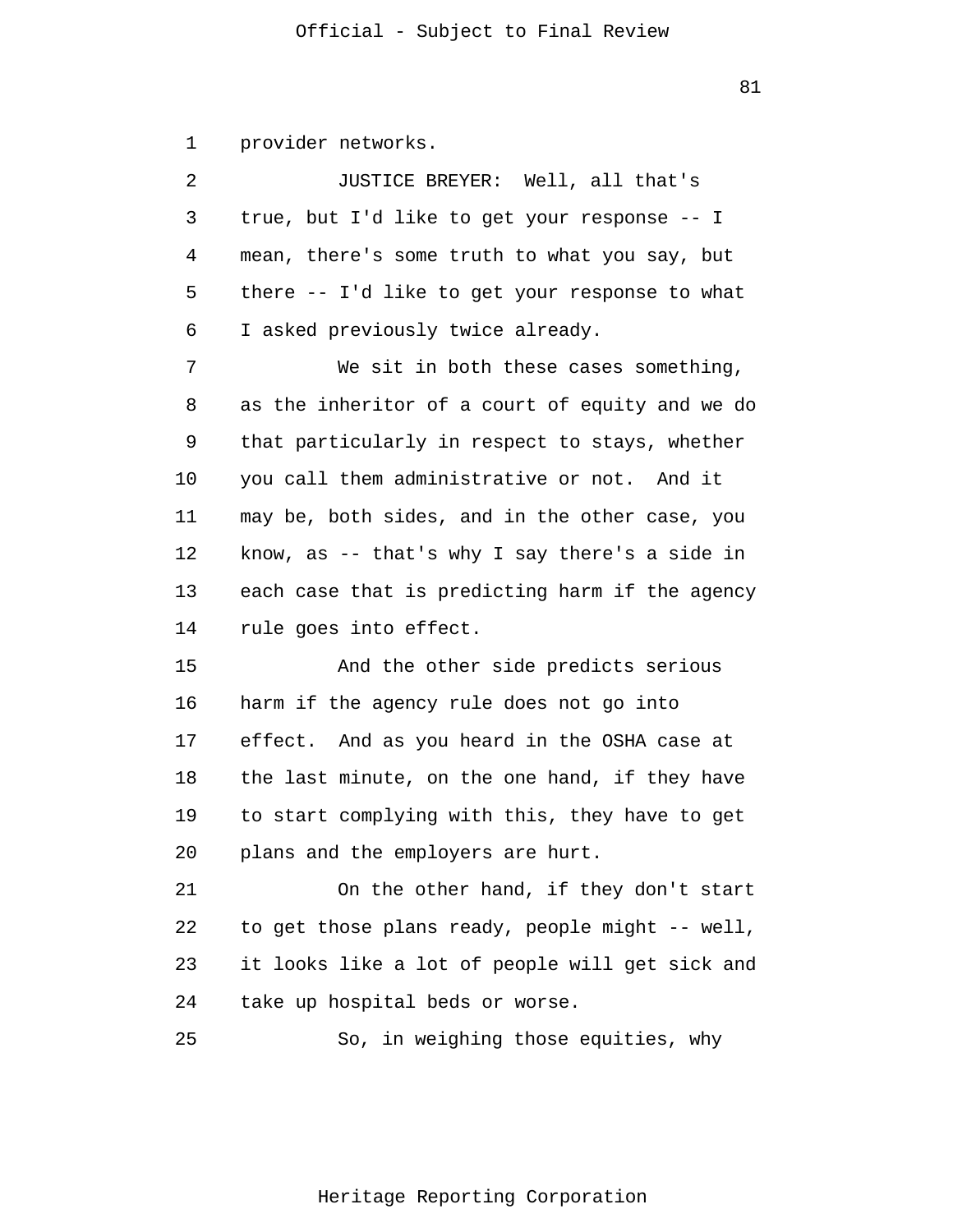1 2 3 4 5 6 7 8 9 10 11 12 13 14 15 16 17 18 19 20 21 22 23 24 25 don't we have to take and put quite a lot of weight on avoiding even by a minute or a second, because, if you divide 750,000 by the number of seconds in a day, you get a lot of people. And why do we not have to take those things into account, see how the government would balance them, see if that is reasonable, and be very weary at the least of interfering with rules that will, in fact, save people's lives or hospital beds or from getting the disease? Do you see what I am -- MS. MURRILL: Justice -- JUSTICE BREYER: -- saying? I'm asking -- I'm putting a burden on you to say, yeah, that's what I'm getting to. MS. MURRILL: I -- I do. JUSTICE BREYER: And I want to know why. MS. MURRILL: I understand the question. JUSTICE BREYER: Yeah. MS. MURRILL: I think -- I -- I think, first of all, these aren't just plans. But,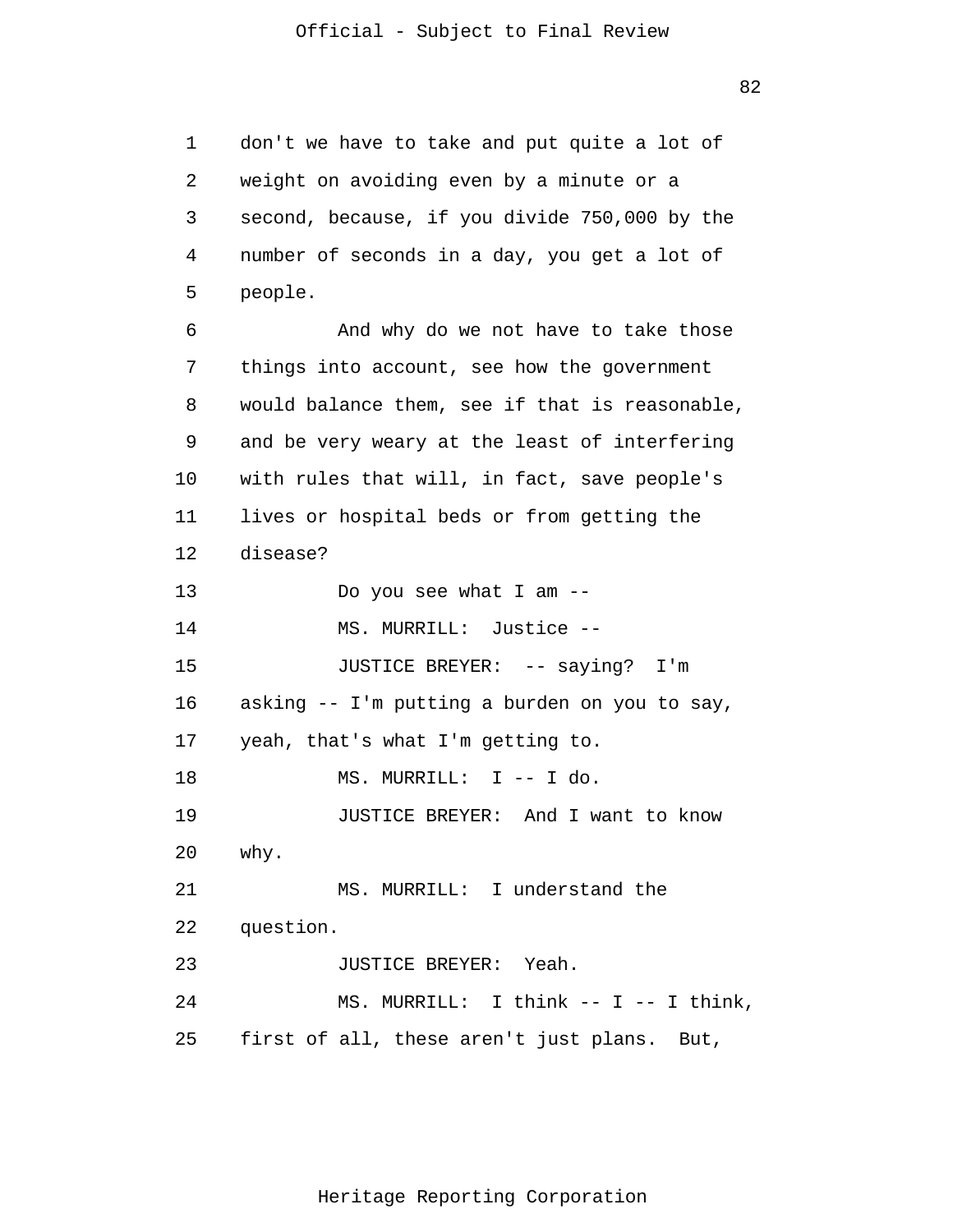83

| 1  | here, this rule is different. There -- there's  |
|----|-------------------------------------------------|
| 2  | no test-and-mask exception. There's this is a   |
| 3  | vaccinate, and it's a short, short shot clock.  |
| 4  | And -- and so they do not have a                |
| 5  | choice. They have to be fired or they cannot    |
| 6  | be hired, and so it handcuffs our providers in  |
| 7  | a way that is -- that is extraordinary and      |
| 8  | immediate. And that, the status quo right now   |
| 9  | is that they still comply with all the other    |
| 10 | rules of Medicaid and Medicare, which means     |
| 11 | they have infectious disease control measures   |
| 12 | in place, they are doing the very best job that |
| 13 | they can, they need all the boots on the ground |
| 14 | that they can get, and this rule will actually  |
| 15 | change that.                                    |
| 16 | That will -- it will immediately                |
| 17 | change that. So I think it is extraordinarily   |
| 18 | different, and it also comes up in a different  |
| 19 | context. It comes up in the context of a        |
| 20 | preliminary injunction, multiple injunctions,   |
| 21 | but specifically in ours, where they did not    |
| 22 | even contest certain aspects of it, so they --  |
| 23 | they present to you a request for a stay that   |
| 24 | does not even contest certain aspects of an     |
| 25 | injunction that they want you to overturn.      |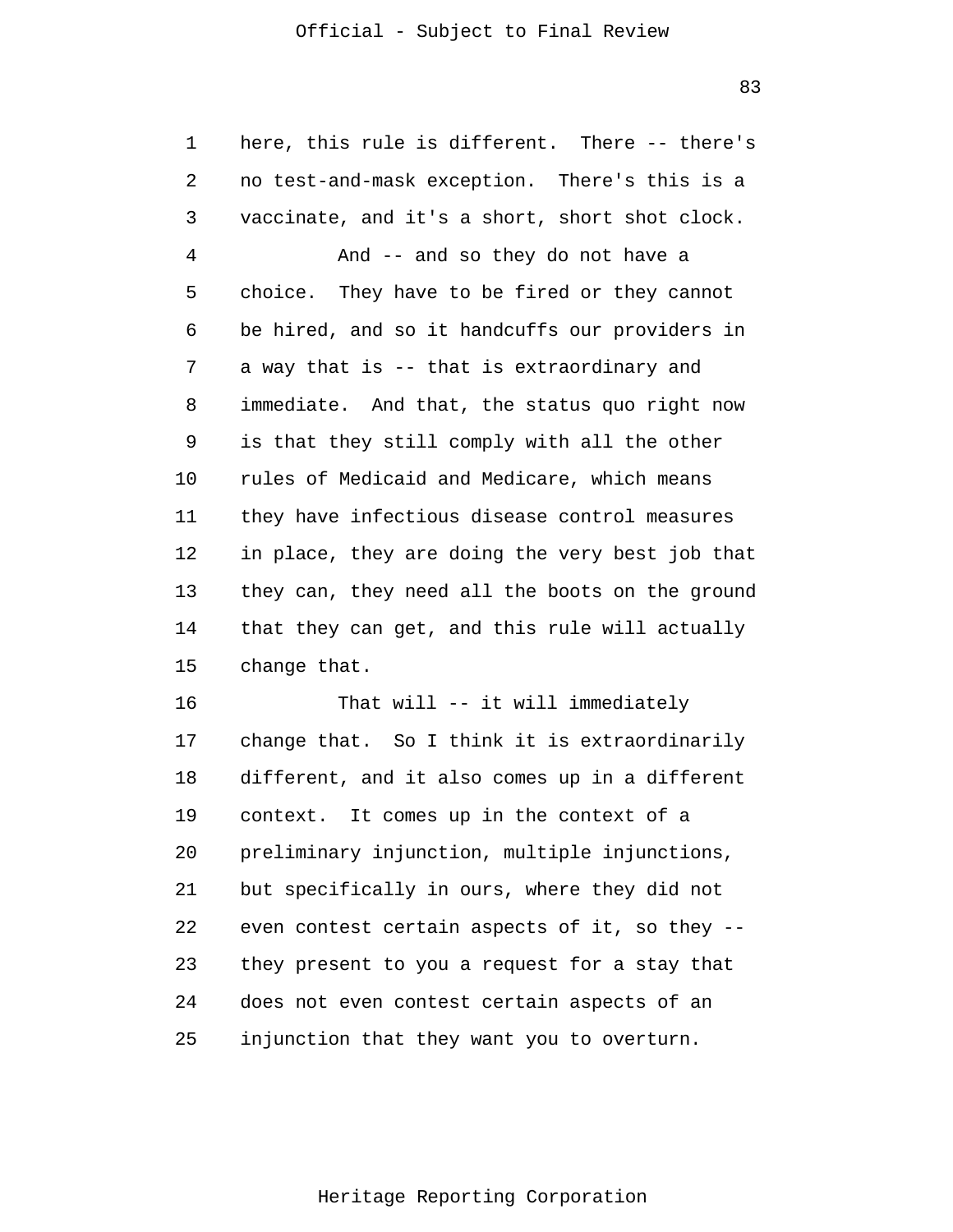1 2 3 4 5 6 7 8 9 10 11 12 13 14 15 16 17 18 19 20 21 22 23 24 25 JUSTICE BREYER: Thank you. JUSTICE SOTOMAYOR: Counsel, I -- I'm having a very hard time trying to do the state power argument with respect to a Spending Clause program that doesn't affect the states directly except as proprietors, because, as proprietors of state-run facilities, those are the ones that are affected by this rule. The private facilities are, and, as one of my colleagues noted, Justice Kavanaugh, we don't have many amici of them complaining. But putting that aside, I am having a hard time understanding how and why a rule like this is so substantially different than the volumes of rules that CMS has with respect to so many issues involving health and welfare. They tell you how high the bed has to be. They tell you how close hand sanitizers have to be. This is before COVID. They have so many different rules that one could arguably say belonged within the states' rights that -- that -- give me a working principle that says to the federal agency charged with the health and safety of - of patients who believes that the only way to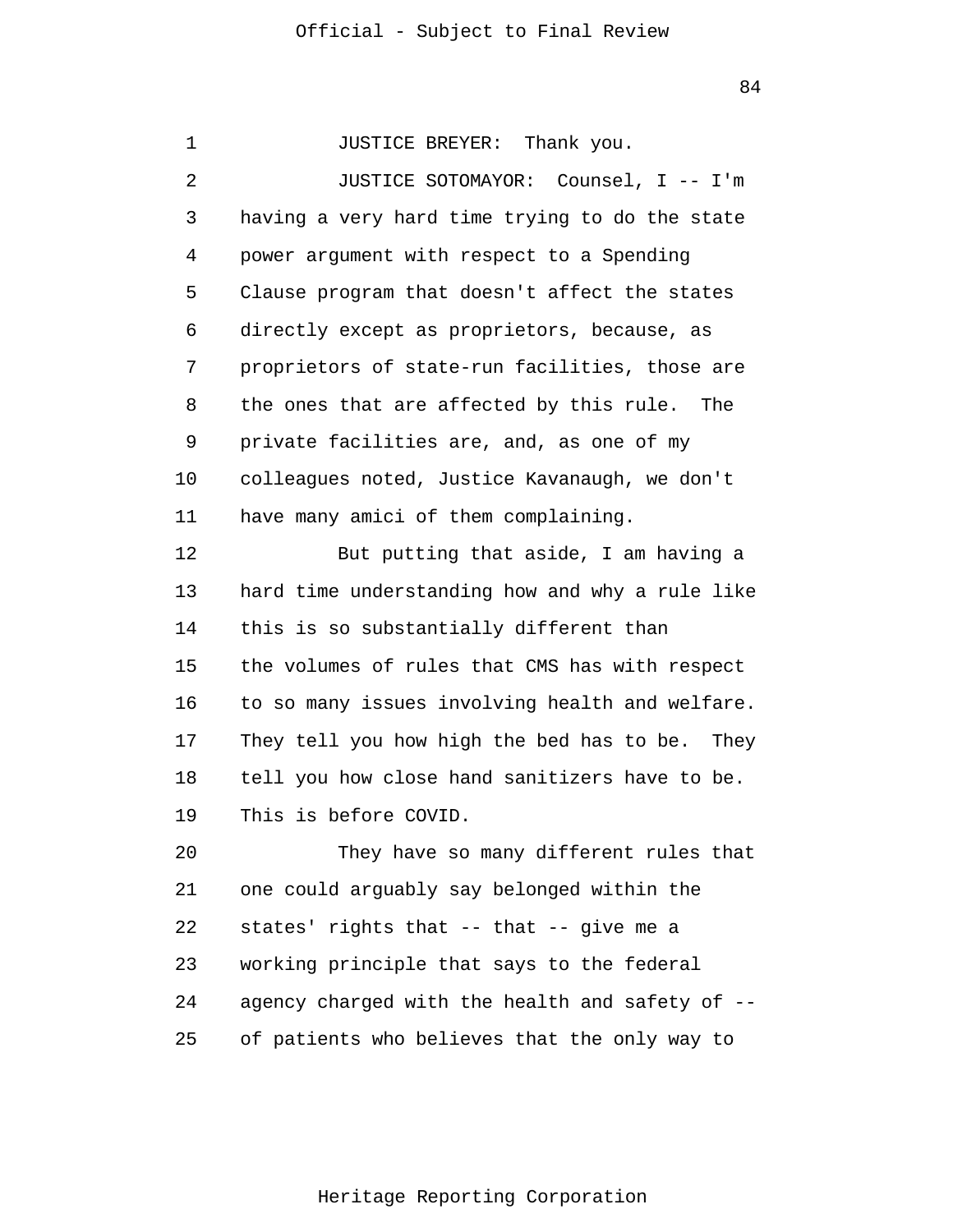1 2 3 protect these vulnerable patients is by this one tactic, by this one step, why that should tie their hands.

4 5 6 7 8 9 You may argue otherwise, that the other ways of doing it are effective, but they've decided in this particular context, with the vulnerability of this -- of these particular populations, that the other steps are inadequate.

10 11 12 MS. MURRILL: Your Honor, there - there's two aspects to your question, and I'd like to speak to both of them.

13 14 15 16 17 18 19 20 21 22 23 24 One is the issue of whether we're just proprietors. We are not just proprietors. And I think the Court effectively discussed that in NFIB versus Sebelius. Medicaid is an enormous program where states are contracted with the federal government, not providers. The providers are contracted with the states. So it is -- it is important, I think, to keep that distinction between these two programs. But, to -- to your question about the -- the dividing line, the dividing line here is -- is precisely why we are in a question of --

25 major questions doctrine land, because they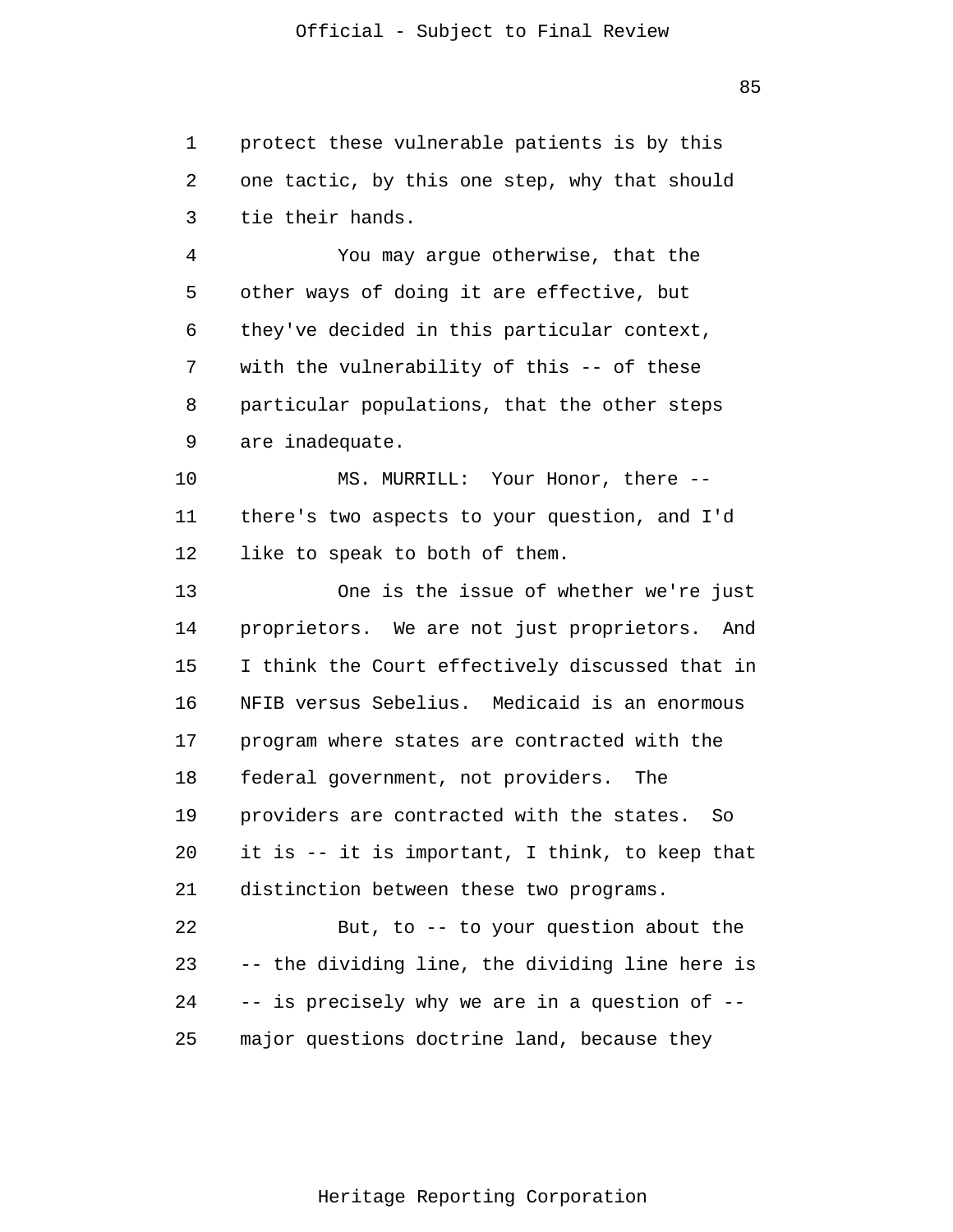| 1  | have never done this for at least since the     |
|----|-------------------------------------------------|
| 2  | Jacobson case.                                  |
| 3  | And -- and -- and, before that,                 |
| 4  | predominantly, this has been a question --      |
| 5  | protecting the health and safety of individuals |
| 6  | and exercising this kind of -- of -- of power   |
| 7  | to force the individual to submit to a medical  |
| 8  | treatment has never ever been something that    |
| 9  | has been authorized by Congress or done by an   |
| 10 | agency on an emergency basis without            |
| 11 | consulting --                                   |
| 12 | JUSTICE SOTOMAYOR: Counsel, I don't             |
| 13 | mean to interrupt you, but we've never had a    |
| 14 | situation like this one before.                 |
| 15 | MS. MURRILL: We haven't.                        |
| 16 | JUSTICE SOTOMAYOR: It's                         |
| 17 | unprecedented.                                  |
| 18 | MS. MURRILL: But I don't think in               |
| 19 | this case that justifies them co-opting a       |
| 20 | quintessential state police power. In fact,     |
| 21 | the opposite is true. It only points up the     |
| 22 | need to evaluate this in the larger context of  |
| 23 | whether Congress -- I mean, Congress didn't do  |
| 24 | this, by the way.                               |
| 25 | I mean, the Congress just as recently           |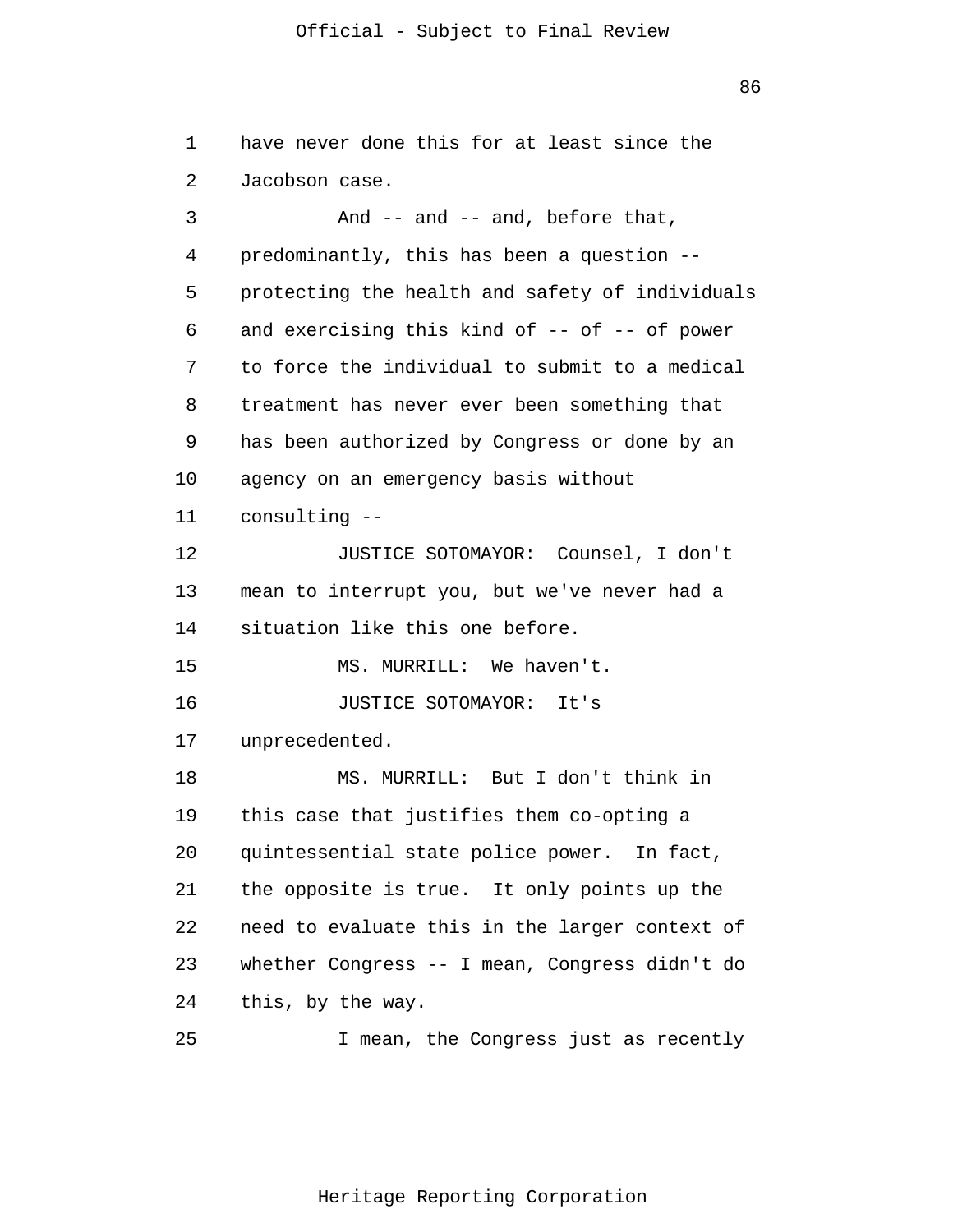| 1  | as last summer changed some of the discrete     |
|----|-------------------------------------------------|
| 2  | statutes specifically related to skilled        |
| 3  | nursing and nursing homes and authorized        |
| 4  | certain measures for strike teams to augment    |
| 5  | staff in those facilities due to COVID          |
| 6  | outbreaks, but they didn't authorize vaccines,  |
| 7  | so -- for staff.                                |
| 8  | I think there are cues. There are               |
| 9  | cues in the statute. There are cues in the --   |
| 10 | in the -- the -- the history and structure and  |
| 11 | the precedents of this Court that -- that       |
| 12 | support waiting and maintaining the status quo, |
| 13 | as the district court below did and the Fifth   |
| 14 | Circuit did.                                    |
| 15 | CHIEF JUSTICE ROBERTS: Justice                  |
| 16 | Thomas, anything further?                       |
| 17 | JUSTICE THOMAS: Nothing further,                |
| 18 | Chief.                                          |
| 19 | CHIEF JUSTICE ROBERTS:<br>Justice               |
| 20 | Breyer?                                         |
| 21 | Justice Alito?                                  |
| 22 | Anything further, Justice Sotomayor?            |
| 23 | JUSTICE SOTOMAYOR: I just want to say           |
| 24 | the Sixth Circuit didn't, correct?              |
| 25 | MS. MURRILL: The Sixth Circuit in the           |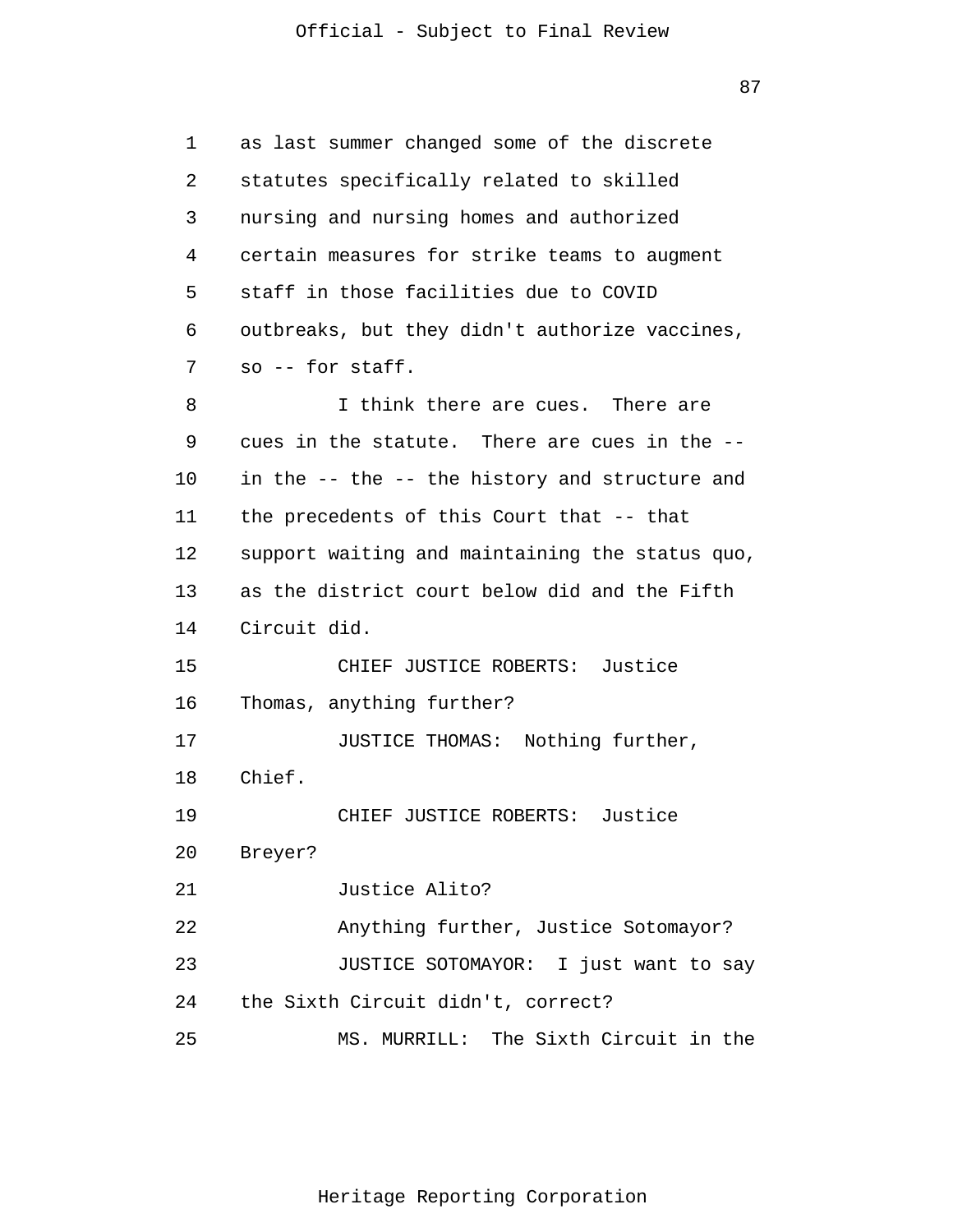```
1 
 2 
 3 
 4 
 5 
 6 
 7 
 8 
 9 
10 
11 
12 
13 
14 
15 
16 
17 
18 
19 
20 
21 
22 
23 
24 
25 
      OSHA case --
               JUSTICE SOTOMAYOR: I'm sorry, I
       confused --
               MS. MURRILL: -- operated differently.
                JUSTICE SOTOMAYOR: Yes.
                MS. MURRILL: Yes.
                CHIEF JUSTICE ROBERTS: Justice Kagan?
                Justice Gorsuch?
                Justice Barrett? 
               Thank you, counsel. 
               Rebuttal, Mr. Fletcher? 
          REBUTTAL ARGUMENT OF BRIAN H. FLETCHER
                    ON BEHALF OF THE APPLICANTS 
               MR. FLETCHER: Thank you, Mr. Chief 
      Justice. Just three quick points. 
                I'd like to start with the 
      interpretation of the statutes before you that 
      the other side is offering because I don't hear 
      them to contest that the Secretary's authority 
      to set conditions for participating in the 
      federal Medicare and Medicaid programs includes 
      the authority to protect patient health and 
      safety, even in the statutes that don't include 
      that language. 
                I don't hear them to be disputing that
```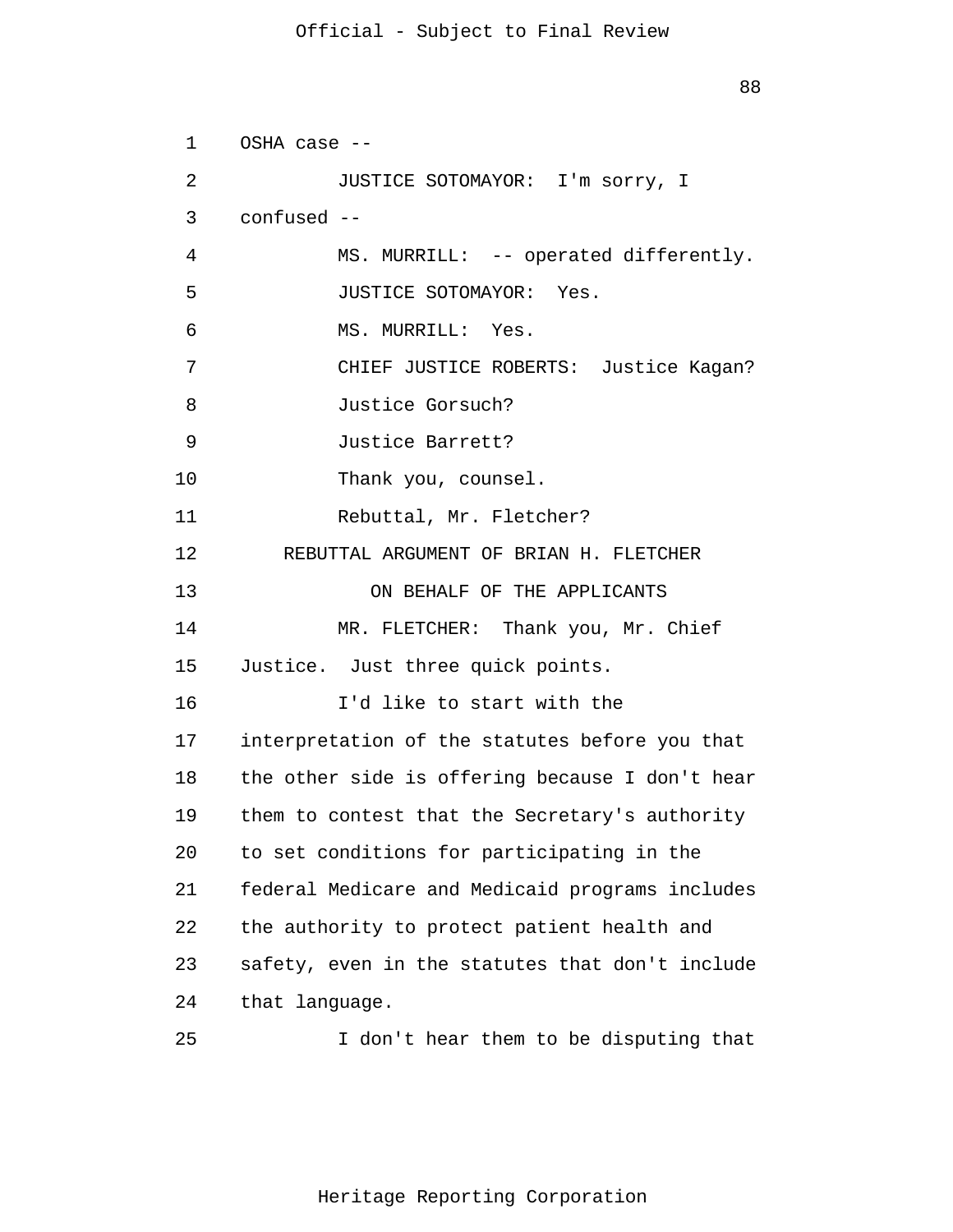1 2 3 4 5 6 7 8 9 10 11 12 13 14 15 the Secretary can adopt infection control mechanisms or require people to wear gloves or do other things of that nature. Instead, their submission seems to be that vaccines are different. And I think the problem with that is that they haven't really given you a basis to ground that in the statute. The first thing that they've said is vaccination is typically the prerogative of the states. And, of course, that's true in some sense, but we're talking here about a federal spending program. And the regulation of medicine is typically the prerogative of the states. Usually it's the states who require hospitals

16 17 18 to make sure their employees wear gloves or they follow the Fire Code or they have sprinklers, things like that.

19 20 21 22 23 24 25 But no one disputes that Congress has given the Secretary the authority to make sure that providers who are providing care under the aegis of the federal Medicare and Medicaid program live up to standards set by the Secretary. That's what the Secretary has done here.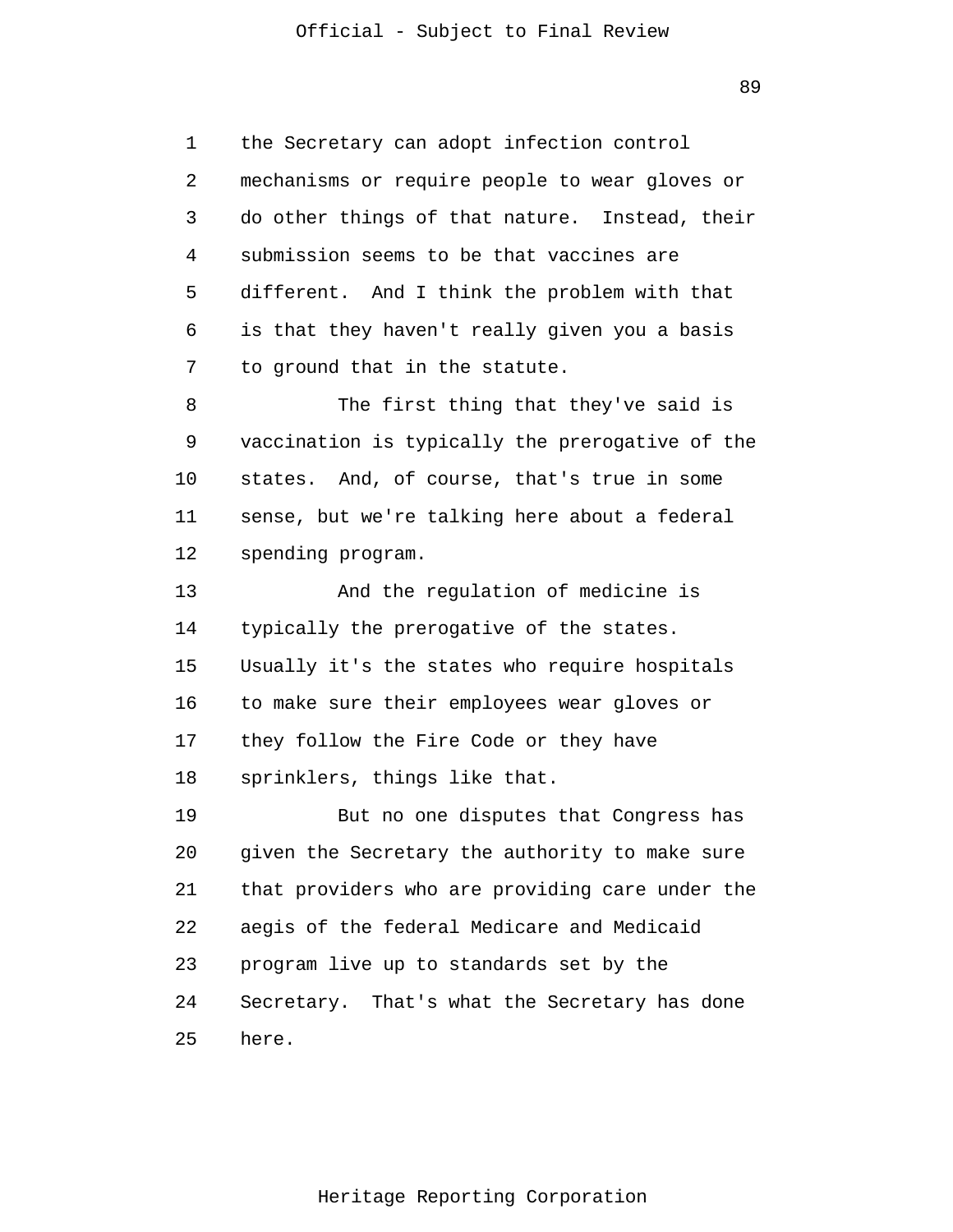1 2 3 4 5 6 7 8 9 10 11 12 13 14 15 16 17 18 19 20 21 22 23 24 The other thing that I've heard them say about why vaccines are different is that you can't take them off, that vaccines are somehow different than gloves or other safety measures and so some special specific authorization ought to be required. And I just don't think that can be squared with the context of the healthcare industry. Vaccination requirements are common throughout our society. They're particularly common for healthcare workers. They've been adopted voluntarily by providers around the country. You have virtually the uniform view of the medical community telling you that this is the best way to protect patient health and safety. If anything, I think it would be bizarre to say that the Secretary's authority to protect the health and safety of Medicare and Medicaid patients does not include the authority to adopt a measure that you see other regulators adopting, the medical community urging, and other providers adopting voluntarily.

25 The whole point of the statute is to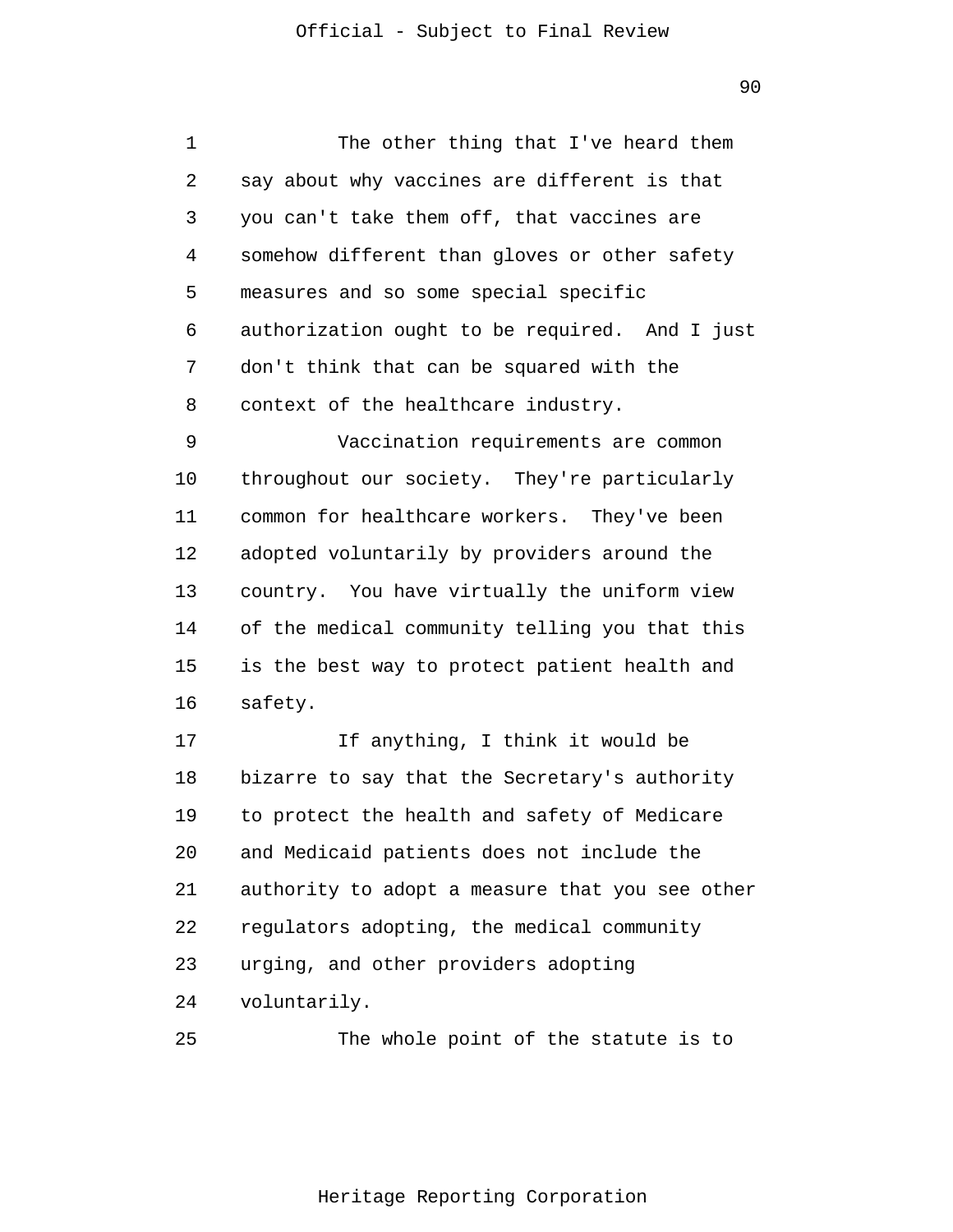1 2 3 4 5 let the Secretary make sure that the standards of care for Medicare and Medicaid patients meet best practices, and that's what he has done here. The second point I want to make,

6 7 8 9 10 11 12 Justice Barrett, goes back to the colloquy that you and I had earlier about some of the different statutes. I hope we persuaded you that we're right about all of them, but in case we have not, I just want to make the case that it actually is worth the candle in the stay posture to go provision by provision.

13 14 15 16 So, as we explained, 97 percent of the employees affected by this regulation are covered by statutes that include the express health and safety language.

17 18 19 20 21 22 23 Even if you just narrow it down beyond that, three categories, the largest three categories of providers -- hospitals, home health agencies, and long-term care facilities -- account for more than 90 percent of the covered workers. This is shown at the table at page 61603.

24 25 All of those provisions have express health and safety language of the sort that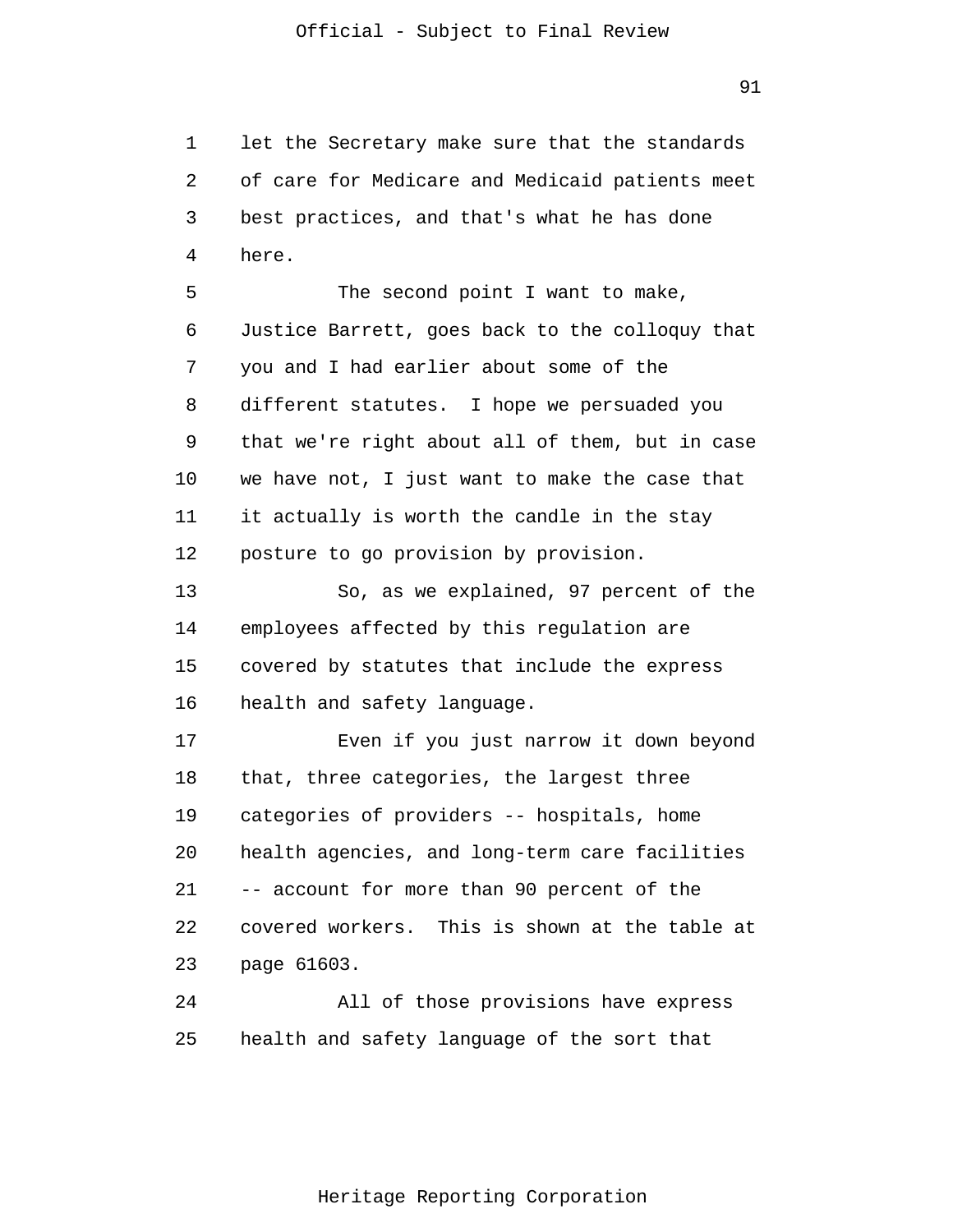1 2 3 4 5 6 7 8 9 10 11 12 13 14 15 16 17 we've been discussing, and two of them, long-term care facilities or nursing homes and home health providers, actually include the extra provisions that we cite at page 6 of our reply that says the Secretary has not just the authority to ensure health and safety but also the duty to do so. And I think, at an absolute minimum, it's worth letting the rule go into effect as to them. And, finally, Justice Breyer, I want to come back to a point that you have raised a few times about the equities because we are here on a stay. And I think a couple of observations to make about the equities. The first is a point that Justice Kavanaugh raised. You don't have providers before you here. You don't have workers before

18 19 20 21 22 23 24 you here. Instead, providers and workers overwhelmingly support the vaccination requirement. Instead, you have before you states who do operate some facilities covered by the rule but only a tiny fraction of them. The second thing I'd say is that even as to the providers and the workers who are

25 covered by the regulation, some of my friend's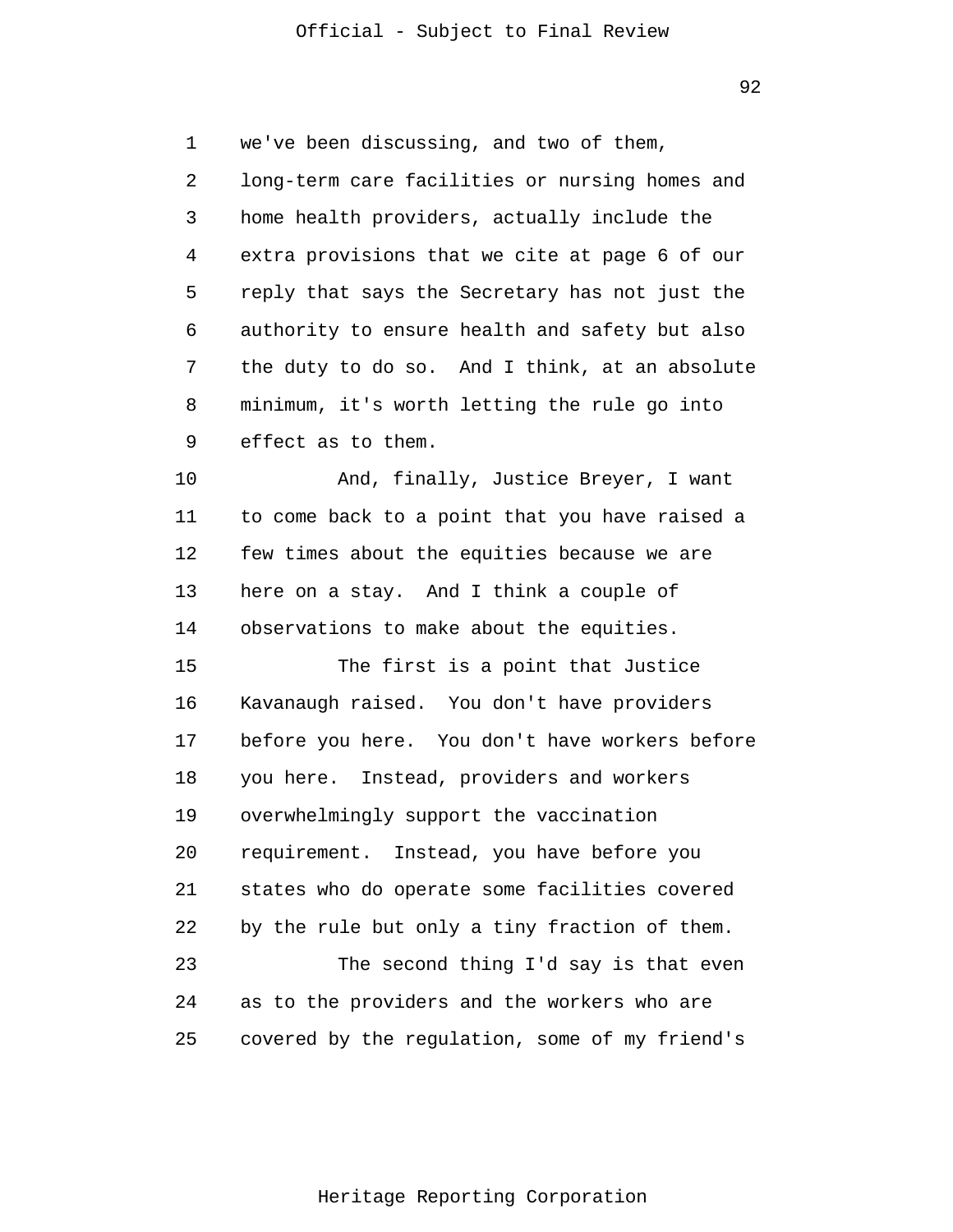1 2 3 4 5 presentation has suggested that if the stays are lifted or if the preliminary injunctions are stayed and the rule goes into effect, that means that tomorrow people are going to be out of a job, and that is not true.

6 7 8 9 10 11 12 13 14 15 16 17 18 The Secretary has put out guidance after the Fifth Circuit narrowed the previously nationwide injunction to cover only the plaintiff states here, put out guidance giving regulated entities 30 days to come into compliance as to the first shot, 60 days to come into compliance as to the second shot, and making clear that even if a regulated entity has not met full compliance by that 60-day deadline, if the entity is at 90 percent compliance and has a plan to come into full compliance within 30 days, the Secretary won't take enforcement action.

19 20 21 22 23 24 25 Even if that isn't met, even if at the end of 90 days there is still not full compliance, the Secretary has always exercised enforcement discretion before terminating a provider from the program, and one of the things the Secretary has considered is access to care issues of the sort that the other side